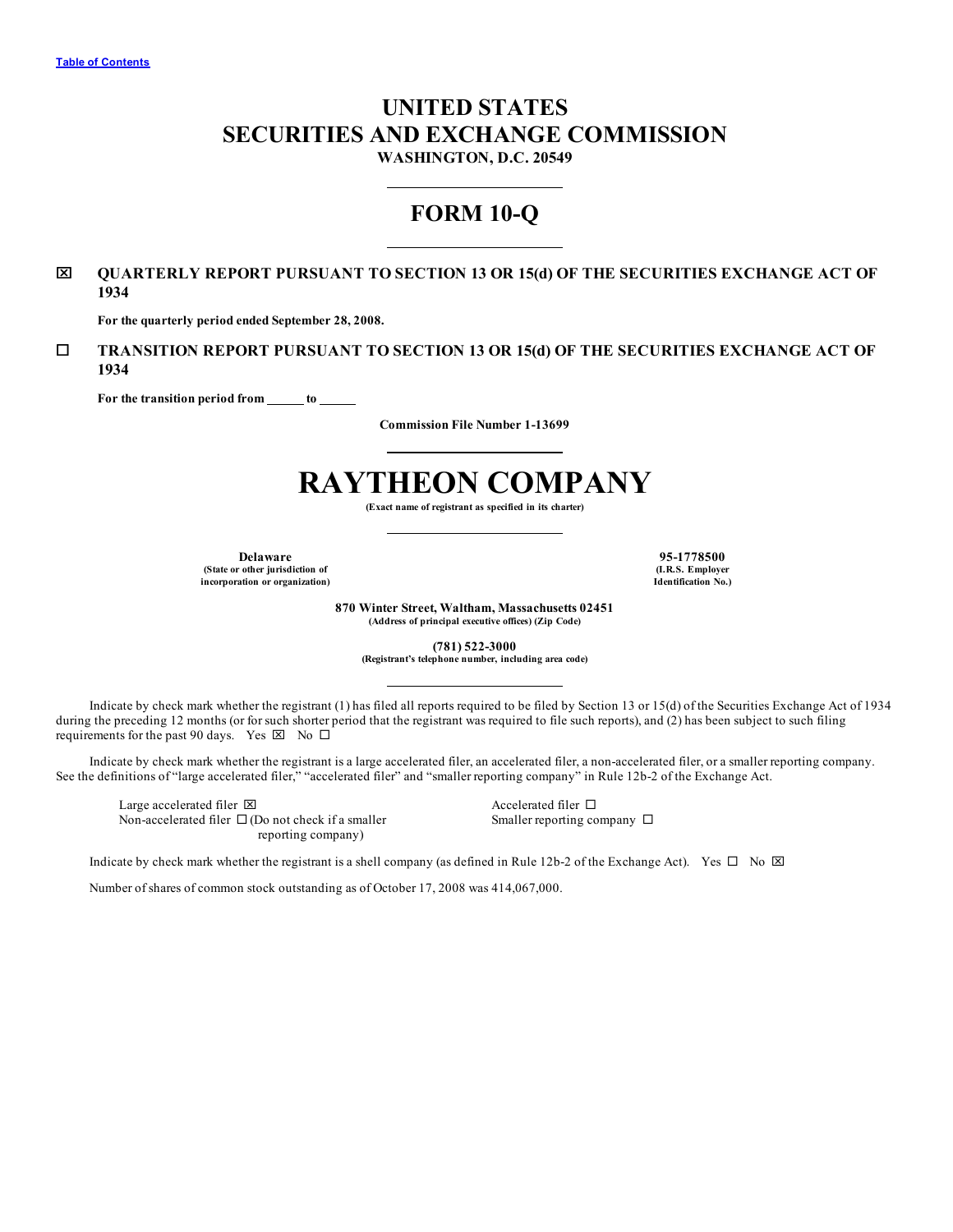## **RAYTHEON COMPANY**

## **TABLE OF CONTENTS**

<span id="page-1-0"></span>

|                   | <b>PART I FINANCIAL INFORMATION</b>                                                                                                | Page |
|-------------------|------------------------------------------------------------------------------------------------------------------------------------|------|
| Item 1.           | <b>Consolidated Financial Statements</b>                                                                                           |      |
|                   | Consolidated Balance Sheets at September 28, 2008 (Unaudited) and December 31, 2007                                                | 4    |
|                   | Consolidated Statements of Operations for the Three and Nine Months Ended September 28, 2008 and September 23, 2007<br>(Unaudited) | 5    |
|                   | Consolidated Statements of Cash Flows for the Nine Months Ended September 28, 2008 and September 23, 2007 (Unaudited)              | 6    |
|                   | Notes to Consolidated Financial Statements (Unaudited)                                                                             |      |
|                   | Report of Independent Registered Public Accounting Firm                                                                            | 18   |
| Item 2.           | Management's Discussion and Analysis of Financial Condition and Results of Operations                                              | 19   |
| Item 3.           | <b>Quantitative and Qualitative Disclosures About Market Risk</b>                                                                  | 31   |
| Item 4.           | <b>Controls and Procedures</b>                                                                                                     | 32   |
|                   | <b>PART II OTHER INFORMATION</b>                                                                                                   |      |
| Item 1.           | <b>Legal Proceedings</b>                                                                                                           | 33   |
| Item 1A.          | <b>Risk Factors</b>                                                                                                                | 33   |
| Item 2.           | Unregistered Sales of Equity Securities and Use of Proceeds                                                                        | 34   |
| Item 6.           | <b>Exhibits</b>                                                                                                                    | 34   |
| <b>Signatures</b> |                                                                                                                                    | 35   |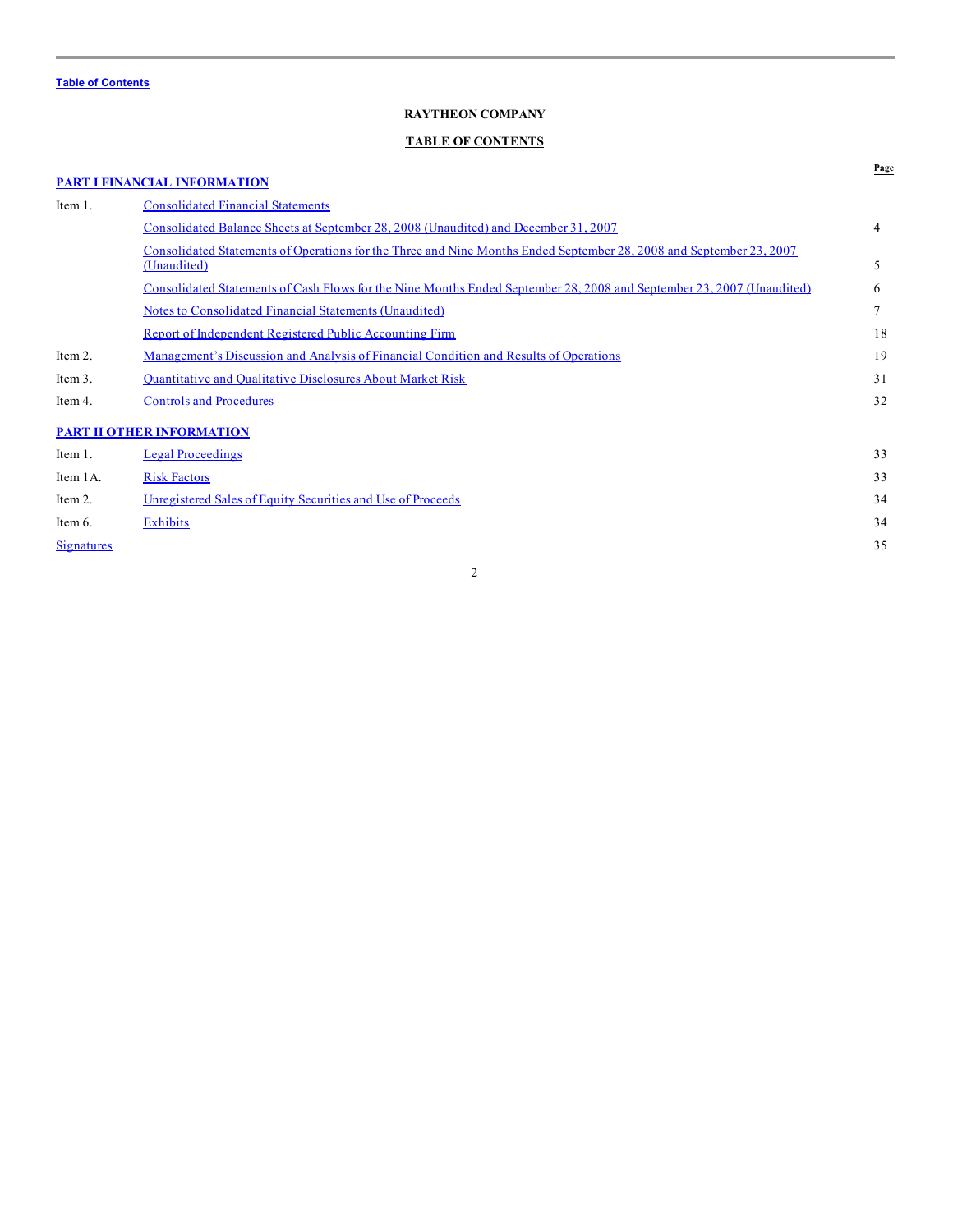#### **Cautionary Note Regarding Forward-Looking Statements**

This Form 10-Q contains forward-looking statements including information regarding our 2008 and 2009 financial outlook, future plans, objectives, business prospects and anticipated financial performance. You can identify these statements by the fact that they include words such as "will," "believe," "anticipate," "expect," "estimate," "intend," "plan," "outlook" or variations of these words or similar expressions. These forward-looking statements are not statements of historical facts and represent only our current expectations regarding such matters. These statements inherently involve a wide range of known and unknown uncertainties. Our actual actions and results could differ materially from what is expressed or implied by these statements. Factors that could cause such a difference include, but are not limited to, those set forth under Item 1A. "Risk Factors" in our Annual Report on Form 10-K for the year ended December 31, 2007 and other important factors disclosed previously and from time to time in our other filings with the Securities and Exchange Commission (SEC). Given these factors, as well as other variables that may affect our operating results, you should not rely on forward-looking statements, assume that past financial performance will be a reliable indicator of future performance nor use historical trends to anticipate results or trends in future periods. We expressly disclaim any obligation or intention to provide updates to the forward-looking statements and the estimates and assumptions associated with them.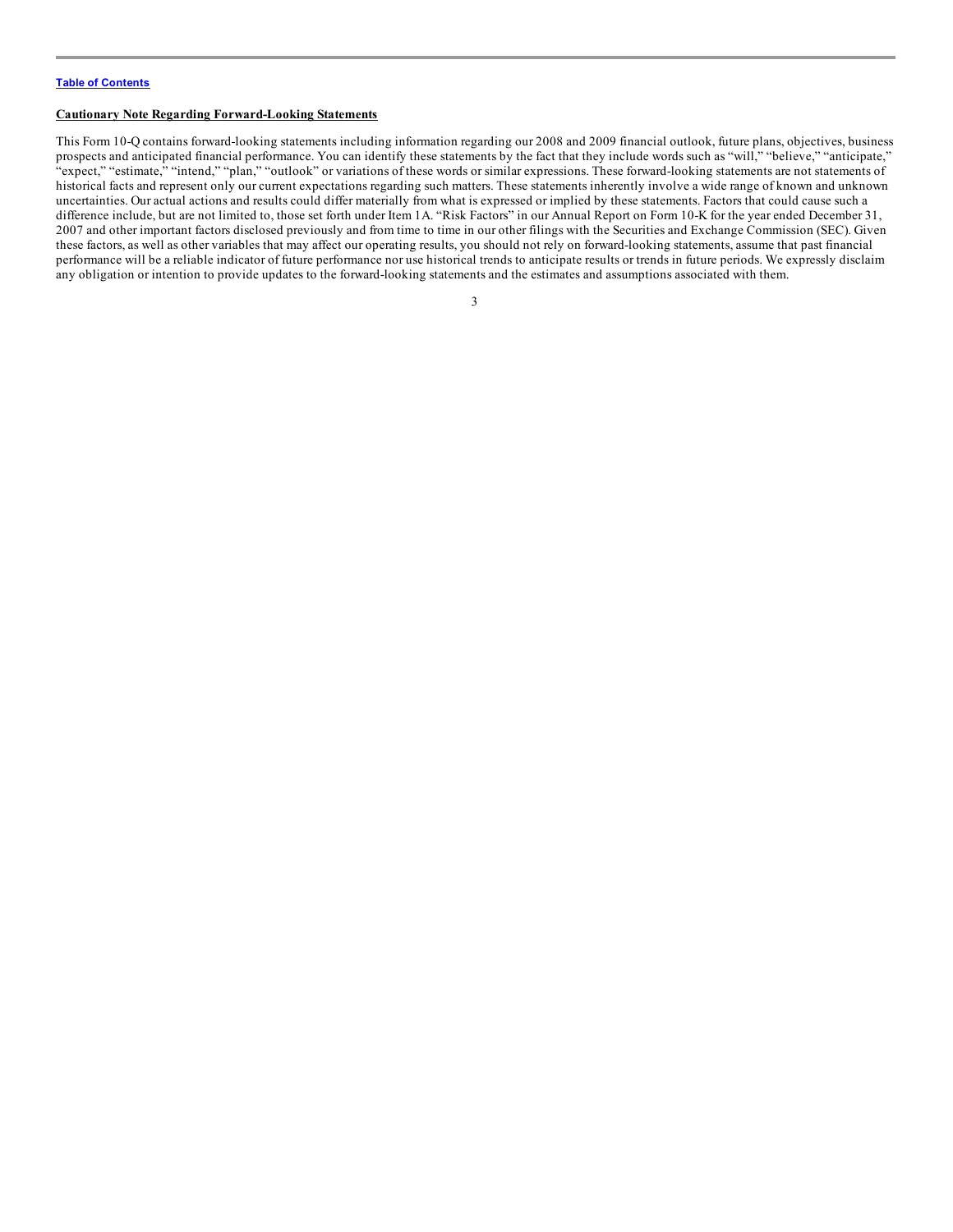<span id="page-3-0"></span>PART I. FINANCIAL INFORMATION

ITEM 1. CONSOLIDATED FINANCIAL STATEMENTS

RAYTHEON COMPANY

## CONSOLIDATED BALANCE SHEETS

| (In millions, except per share amounts)                                                                            |              | (Unaudited)<br>Sept. 28, 2008 | Dec. 31, 2007 |         |  |
|--------------------------------------------------------------------------------------------------------------------|--------------|-------------------------------|---------------|---------|--|
| <b>ASSETS</b>                                                                                                      |              |                               |               |         |  |
| Current assets                                                                                                     |              |                               |               |         |  |
| Cash and cash equivalents                                                                                          | $\mathbb{S}$ | 2,761                         | $\mathbb{S}$  | 2,655   |  |
| Accounts receivable, net                                                                                           |              | 120                           |               | 126     |  |
| Contracts in process                                                                                               |              | 4,366                         |               | 3,821   |  |
| Inventories                                                                                                        |              | 356                           |               | 386     |  |
| Deferred taxes                                                                                                     |              | 452                           |               | 432     |  |
| Prepaid expenses and other current assets                                                                          |              | 113                           |               | 196     |  |
| Total current assets                                                                                               |              | 8,168                         |               | 7,616   |  |
| Property, plant and equipment, net of accumulated depreciation of \$3,545 and \$3,420 at September 28, 2008 and    |              |                               |               |         |  |
| December 31, 2007, respectively                                                                                    |              | 1,990                         |               | 2,058   |  |
| Prepaid retiree benefits                                                                                           |              | 668                           |               | 617     |  |
| Goodwill                                                                                                           |              | 11,667                        |               | 11,627  |  |
| Other assets, net                                                                                                  |              | 1,273                         |               | 1,363   |  |
| Total assets                                                                                                       | \$.          | 23,766                        | $\mathcal{S}$ | 23,281  |  |
| LIABILITIES AND STOCKHOLDERS' EQUITY                                                                               |              |                               |               |         |  |
| Current liabilities                                                                                                |              |                               |               |         |  |
| Advance payments and billings in excess of costs incurred                                                          | $\mathbb{S}$ | 1,850                         | $\mathbb{S}$  | 1,845   |  |
| Accounts payable                                                                                                   |              | 1,196                         |               | 1,141   |  |
| Accrued employee compensation                                                                                      |              | 838                           |               | 902     |  |
| Other accrued expenses                                                                                             |              | 1.175                         |               | 900     |  |
| Total current liabilities                                                                                          |              | 5,059                         |               | 4,788   |  |
| Accrued retiree benefits and other long-term liabilities                                                           |              | 2,959                         |               | 3,016   |  |
| Deferred taxes                                                                                                     |              | 515                           |               | 451     |  |
| Long-term debt                                                                                                     |              | 2,273                         |               | 2,268   |  |
| Commitments and contingencies (Note 9)                                                                             |              |                               |               |         |  |
| Minority interest                                                                                                  |              | 253                           |               | 216     |  |
| Stockholders' equity                                                                                               |              |                               |               |         |  |
| Common stock, par value \$0.01 per share, 1,450 shares authorized, 414 and 426 shares outstanding at September 28, |              |                               |               |         |  |
| 2008 and December 31, 2007, respectively, after deducting 67 and 49 treasury shares at September 28, 2008 and      |              |                               |               |         |  |
| December 31, 2007, respectively                                                                                    |              | $\overline{4}$                |               | 4       |  |
| Additional paid-in capital                                                                                         |              | 10,838                        |               | 10,544  |  |
| Accumulated other comprehensive loss                                                                               |              | (1,900)                       |               | (1,956) |  |
| Treasury stock, at cost                                                                                            |              | (3,571)                       |               | (2,502) |  |
| Retained earnings                                                                                                  |              | 7,336                         |               | 6,452   |  |
| Total stockholders' equity                                                                                         |              | 12,707                        |               | 12.542  |  |
| Total liabilities and stockholders' equity                                                                         | $\mathbb{S}$ | 23,766                        | $\mathbb{S}$  | 23.281  |  |

The accompanying notes are an integral part of the consolidated financial statements.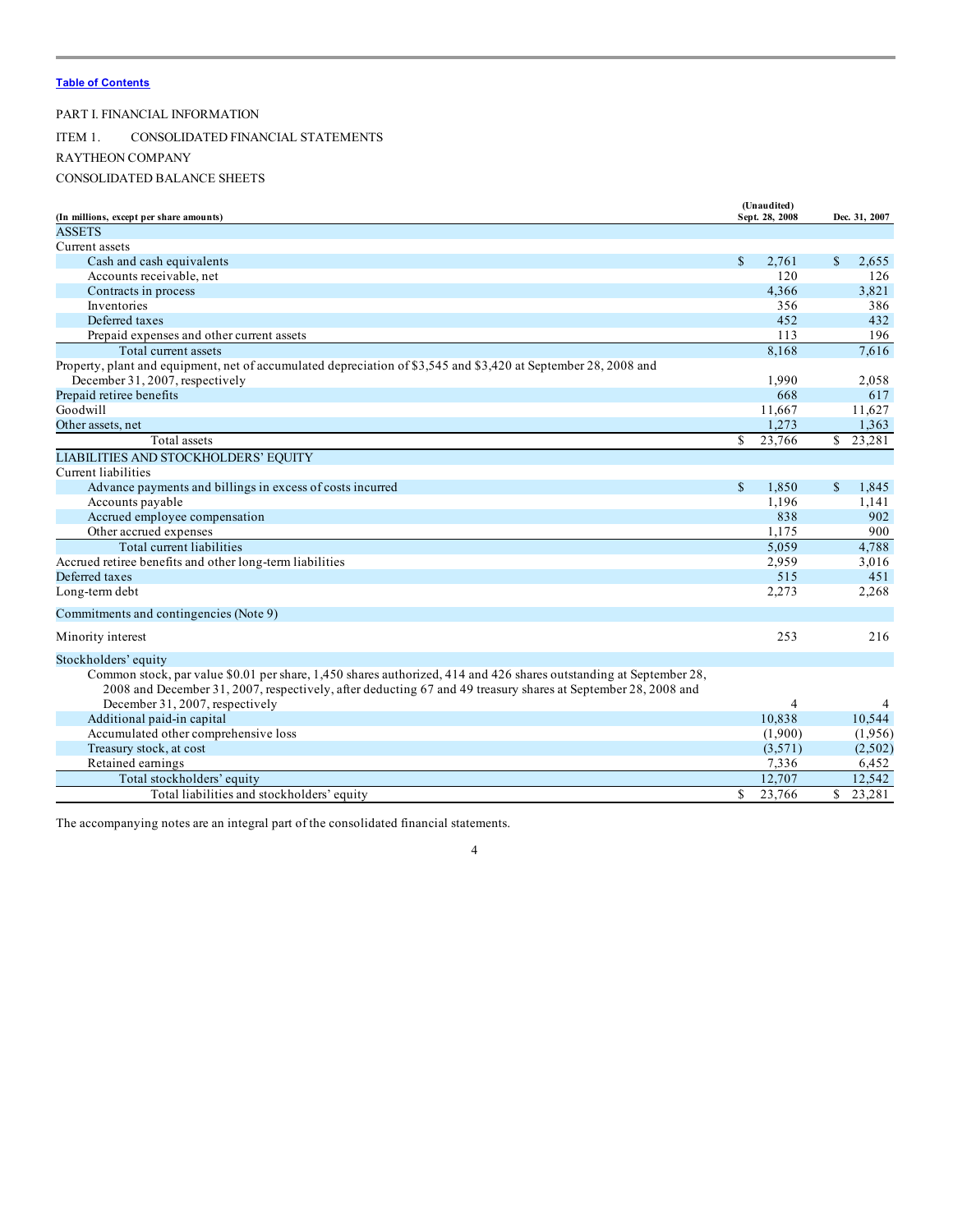## <span id="page-4-0"></span>RAYTHEON COMPANY

## CONSOLIDATED STATEMENTS OF OPERATIONS (UNAUDITED)

|                                                                  | <b>Three Months Ended</b> |                |              |                | <b>Nine Months Ended</b> |                |              |                |
|------------------------------------------------------------------|---------------------------|----------------|--------------|----------------|--------------------------|----------------|--------------|----------------|
| (In millions, except per share amounts)                          |                           | Sept. 28, 2008 |              | Sept. 23, 2007 |                          | Sept. 28, 2008 |              | Sept. 23, 2007 |
| Net sales                                                        | \$                        | 5.864          | $\mathbb{S}$ | 5.219          | \$.                      | 17.088         | \$           | 15,301         |
| Operating expenses                                               |                           |                |              |                |                          |                |              |                |
| Cost of sales                                                    |                           | 4.674          |              | 4,150          |                          | 13,603         |              | 12,200         |
| Administrative and selling expenses                              |                           | 380            |              | 355            |                          | 1,156          |              | 1,042          |
| Research and development expenses                                |                           | 130            |              | 142            |                          | 379            |              | 377            |
| Total operating expenses                                         |                           | 5,184          |              | 4.647          |                          | 15,138         |              | 13,619         |
| Operating income                                                 |                           | 680            |              | 572            |                          | 1,950          |              | 1,682          |
| Interest expense                                                 |                           | 29             |              | 41             |                          | 97             |              | 155            |
| Interest income                                                  |                           | (16)           |              | (42)           |                          | (56)           |              | (127)          |
| Other expense, net                                               |                           | 18             |              | 9              |                          | 21             |              | 68             |
| Non-operating expense, net                                       |                           | 31             |              | 8              |                          | 62             |              | 96             |
| Income from continuing operations before taxes                   |                           | 649            |              | 564            |                          | 1,888          |              | 1,586          |
| Federal and foreign income taxes                                 |                           | 222            |              | 184            |                          | 635            |              | 527            |
| Income from continuing operations                                |                           | 427            |              | 380            |                          | 1,253          |              | 1,059          |
| Operating income (loss) from discontinued operations, net of tax |                           |                |              | (81)           |                          | (2)            |              | (65)           |
| Gain on sale of discontinued operation, net of tax               |                           |                |              |                |                          |                |              | 986            |
| Income (loss) from discontinued operations, net of tax           |                           |                |              | (81)           |                          | (2)            |              | 921            |
| Net income                                                       | \$.                       | 427            | $\mathbb{S}$ | 299            | $\mathbb{S}$             | 1,251          | $\mathbb{S}$ | 1,980          |
| Earnings per share from continuing operations                    |                           |                |              |                |                          |                |              |                |
| Basic                                                            | \$                        | 1.04           | \$           | 0.88           | \$                       | 3.03           | S            | 2.43           |
| Diluted                                                          | <sup>\$</sup>             | 1.01           | \$           | 0.86           | $\mathbf S$              | 2.93           | \$           | 2.36           |
| Earnings (loss) per share from discontinued operations           |                           |                |              |                |                          |                |              |                |
| <b>Basic</b>                                                     | \$                        |                | $\mathbb{S}$ | (0.19)         | $\mathbb{S}$             | (0.01)         | \$           | 2.11           |
| Diluted                                                          | \$                        |                | \$           | (0.18)         | \$                       | (0.01)         | \$           | 2.06           |
| Earnings per share                                               |                           |                |              |                |                          |                |              |                |
| Basic                                                            | S                         | 1.04           | \$           | 0.69           | \$                       | 3.02           | S            | 4.54           |
| Diluted                                                          | \$                        | 1.01           |              | 0.68           | \$                       | 2.93           | \$.          | 4.42           |

The accompanying notes are an integral part of the consolidated financial statements.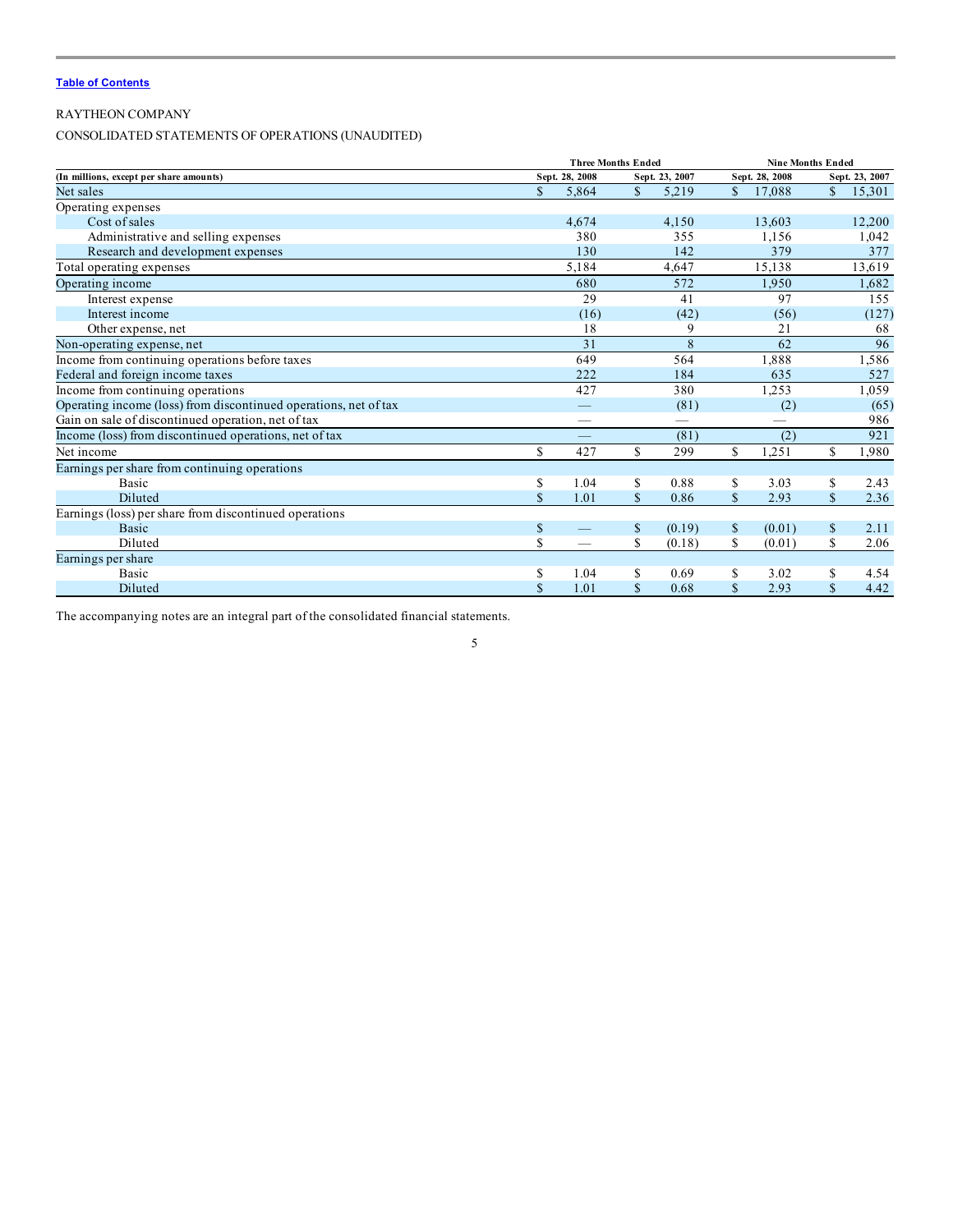## <span id="page-5-0"></span>RAYTHEON COMPANY

## CONSOLIDATED STATEMENTS OF CASH FLOWS (UNAUDITED)

| Sept. 28, 2008<br>Sept. 23, 2007<br>\$<br>\$<br>1,980<br>Net income<br>1,251<br>$\overline{2}$<br>(921)<br>Loss (income) from discontinued operations, net of tax<br>1,253<br>Income from continuing operations<br>1,059<br>Adjustments to reconcile to net cash provided by operating activities from continuing operations, net of the<br>effect of acquisitions and divestitures<br>Depreciation and amortization<br>288<br>275<br>Deferred income taxes<br>52<br>212<br>Collection of financing receivables<br>46<br>71<br>Tax benefit from stock-based awards<br>(47)<br>(50)<br>Changes in assets and liabilities<br>Accounts receivable, net<br>27<br>(3)<br>Contracts in process and advance payments and billings in excess of costs incurred<br>(487)<br>(468)<br>Inventories<br>34<br>(70)<br>76<br>Prepaid expenses and other current assets<br>(8)<br>Accounts payable<br>53<br>64<br>Income taxes payable<br>264<br>(695)<br>Accrued employee compensation<br>(67)<br>$\overline{2}$<br>Other accrued expenses<br>12<br>(76)<br>121<br>Pension and other, net<br>(38)<br>Net cash provided by operating activities from continuing operations<br>1,592<br>308<br>(21)<br>(43)<br>1.571<br>265<br>Cash flows from investing activities<br>Expenditures for property, plant and equipment<br>(167)<br>(160)<br>Proceeds from sales of property, plant and equipment<br>5<br>$7\phantom{.0}$<br>Capitalized expenditures for internal use software<br>(58)<br>(51)<br>Payment for purchases of acquired companies, net of cash received<br>(54)<br>3,117<br>Proceeds from sale of discontinued operations, net<br>9<br>Other, net<br>(5)<br>2,906<br>Net cash (used in) provided by investing activities from continuing operations<br>(263)<br>Net cash provided by (used in) investing activities from discontinued operations<br>(29)<br>Net cash (used in) provided by investing activities<br>(263)<br>2.877<br>Cash flows from financing activities<br>Dividends paid<br>(344)<br>(331)<br>Decrease in short-term debt and other notes<br>(1)<br>$\overline{\phantom{0}}$<br>Repayments of long-term debt<br>(1,605)<br>$\equiv$<br>Repurchase of common stock<br>(1,020)<br>(1,301)<br>112<br>Proceeds under common stock plans<br>198<br>Tax benefit from stock-based awards<br>50<br>47<br>Net cash used in financing activities<br>(1,202)<br>(2,993) |                                                                    |     | <b>Nine Months Ended</b> |     |
|----------------------------------------------------------------------------------------------------------------------------------------------------------------------------------------------------------------------------------------------------------------------------------------------------------------------------------------------------------------------------------------------------------------------------------------------------------------------------------------------------------------------------------------------------------------------------------------------------------------------------------------------------------------------------------------------------------------------------------------------------------------------------------------------------------------------------------------------------------------------------------------------------------------------------------------------------------------------------------------------------------------------------------------------------------------------------------------------------------------------------------------------------------------------------------------------------------------------------------------------------------------------------------------------------------------------------------------------------------------------------------------------------------------------------------------------------------------------------------------------------------------------------------------------------------------------------------------------------------------------------------------------------------------------------------------------------------------------------------------------------------------------------------------------------------------------------------------------------------------------------------------------------------------------------------------------------------------------------------------------------------------------------------------------------------------------------------------------------------------------------------------------------------------------------------------------------------------------------------------------------------------------------------------------------------------------------------------------------------------------------|--------------------------------------------------------------------|-----|--------------------------|-----|
|                                                                                                                                                                                                                                                                                                                                                                                                                                                                                                                                                                                                                                                                                                                                                                                                                                                                                                                                                                                                                                                                                                                                                                                                                                                                                                                                                                                                                                                                                                                                                                                                                                                                                                                                                                                                                                                                                                                                                                                                                                                                                                                                                                                                                                                                                                                                                                            | (In millions)                                                      |     |                          |     |
|                                                                                                                                                                                                                                                                                                                                                                                                                                                                                                                                                                                                                                                                                                                                                                                                                                                                                                                                                                                                                                                                                                                                                                                                                                                                                                                                                                                                                                                                                                                                                                                                                                                                                                                                                                                                                                                                                                                                                                                                                                                                                                                                                                                                                                                                                                                                                                            | Cash flows from operating activities                               |     |                          |     |
|                                                                                                                                                                                                                                                                                                                                                                                                                                                                                                                                                                                                                                                                                                                                                                                                                                                                                                                                                                                                                                                                                                                                                                                                                                                                                                                                                                                                                                                                                                                                                                                                                                                                                                                                                                                                                                                                                                                                                                                                                                                                                                                                                                                                                                                                                                                                                                            |                                                                    |     |                          |     |
|                                                                                                                                                                                                                                                                                                                                                                                                                                                                                                                                                                                                                                                                                                                                                                                                                                                                                                                                                                                                                                                                                                                                                                                                                                                                                                                                                                                                                                                                                                                                                                                                                                                                                                                                                                                                                                                                                                                                                                                                                                                                                                                                                                                                                                                                                                                                                                            |                                                                    |     |                          |     |
|                                                                                                                                                                                                                                                                                                                                                                                                                                                                                                                                                                                                                                                                                                                                                                                                                                                                                                                                                                                                                                                                                                                                                                                                                                                                                                                                                                                                                                                                                                                                                                                                                                                                                                                                                                                                                                                                                                                                                                                                                                                                                                                                                                                                                                                                                                                                                                            |                                                                    |     |                          |     |
|                                                                                                                                                                                                                                                                                                                                                                                                                                                                                                                                                                                                                                                                                                                                                                                                                                                                                                                                                                                                                                                                                                                                                                                                                                                                                                                                                                                                                                                                                                                                                                                                                                                                                                                                                                                                                                                                                                                                                                                                                                                                                                                                                                                                                                                                                                                                                                            |                                                                    |     |                          |     |
|                                                                                                                                                                                                                                                                                                                                                                                                                                                                                                                                                                                                                                                                                                                                                                                                                                                                                                                                                                                                                                                                                                                                                                                                                                                                                                                                                                                                                                                                                                                                                                                                                                                                                                                                                                                                                                                                                                                                                                                                                                                                                                                                                                                                                                                                                                                                                                            |                                                                    |     |                          |     |
|                                                                                                                                                                                                                                                                                                                                                                                                                                                                                                                                                                                                                                                                                                                                                                                                                                                                                                                                                                                                                                                                                                                                                                                                                                                                                                                                                                                                                                                                                                                                                                                                                                                                                                                                                                                                                                                                                                                                                                                                                                                                                                                                                                                                                                                                                                                                                                            |                                                                    |     |                          |     |
|                                                                                                                                                                                                                                                                                                                                                                                                                                                                                                                                                                                                                                                                                                                                                                                                                                                                                                                                                                                                                                                                                                                                                                                                                                                                                                                                                                                                                                                                                                                                                                                                                                                                                                                                                                                                                                                                                                                                                                                                                                                                                                                                                                                                                                                                                                                                                                            |                                                                    |     |                          |     |
|                                                                                                                                                                                                                                                                                                                                                                                                                                                                                                                                                                                                                                                                                                                                                                                                                                                                                                                                                                                                                                                                                                                                                                                                                                                                                                                                                                                                                                                                                                                                                                                                                                                                                                                                                                                                                                                                                                                                                                                                                                                                                                                                                                                                                                                                                                                                                                            |                                                                    |     |                          |     |
|                                                                                                                                                                                                                                                                                                                                                                                                                                                                                                                                                                                                                                                                                                                                                                                                                                                                                                                                                                                                                                                                                                                                                                                                                                                                                                                                                                                                                                                                                                                                                                                                                                                                                                                                                                                                                                                                                                                                                                                                                                                                                                                                                                                                                                                                                                                                                                            |                                                                    |     |                          |     |
|                                                                                                                                                                                                                                                                                                                                                                                                                                                                                                                                                                                                                                                                                                                                                                                                                                                                                                                                                                                                                                                                                                                                                                                                                                                                                                                                                                                                                                                                                                                                                                                                                                                                                                                                                                                                                                                                                                                                                                                                                                                                                                                                                                                                                                                                                                                                                                            |                                                                    |     |                          |     |
|                                                                                                                                                                                                                                                                                                                                                                                                                                                                                                                                                                                                                                                                                                                                                                                                                                                                                                                                                                                                                                                                                                                                                                                                                                                                                                                                                                                                                                                                                                                                                                                                                                                                                                                                                                                                                                                                                                                                                                                                                                                                                                                                                                                                                                                                                                                                                                            |                                                                    |     |                          |     |
|                                                                                                                                                                                                                                                                                                                                                                                                                                                                                                                                                                                                                                                                                                                                                                                                                                                                                                                                                                                                                                                                                                                                                                                                                                                                                                                                                                                                                                                                                                                                                                                                                                                                                                                                                                                                                                                                                                                                                                                                                                                                                                                                                                                                                                                                                                                                                                            |                                                                    |     |                          |     |
|                                                                                                                                                                                                                                                                                                                                                                                                                                                                                                                                                                                                                                                                                                                                                                                                                                                                                                                                                                                                                                                                                                                                                                                                                                                                                                                                                                                                                                                                                                                                                                                                                                                                                                                                                                                                                                                                                                                                                                                                                                                                                                                                                                                                                                                                                                                                                                            |                                                                    |     |                          |     |
|                                                                                                                                                                                                                                                                                                                                                                                                                                                                                                                                                                                                                                                                                                                                                                                                                                                                                                                                                                                                                                                                                                                                                                                                                                                                                                                                                                                                                                                                                                                                                                                                                                                                                                                                                                                                                                                                                                                                                                                                                                                                                                                                                                                                                                                                                                                                                                            |                                                                    |     |                          |     |
|                                                                                                                                                                                                                                                                                                                                                                                                                                                                                                                                                                                                                                                                                                                                                                                                                                                                                                                                                                                                                                                                                                                                                                                                                                                                                                                                                                                                                                                                                                                                                                                                                                                                                                                                                                                                                                                                                                                                                                                                                                                                                                                                                                                                                                                                                                                                                                            |                                                                    |     |                          |     |
|                                                                                                                                                                                                                                                                                                                                                                                                                                                                                                                                                                                                                                                                                                                                                                                                                                                                                                                                                                                                                                                                                                                                                                                                                                                                                                                                                                                                                                                                                                                                                                                                                                                                                                                                                                                                                                                                                                                                                                                                                                                                                                                                                                                                                                                                                                                                                                            |                                                                    |     |                          |     |
|                                                                                                                                                                                                                                                                                                                                                                                                                                                                                                                                                                                                                                                                                                                                                                                                                                                                                                                                                                                                                                                                                                                                                                                                                                                                                                                                                                                                                                                                                                                                                                                                                                                                                                                                                                                                                                                                                                                                                                                                                                                                                                                                                                                                                                                                                                                                                                            |                                                                    |     |                          |     |
|                                                                                                                                                                                                                                                                                                                                                                                                                                                                                                                                                                                                                                                                                                                                                                                                                                                                                                                                                                                                                                                                                                                                                                                                                                                                                                                                                                                                                                                                                                                                                                                                                                                                                                                                                                                                                                                                                                                                                                                                                                                                                                                                                                                                                                                                                                                                                                            |                                                                    |     |                          |     |
|                                                                                                                                                                                                                                                                                                                                                                                                                                                                                                                                                                                                                                                                                                                                                                                                                                                                                                                                                                                                                                                                                                                                                                                                                                                                                                                                                                                                                                                                                                                                                                                                                                                                                                                                                                                                                                                                                                                                                                                                                                                                                                                                                                                                                                                                                                                                                                            |                                                                    |     |                          |     |
|                                                                                                                                                                                                                                                                                                                                                                                                                                                                                                                                                                                                                                                                                                                                                                                                                                                                                                                                                                                                                                                                                                                                                                                                                                                                                                                                                                                                                                                                                                                                                                                                                                                                                                                                                                                                                                                                                                                                                                                                                                                                                                                                                                                                                                                                                                                                                                            |                                                                    |     |                          |     |
|                                                                                                                                                                                                                                                                                                                                                                                                                                                                                                                                                                                                                                                                                                                                                                                                                                                                                                                                                                                                                                                                                                                                                                                                                                                                                                                                                                                                                                                                                                                                                                                                                                                                                                                                                                                                                                                                                                                                                                                                                                                                                                                                                                                                                                                                                                                                                                            | Net cash used in operating activities from discontinued operations |     |                          |     |
|                                                                                                                                                                                                                                                                                                                                                                                                                                                                                                                                                                                                                                                                                                                                                                                                                                                                                                                                                                                                                                                                                                                                                                                                                                                                                                                                                                                                                                                                                                                                                                                                                                                                                                                                                                                                                                                                                                                                                                                                                                                                                                                                                                                                                                                                                                                                                                            | Net cash provided by operating activities                          |     |                          |     |
|                                                                                                                                                                                                                                                                                                                                                                                                                                                                                                                                                                                                                                                                                                                                                                                                                                                                                                                                                                                                                                                                                                                                                                                                                                                                                                                                                                                                                                                                                                                                                                                                                                                                                                                                                                                                                                                                                                                                                                                                                                                                                                                                                                                                                                                                                                                                                                            |                                                                    |     |                          |     |
|                                                                                                                                                                                                                                                                                                                                                                                                                                                                                                                                                                                                                                                                                                                                                                                                                                                                                                                                                                                                                                                                                                                                                                                                                                                                                                                                                                                                                                                                                                                                                                                                                                                                                                                                                                                                                                                                                                                                                                                                                                                                                                                                                                                                                                                                                                                                                                            |                                                                    |     |                          |     |
|                                                                                                                                                                                                                                                                                                                                                                                                                                                                                                                                                                                                                                                                                                                                                                                                                                                                                                                                                                                                                                                                                                                                                                                                                                                                                                                                                                                                                                                                                                                                                                                                                                                                                                                                                                                                                                                                                                                                                                                                                                                                                                                                                                                                                                                                                                                                                                            |                                                                    |     |                          |     |
|                                                                                                                                                                                                                                                                                                                                                                                                                                                                                                                                                                                                                                                                                                                                                                                                                                                                                                                                                                                                                                                                                                                                                                                                                                                                                                                                                                                                                                                                                                                                                                                                                                                                                                                                                                                                                                                                                                                                                                                                                                                                                                                                                                                                                                                                                                                                                                            |                                                                    |     |                          |     |
|                                                                                                                                                                                                                                                                                                                                                                                                                                                                                                                                                                                                                                                                                                                                                                                                                                                                                                                                                                                                                                                                                                                                                                                                                                                                                                                                                                                                                                                                                                                                                                                                                                                                                                                                                                                                                                                                                                                                                                                                                                                                                                                                                                                                                                                                                                                                                                            |                                                                    |     |                          |     |
|                                                                                                                                                                                                                                                                                                                                                                                                                                                                                                                                                                                                                                                                                                                                                                                                                                                                                                                                                                                                                                                                                                                                                                                                                                                                                                                                                                                                                                                                                                                                                                                                                                                                                                                                                                                                                                                                                                                                                                                                                                                                                                                                                                                                                                                                                                                                                                            |                                                                    |     |                          |     |
|                                                                                                                                                                                                                                                                                                                                                                                                                                                                                                                                                                                                                                                                                                                                                                                                                                                                                                                                                                                                                                                                                                                                                                                                                                                                                                                                                                                                                                                                                                                                                                                                                                                                                                                                                                                                                                                                                                                                                                                                                                                                                                                                                                                                                                                                                                                                                                            |                                                                    |     |                          |     |
|                                                                                                                                                                                                                                                                                                                                                                                                                                                                                                                                                                                                                                                                                                                                                                                                                                                                                                                                                                                                                                                                                                                                                                                                                                                                                                                                                                                                                                                                                                                                                                                                                                                                                                                                                                                                                                                                                                                                                                                                                                                                                                                                                                                                                                                                                                                                                                            |                                                                    |     |                          |     |
|                                                                                                                                                                                                                                                                                                                                                                                                                                                                                                                                                                                                                                                                                                                                                                                                                                                                                                                                                                                                                                                                                                                                                                                                                                                                                                                                                                                                                                                                                                                                                                                                                                                                                                                                                                                                                                                                                                                                                                                                                                                                                                                                                                                                                                                                                                                                                                            |                                                                    |     |                          |     |
|                                                                                                                                                                                                                                                                                                                                                                                                                                                                                                                                                                                                                                                                                                                                                                                                                                                                                                                                                                                                                                                                                                                                                                                                                                                                                                                                                                                                                                                                                                                                                                                                                                                                                                                                                                                                                                                                                                                                                                                                                                                                                                                                                                                                                                                                                                                                                                            |                                                                    |     |                          |     |
|                                                                                                                                                                                                                                                                                                                                                                                                                                                                                                                                                                                                                                                                                                                                                                                                                                                                                                                                                                                                                                                                                                                                                                                                                                                                                                                                                                                                                                                                                                                                                                                                                                                                                                                                                                                                                                                                                                                                                                                                                                                                                                                                                                                                                                                                                                                                                                            |                                                                    |     |                          |     |
|                                                                                                                                                                                                                                                                                                                                                                                                                                                                                                                                                                                                                                                                                                                                                                                                                                                                                                                                                                                                                                                                                                                                                                                                                                                                                                                                                                                                                                                                                                                                                                                                                                                                                                                                                                                                                                                                                                                                                                                                                                                                                                                                                                                                                                                                                                                                                                            |                                                                    |     |                          |     |
|                                                                                                                                                                                                                                                                                                                                                                                                                                                                                                                                                                                                                                                                                                                                                                                                                                                                                                                                                                                                                                                                                                                                                                                                                                                                                                                                                                                                                                                                                                                                                                                                                                                                                                                                                                                                                                                                                                                                                                                                                                                                                                                                                                                                                                                                                                                                                                            |                                                                    |     |                          |     |
|                                                                                                                                                                                                                                                                                                                                                                                                                                                                                                                                                                                                                                                                                                                                                                                                                                                                                                                                                                                                                                                                                                                                                                                                                                                                                                                                                                                                                                                                                                                                                                                                                                                                                                                                                                                                                                                                                                                                                                                                                                                                                                                                                                                                                                                                                                                                                                            |                                                                    |     |                          |     |
|                                                                                                                                                                                                                                                                                                                                                                                                                                                                                                                                                                                                                                                                                                                                                                                                                                                                                                                                                                                                                                                                                                                                                                                                                                                                                                                                                                                                                                                                                                                                                                                                                                                                                                                                                                                                                                                                                                                                                                                                                                                                                                                                                                                                                                                                                                                                                                            |                                                                    |     |                          |     |
|                                                                                                                                                                                                                                                                                                                                                                                                                                                                                                                                                                                                                                                                                                                                                                                                                                                                                                                                                                                                                                                                                                                                                                                                                                                                                                                                                                                                                                                                                                                                                                                                                                                                                                                                                                                                                                                                                                                                                                                                                                                                                                                                                                                                                                                                                                                                                                            |                                                                    |     |                          |     |
|                                                                                                                                                                                                                                                                                                                                                                                                                                                                                                                                                                                                                                                                                                                                                                                                                                                                                                                                                                                                                                                                                                                                                                                                                                                                                                                                                                                                                                                                                                                                                                                                                                                                                                                                                                                                                                                                                                                                                                                                                                                                                                                                                                                                                                                                                                                                                                            |                                                                    |     |                          |     |
|                                                                                                                                                                                                                                                                                                                                                                                                                                                                                                                                                                                                                                                                                                                                                                                                                                                                                                                                                                                                                                                                                                                                                                                                                                                                                                                                                                                                                                                                                                                                                                                                                                                                                                                                                                                                                                                                                                                                                                                                                                                                                                                                                                                                                                                                                                                                                                            |                                                                    |     |                          |     |
|                                                                                                                                                                                                                                                                                                                                                                                                                                                                                                                                                                                                                                                                                                                                                                                                                                                                                                                                                                                                                                                                                                                                                                                                                                                                                                                                                                                                                                                                                                                                                                                                                                                                                                                                                                                                                                                                                                                                                                                                                                                                                                                                                                                                                                                                                                                                                                            | Net increase in cash and cash equivalents                          | 106 |                          | 149 |
| 2,655<br>2,460                                                                                                                                                                                                                                                                                                                                                                                                                                                                                                                                                                                                                                                                                                                                                                                                                                                                                                                                                                                                                                                                                                                                                                                                                                                                                                                                                                                                                                                                                                                                                                                                                                                                                                                                                                                                                                                                                                                                                                                                                                                                                                                                                                                                                                                                                                                                                             | Cash and cash equivalents at beginning of the year                 |     |                          |     |
| $\mathbb{S}$<br>$\mathbb{S}$<br>2,761<br>2,609                                                                                                                                                                                                                                                                                                                                                                                                                                                                                                                                                                                                                                                                                                                                                                                                                                                                                                                                                                                                                                                                                                                                                                                                                                                                                                                                                                                                                                                                                                                                                                                                                                                                                                                                                                                                                                                                                                                                                                                                                                                                                                                                                                                                                                                                                                                             | Cash and cash equivalents at end of period                         |     |                          |     |

The accompanying notes are an integral part of the consolidated financial statements.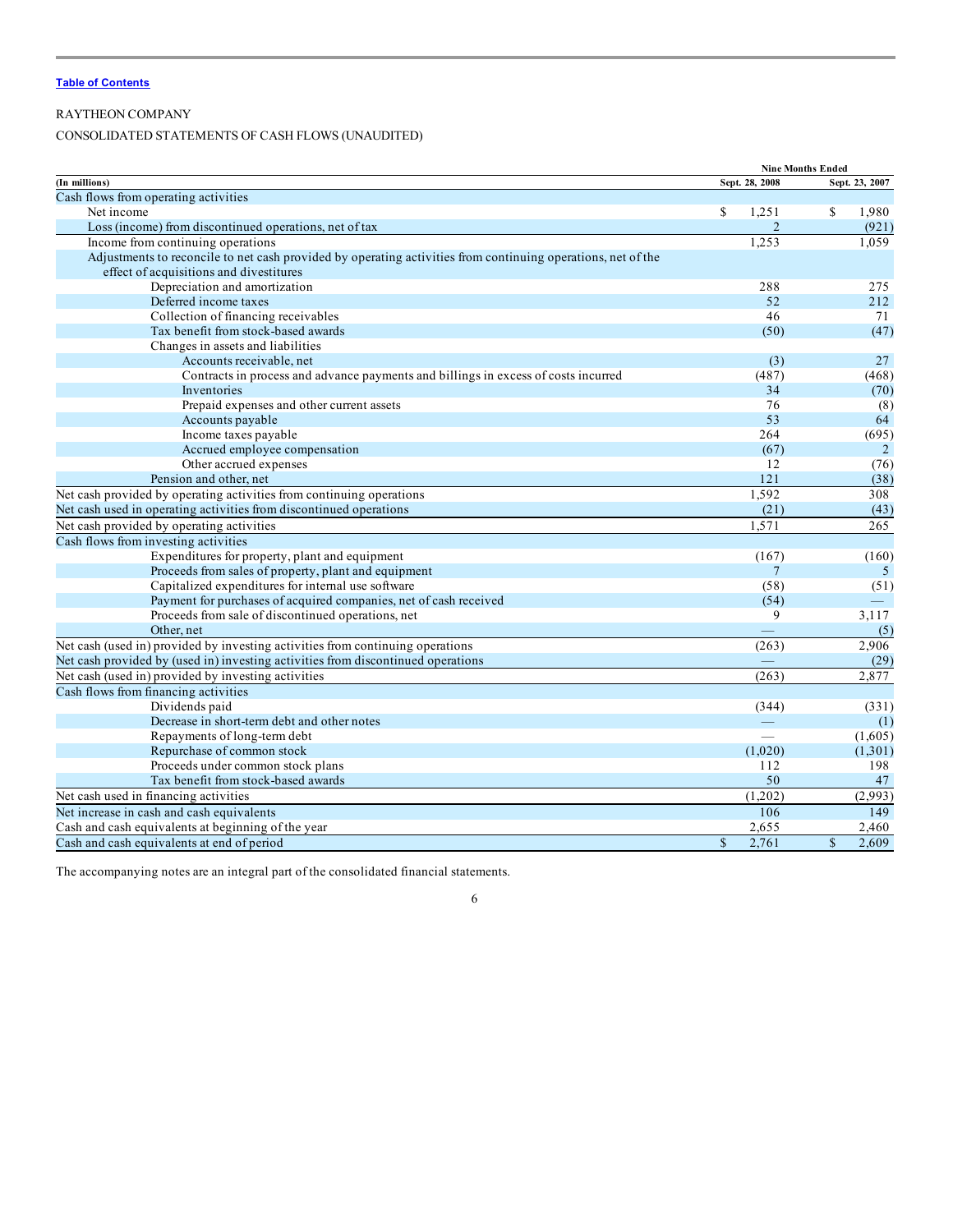#### <span id="page-6-0"></span>RAYTHEON COMPANY

#### NOTES TO CONSOLIDATED FINANCIAL STATEMENTS (UNAUDITED)

#### **1. Basis of Presentation**

We prepared the accompanying unaudited consolidated financial statements (Financial Statements) of Raytheon Company on the same basis as our annual consolidated financial statements, except for the adoption of Statement of Financial Accounting Standards (SFAS) No. 157 as discussed in Note 10, Fair Value Measurements, and Emerging Issues Task Force (EITF) Nos. 06-4 and 06-10 as discussed in Note 4, Stockholders' Equity. We condensed or omitted certain information and footnote disclosures normally included in our annual consolidated financial statements, which we prepared in accordance with generally accepted accounting principles in the United States of America (GAAP). Our Financial Statements should be read in conjunction with our Annual Report on Form 10-K for the year ended December 31, 2007. In the opinion of management, our Financial Statements reflect all adjustments, which are of a normal recurring nature, necessary for presentation of financial statements for the interim periods in accordance with GAAP and with the instructions to Form 10-Q in Article 10 of SEC Regulation S-X. The preparation of consolidated financial statements in conformity with GAAP requires management to make estimates and assumptions that affect the reported amounts of assets and liabilities, the disclosure of contingent assets and liabilities at the date of our Financial Statements and the reported amounts of revenue and expenses during the reporting periods. Actual results could differ from those estimates. In addition, we reclassified certain prior year amounts to conform with our current year presentation. As used in this report, the terms "we," "us," "our," "Raytheon" and the "Company" mean Raytheon Company and its subsidiaries, unless the context indicates otherwise.

#### **2. Inventories**

Inventories consisted of the following at:

| (In millions)                 | Sept. 28, 2008 | Dec. 31, 2007 |     |  |
|-------------------------------|----------------|---------------|-----|--|
| Materials and purchased parts | 60             |               | 63  |  |
| Work in process               | 240            |               | 276 |  |
| Finished goods                | 56             |               | 47  |  |
| Total                         | 356            |               | 386 |  |

We capitalize costs incurred in advance of contract award or funding in inventory if we determine the contract award or funding is probable. These precontract costs exclude any start-up costs. We included capitalized precontract and other deferred costs of \$86 million and \$95 million in inventory as work in process at September 28, 2008 and December 31, 2007, respectively.

#### **3. Product Warranty**

We provide product warranties in conjunction with certain product sales for which we recognize revenue upon delivery.

Activity related to warranty accruals was as follows:

|                                | <b>Three Months Ended</b>        |    |  |    | <b>Nine Months Ended</b> |                |  |                |
|--------------------------------|----------------------------------|----|--|----|--------------------------|----------------|--|----------------|
| (In millions)                  | Sept. 28, 2008<br>Sept. 23, 2007 |    |  |    |                          | Sept. 28, 2008 |  | Sept. 23, 2007 |
| Balance at beginning of period | w                                | 44 |  | 45 |                          | 47             |  | 36             |
| Provisions for warranties      |                                  |    |  |    |                          |                |  | 16             |
| Warranty services provided     |                                  |    |  |    |                          | .              |  | (7)            |
| Balance at end of period       |                                  | 4  |  | 42 |                          | 41             |  | 45             |

We account for costs incurred under warranty provisions performed under long-term contracts as contract costs using the cost-to-cost measure of progress and exclude these costs from the table above, as the estimation of these costs is an integral part of the pricing determination on these long-term contracts.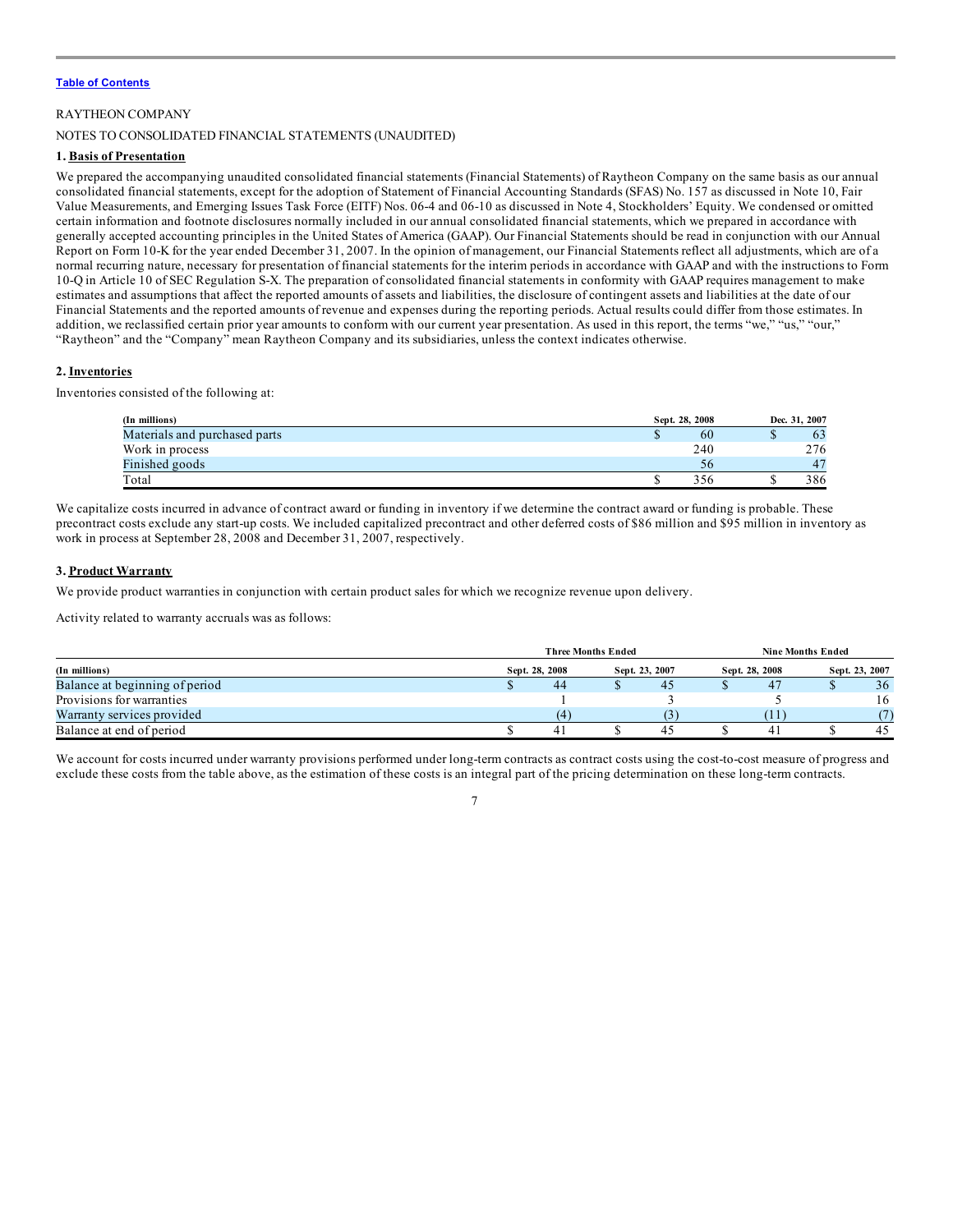#### **4. Stockholders' Equity**

On January 1, 2008, we adopted EITF Issue No. 06-4, Accounting for Deferred Compensation and Postretirement Benefit Aspects of Endorsement Split-Dollar Life Insurance Arrangements, and EITF Issue No. 06-10, Accounting for Collateral Assignment Split-Dollar Life Insurance Arrangements. EITF Nos. 06-4 and 06-10 require us to recognize liabilities for the existing postretirement benefit aspects of our current split-dollar life insurance arrangements. The cumulative effect of adopting EITF Nos. 06-4 and 06-10 resulted in a \$16 million charge to retained earnings as of January 1, 2008. We did not grant any new or expanded benefits as a result of this change.

In the nine months ended September 28, 2008, we repurchased 16.7 million shares of our common stock for \$1,020 million, as compared to 23.3 million shares for \$1,301 million in the nine months ended September 23, 2007. As of September 28, 2008, we had \$750 million available under our stock repurchase program.

The Board of Directors, on October 22, 2008, authorized the repurchase of an additional \$2.0 billion of the Company's outstanding common stock. Share repurchases will take place from time to time at management's discretion depending on market conditions.

In March 2008, our Board of Directors authorized an increase to our annual dividend payout rate from \$1.02 to \$1.12 per share. We declared three dividends totaling \$0.84 per share during the nine months ended September 28, 2008, compared to three dividends totaling \$0.765 per share for the nine months ended September 23, 2007. Dividends are subject to quarterly approval by our Board of Directors.

The change in shares of our common stock outstanding for the nine months ended September 28, 2008 was as follows:

| (In millions)                 | <b>Shares</b> |
|-------------------------------|---------------|
| Balance at December 31, 2007  | 426.2         |
| Stock plan activity           |               |
| Treasury stock activity       | (17.5)        |
| Balance at September 28, 2008 | 414.0         |

We compute basic earnings per share (EPS) by dividing net income by the weighted-average common shares outstanding during the period. Diluted EPS, which we calculate using the treasury stock method, reflects the potential dilution that could occur if securities or other contracts to issue common stock were exercised, converted into common stock or resulted in the issuance of common stock that would have shared in our earnings.

The weighted-average shares outstanding for basic and diluted EPS were as follows:

|                                                             |                | <b>Three Months Ended</b> | <b>Nine Months Ended</b> |                |  |
|-------------------------------------------------------------|----------------|---------------------------|--------------------------|----------------|--|
| (In millions)                                               | Sept. 28, 2008 | Sept. 23, 2007            | Sept. 28, 2008           | Sept. 23, 2007 |  |
| Shares for basic EPS                                        | 409.9          | 431.2                     | 413.9                    | 436.3          |  |
| Dilutive effect of stock options, restricted stock and LTPP | 7.4            |                           | 8.6                      | 8.0            |  |
| Dilutive effect of warrants                                 | 4.3            | 4.                        | 4.7                      | 3.9            |  |
| Shares for diluted EPS                                      | 421.6          | 443.0                     | 427.2                    | 448.2          |  |

Stock options to purchase 10.3 million and 15.2 million shares of common stock outstanding in the three months ended September 28, 2008 and September 23, 2007, respectively, and options to purchase 11.1 million and 13.4 million shares common stock in the nine months ended September 28, 2008 and September 23, 2007, respectively, had exercise prices that were less than the average market price of our common stock during the respective periods. We included these options in our calculation of diluted EPS.

We did not include stock options to purchase 2.5 million and 3.2 million shares of common stock outstanding in our computation of diluted EPS in the three months ended September 28, 2008 and September 23, 2007, respectively, and options to purchase 2.5 million and 5.0 million shares of common stock in the nine months ended September 28, 2008 and September 23, 2007, respectively, as the effect of such options would be anti-dilutive.

At September 28, 2008 and September 23, 2007, 12.0 million warrants to purchase our common stock were outstanding with an exercise price of \$37.50 per share, and we included them in our calculation of diluted EPS.

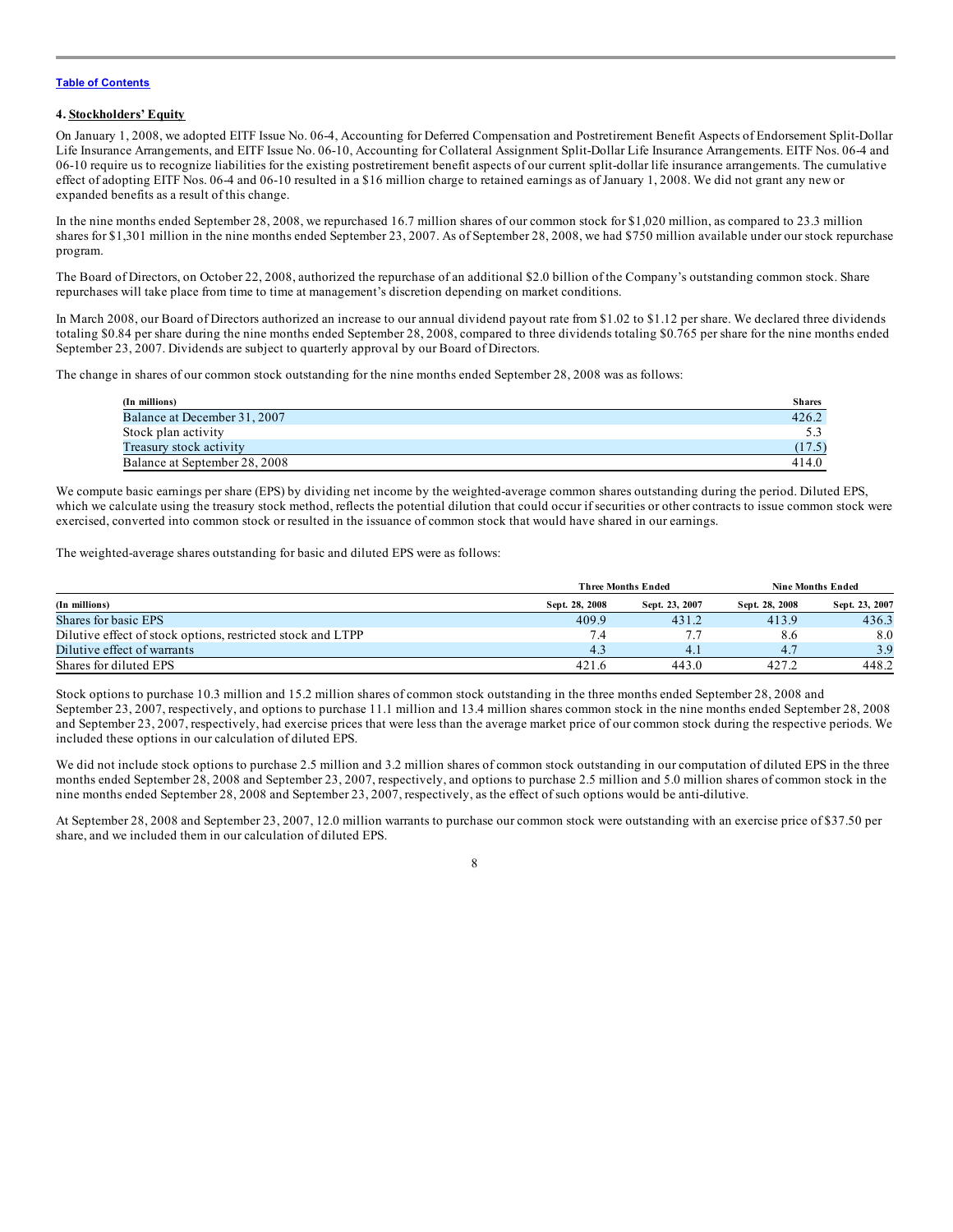Restricted stock activity for the nine months ended September 28, 2008 was as follows:

| (In millions)                     | <b>Shares</b> |
|-----------------------------------|---------------|
| Outstanding at December 31, 2007  |               |
| Granted                           | -7            |
| Vested                            | (1.7)         |
| Forfeited                         | (0.3)         |
| Outstanding at September 28, 2008 | 5.0           |

During the three months ended March 30, 2008 and March 25, 2007, we issued 380,953 shares and 943,349 shares of our common stock in connection with the vesting of our 2005-2007 and 2004-2006 Long-Term Performance Plan (LTPP) awards, respectively. During the same periods, we also granted our 2008- 2010 and 2007-2009 LTPP awards with an aggregate target award of 353,190 and 435,800 units, respectively.

The performance goals for the 2008-2010 LTPP awards are independent of each other and based on three metrics, as defined in the award agreements: return on invested capital, weighted at 50%; total shareholder return relative to a peer group, weighted at 25%; and free cash flow, weighted at 25%. The ultimate award, which we determine at the end of the three-year cycle, can range from zero to 200% of the target award and also includes dividend equivalents, which are not included in the aggregate target award numbers above.

The computation of comprehensive income was as follows:

| <b>Three Months Ended</b>                                                   |  |                | <b>Nine Months Ended</b> |       |                |        |  |                |
|-----------------------------------------------------------------------------|--|----------------|--------------------------|-------|----------------|--------|--|----------------|
| (In millions)                                                               |  | Sept. 28, 2008 | Sept. 23, 2007           |       | Sept. 28, 2008 |        |  | Sept. 23, 2007 |
| Net income                                                                  |  | 427            |                          | 299   |                | 251. ا |  | 1,980          |
| Other comprehensive income (loss), net of tax:                              |  |                |                          |       |                |        |  |                |
| Amortization of unfunded pension benefit obligation                         |  | 48             |                          | 72    |                | 139    |  | 195            |
| Adjustment to revalue unfunded projected benefit obligation                 |  | (22)           |                          | (118) |                | (22)   |  | (118)          |
| Elimination of Raytheon Aircraft unfunded benefit obligations in connection |  |                |                          |       |                |        |  |                |
| with sale                                                                   |  |                |                          |       |                |        |  | 95             |
| Elimination of Raytheon Aircraft cash flow hedges in connection with sale   |  |                |                          |       |                |        |  | (18)           |
| Foreign exchange translation                                                |  | (57)           |                          | 22    |                | (37)   |  | 48             |
| Cash flow hedges                                                            |  | (15)           |                          | 8     |                | (26)   |  | 18             |
| Other, net                                                                  |  |                |                          |       |                |        |  |                |
| Total other comprehensive income (loss), net of tax                         |  | (44)           |                          | (15)  |                | 56     |  | 222            |
| Comprehensive income                                                        |  | 383            |                          | 284   |                | 1,307  |  | 2,202          |

#### **5. Income Taxes**

We are subject to income taxes in the U.S. and numerous foreign jurisdictions. Internal Revenue Service (IRS) examinations of our tax returns are complete through 2002. We protested to the IRS Appeals Division certain proposed adjustments primarily involving benefits under the Foreign Sales Corporation and Extraterritorial Income (ETI) exclusion regimes for 1998-2002. IRS examinations of our tax returns for 2003-2005 began in March 2007. Additionally, we are under audit by a number of state tax authorities.

We believe we adequately provide for all tax positions, however, amounts asserted by taxing authorities could be greater than amounts accrued and reflected in our balance sheets. Accordingly, we could record additional amounts for federal, foreign and state tax-related liabilities in the future as we revise estimates or we settle or otherwise resolve the underlying matters.

In the three months ended March 25, 2007, we adopted Financial Accounting Standards Board (FASB) Interpretation No. 48, Accounting for Uncertainty in Income Taxes (FIN 48), and recognized a \$13 million increase in our liability for unrecognized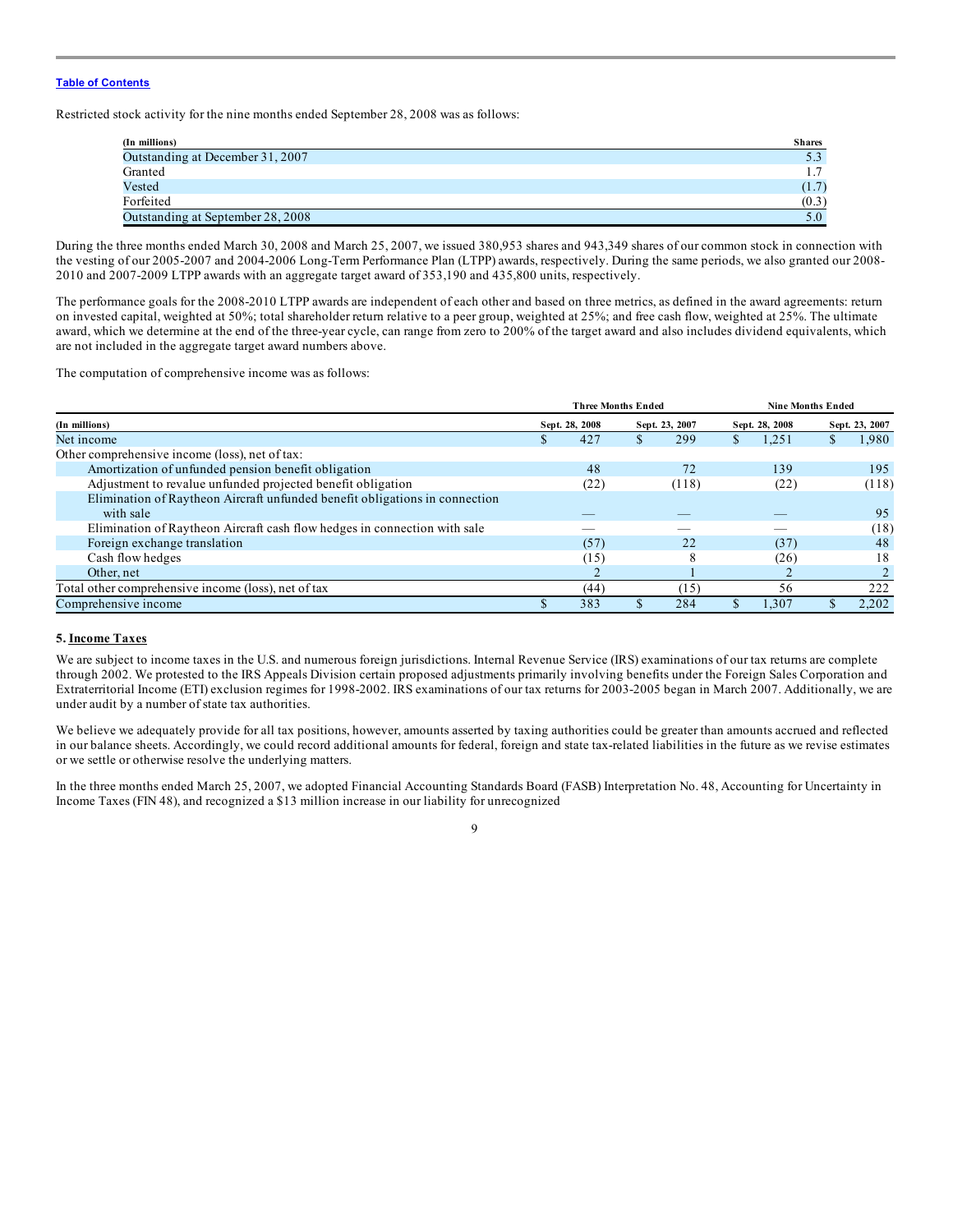tax benefits, which we accounted for as a reduction to retained earnings. The balance of unrecognized tax benefits at September 28, 2008, exclusive of interest, was \$347 million, of which \$256 million would affect our earnings if recognized. We accrue interest and penalties related to unrecognized tax benefits in tax expense. As a result, in the three months ended September 28, 2008, we recorded \$6 million of gross interest and penalties, \$4 million net of the federal tax benefit, in tax expense. In the nine months ended September 28, 2008, we recorded \$19 million of gross interest and penalties, \$13 million net of federal tax benefit, in tax expense. At September 28, 2008, we had approximately \$89 million of interest and penalties accrued related to unrecognized tax benefits, which, net of the federal tax benefit, was approximately \$58 million.

The net increase in the liability for unrecognized tax benefits during the nine months ended September 28, 2008 was as follows:

| (In millions)                                             |       |
|-----------------------------------------------------------|-------|
| Balance at December 31, 2007                              | \$342 |
| Additional tax liability based on prior year tax position |       |
| Balance at September 28, 2008                             | \$347 |

We generally account for our state income tax expense as a deferred contract cost, as we can generally recover these costs through the pricing of our products and services to the U.S. Government. We include this deferred contract cost in contracts in process until allocated to our contracts, which generally occurs upon payment or when otherwise agreed as allocable with the U.S. Government. State income taxes allocated to our contracts were \$92 million and \$60 million in the nine months ended September 28, 2008 and September 23, 2007, respectively, and we included these amounts in administrative and selling expenses.

On October 3, 2008, the Tax Extenders and Alternative Minimum Tax Relief Act of 2008 was enacted. This legislation retroactively reinstated the research and development tax credit, which had expired in 2007, for 2008. As a result, we will record a benefit of approximately \$18 million in the three months ending December 31, 2008 representing the benefit of the research and development tax credit for the full year.

#### **6. Pension and Other Employee Benefits**

We have pension plans covering the majority of our employees, including certain employees in foreign countries. We also provide certain healthcare and life insurance benefits to retired employees through other postretirement benefit plans.

The components of net periodic pension expense were as follows:

|                                    | <b>Three Months Ended</b> |  |                |  |                | <b>Nine Months Ended</b> |                |  |  |
|------------------------------------|---------------------------|--|----------------|--|----------------|--------------------------|----------------|--|--|
| (In millions)                      | Sept. 28, 2008            |  | Sept. 23, 2007 |  | Sept. 28, 2008 |                          | Sept. 23, 2007 |  |  |
| Service cost                       | 93                        |  | 85             |  | 297            |                          | 304            |  |  |
| Interest cost                      | 254                       |  | 245            |  | 762            |                          | 713            |  |  |
| Expected return on plan assets     | (301)                     |  | (274)          |  | (911)          |                          | (824)          |  |  |
| Amortization of prior service cost |                           |  |                |  | 10             |                          | 10             |  |  |
| Recognized net actuarial loss      | 82                        |  | 118            |  | 235            |                          | 314            |  |  |
| Net periodic pension expense       | 13 <sup>1</sup>           |  | 178            |  | 393            |                          | 517            |  |  |

Our net periodic pension expense included expense from foreign benefit plans of \$5 million and \$7 million in the three months ended September 28, 2008 and September 23, 2007, respectively, and \$16 million and \$20 million in the nine months ended September 28, 2008 and September 23, 2007, respectively.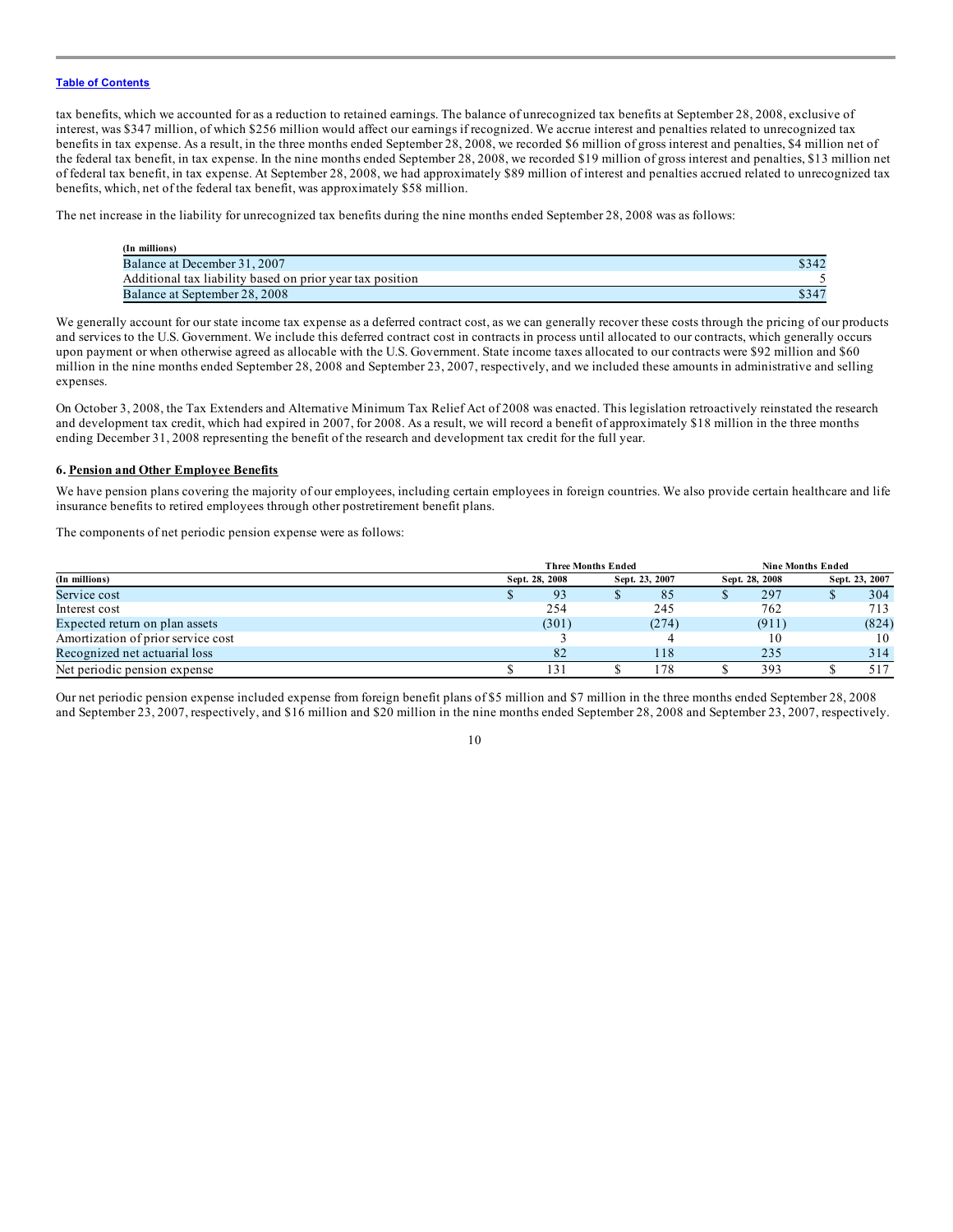The components of net periodic income related to our other postretirement benefit plans were as follows:

|                                    |                                  | <b>Three Months Ended</b> | <b>Nine Months Ended</b> |                |          |                |      |
|------------------------------------|----------------------------------|---------------------------|--------------------------|----------------|----------|----------------|------|
| (In millions)                      | Sept. 23, 2007<br>Sept. 28, 2008 |                           |                          | Sept. 28, 2008 |          | Sept. 23, 2007 |      |
| Service cost                       |                                  |                           |                          |                | $\Delta$ |                |      |
| Interest cost                      |                                  |                           | 13                       |                | 41       |                | 41   |
| Expected return on plan assets     | (11)                             |                           | (10)                     |                | (33)     |                | (32) |
| Amortization of transition asset   |                                  |                           |                          |                |          |                | 6    |
| Amortization of prior service cost | (13)                             |                           | (13)                     |                | (39)     |                | (39) |
| Recognized net actuarial loss      |                                  |                           |                          |                | __       |                |      |
| Net periodic income                |                                  |                           | (6)                      |                | (20)     |                | (12) |

On a periodic basis, generally planned annually in the third quarter, we update our actuarial estimate of the unfunded projected benefit obligation with final census and investment valuation data for the end of the prior year. As a result of this update, in the three months ended September 28, 2008, we recorded a \$54 million increase and a \$21 million decrease to the unfunded projected benefit obligations related to our pension and postretirement benefit plans, respectively, with a corresponding net after-tax increase of \$22 million to accumulated other comprehensive loss. We also update our pension expense or income for financial reporting purposes and pension expense in accordance with Cost Accounting Standards (CAS). Our annual FAS/CAS Pension Adjustment decreased by \$8 million, \$7 million of which was recorded in the three and nine months ended September 28, 2008.

We make both discretionary and required contributions to our pension plans. As we make discretionary contributions, we accumulate a funding credit that we can use to offset our future calculated required contributions. The funding credit for our pension plans was \$1.8 billion at September 28, 2008 and December 31, 2007. We did not make any discretionary contributions in the nine months ended September 28, 2008 due to the acceleration of a planned first quarter 2008 contribution of \$500 million paid in December 2007. We made an aggregate of approximately \$396 million of required contributions to our pension and other postretirement benefit plans in the nine months ended September 28, 2008. We made approximately \$795 million of contributions to these plans in the nine months ended September 23, 2007, including \$400 million of discretionary contributions to our pension plans. We expect to make required contributions of approximately \$520 million and \$30 million to our pension and postretirement benefit plans, respectively, in 2008. We will continue to periodically evaluate whether to make additional discretionary contributions.

#### **7. Business Segment Reporting**

Our reportable segments, organized based on capabilities and technologies, are: Integrated Defense Systems, Intelligence and Information Systems, Missile Systems, Network Centric Systems, Space and Airborne Systems and Technical Services. Segment net sales and operating income generally include intersegment sales and profit recorded at cost plus a specified fee, which may differ from what the selling entity would be able to obtain on sales to external customers. Corporate and Eliminations includes Corporate expenses and intersegment sales and profit eliminations. Corporate expenses represent unallocated costs and certain other corporate costs not considered part of management's evaluation of reportable segment operating performance, including the net costs associated with our residual commuter aircraft portfolio.

Segment financial results were as follows:

|                                      | <b>Net Sales</b>                                      |                |                |       |                |         |  |                |  |  |  |
|--------------------------------------|-------------------------------------------------------|----------------|----------------|-------|----------------|---------|--|----------------|--|--|--|
|                                      | <b>Nine Months Ended</b><br><b>Three Months Ended</b> |                |                |       |                |         |  |                |  |  |  |
| (In millions)                        |                                                       | Sept. 28, 2008 | Sept. 23, 2007 |       | Sept. 28, 2008 |         |  | Sept. 23, 2007 |  |  |  |
| <b>Integrated Defense Systems</b>    | D                                                     | 1,276          | ۰D             | 1.147 | \$             | 3.725   |  | 3,405          |  |  |  |
| Intelligence and Information Systems |                                                       | 801            |                | 680   |                | 2,322   |  | 1,934          |  |  |  |
| Missile Systems                      |                                                       | 1,351          |                | 1,247 |                | 4.017   |  | 3,631          |  |  |  |
| Network Centric Systems              |                                                       | 1,145          |                | 1,036 |                | 3,385   |  | 3,017          |  |  |  |
| Space and Airborne Systems           |                                                       | 1.092          |                | 1.016 |                | 3.183   |  | 3,045          |  |  |  |
| <b>Technical Services</b>            |                                                       | 689            |                | 554   |                | 1.857   |  | 1,531          |  |  |  |
| Corporate and Eliminations           |                                                       | (490)          |                | (461) |                | (1,401) |  | (1,262)        |  |  |  |
| Total                                |                                                       | 5,864          |                | 5,219 |                | 17.088  |  | 15,301         |  |  |  |

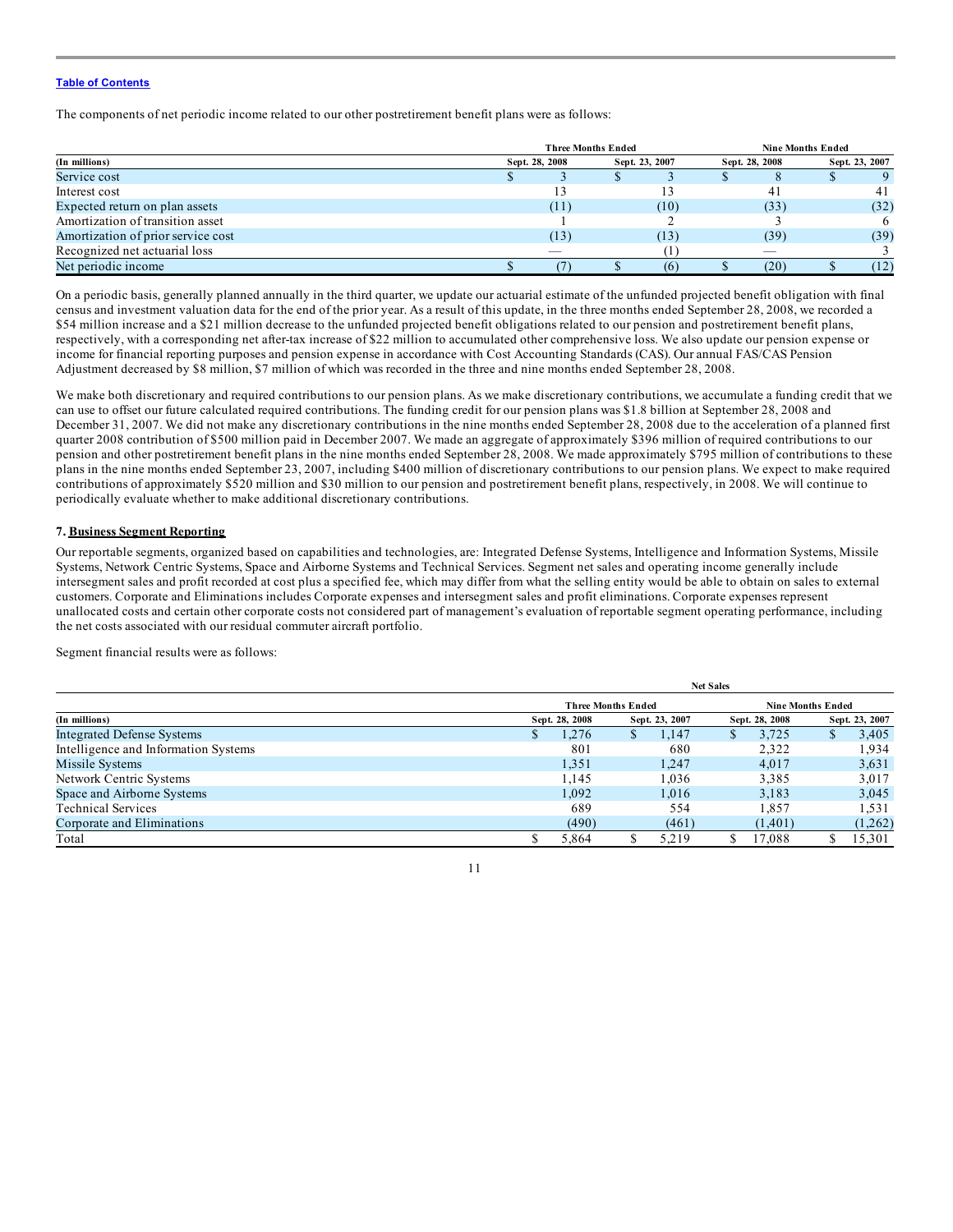|                                      | <b>Intersegment Sales</b> |                           |     |                          |      |    |                |  |  |  |  |
|--------------------------------------|---------------------------|---------------------------|-----|--------------------------|------|----|----------------|--|--|--|--|
| (In millions)                        |                           | <b>Three Months Ended</b> |     | <b>Nine Months Ended</b> |      |    |                |  |  |  |  |
|                                      | Sept. 28, 2008            |                           |     | Sept. 28, 2008           |      |    | Sept. 23, 2007 |  |  |  |  |
| <b>Integrated Defense Systems</b>    | 45                        | ۰ש                        | 27  |                          | 119  | ۰D | 74             |  |  |  |  |
| Intelligence and Information Systems |                           |                           | O   |                          |      |    | 20             |  |  |  |  |
| Missile Systems                      |                           |                           |     |                          | 20   |    | 31             |  |  |  |  |
| Network Centric Systems              | 92                        |                           | 103 |                          | 288  |    | 305            |  |  |  |  |
| Space and Airborne Systems           | 176                       |                           | 149 |                          | 480  |    | 434            |  |  |  |  |
| <b>Technical Services</b>            | 180                       |                           | 170 |                          | 509  |    | 447            |  |  |  |  |
| Total                                | 502                       |                           | 466 |                          | .431 |    | .311           |  |  |  |  |

|                                      | <b>Operating Income</b>   |   |                          |   |                |  |                |  |  |  |
|--------------------------------------|---------------------------|---|--------------------------|---|----------------|--|----------------|--|--|--|
|                                      | <b>Three Months Ended</b> |   | <b>Nine Months Ended</b> |   |                |  |                |  |  |  |
| (In millions)                        | Sept. 28, 2008            |   | Sept. 23, 2007           |   | Sept. 28, 2008 |  | Sept. 23, 2007 |  |  |  |
| <b>Integrated Defense Systems</b>    | 206                       | S | 206                      | S | 626            |  | 617            |  |  |  |
| Intelligence and Information Systems | 67                        |   | 64                       |   | 186            |  | 182            |  |  |  |
| Missile Systems                      | 145                       |   | 139                      |   | 438            |  | 393            |  |  |  |
| Network Centric Systems              | 143                       |   | 123                      |   | 411            |  | 379            |  |  |  |
| Space and Airborne Systems           | 147                       |   | 121                      |   | 412            |  | 383            |  |  |  |
| <b>Technical Services</b>            | 45                        |   | 37                       |   | 125            |  | 92             |  |  |  |
| FAS/CAS Pension Adjustment           | (26)                      |   | (67)                     |   | (93)           |  | (192)          |  |  |  |
| Corporate and Eliminations           | (47)                      |   | (51)                     |   | (155)          |  | (172)          |  |  |  |
| Total                                | 680                       |   | 572                      |   | .950           |  | .682           |  |  |  |

The FAS/CAS Pension Adjustment, which we report as a separate line item in our segment results, represents the difference between our pension expense or income under SFAS No. 87, Employers' Accounting for Pensions (SFAS No. 87), and our pension expense under CAS. SFAS No. 87 outlines the methodology used to determine pension expense or income for financial reporting purposes, which is not necessarily indicative of the funding requirements for pension plans that we determine by other factors. CAS prescribe the allocation to and recovery of pension costs on U.S. Government contracts and are a major factor in determining our pension funding requirements. Our segment results only include pension expense as determined under CAS that we generally recover through the pricing of our products and services to the U.S. Government.

|                                      | <b>Intersegment Operating Income</b> |                |                           |    |                          |     |                |     |  |  |
|--------------------------------------|--------------------------------------|----------------|---------------------------|----|--------------------------|-----|----------------|-----|--|--|
|                                      |                                      |                | <b>Three Months Ended</b> |    | <b>Nine Months Ended</b> |     |                |     |  |  |
| (In millions)                        |                                      | Sept. 28, 2008 | Sept. 23, 2007            |    | Sept. 28, 2008           |     | Sept. 23, 2007 |     |  |  |
| <b>Integrated Defense Systems</b>    |                                      |                |                           |    |                          |     |                |     |  |  |
| Intelligence and Information Systems |                                      |                |                           |    |                          |     |                |     |  |  |
| Missile Systems                      |                                      |                |                           |    |                          |     |                |     |  |  |
| Network Centric Systems              |                                      |                |                           |    |                          |     |                | 28  |  |  |
| Space and Airborne Systems           |                                      |                |                           | 14 |                          | 45  |                | 40  |  |  |
| <b>Technical Services</b>            |                                      | 16             |                           | 13 |                          | 46  |                | 37  |  |  |
| Total                                |                                      | 43             |                           | 40 |                          | 124 |                | 115 |  |  |

|                                      |    | <b>Identifiable Assets</b> |  |               |  |  |  |
|--------------------------------------|----|----------------------------|--|---------------|--|--|--|
| (In millions)                        |    | Sept. 28, 2008             |  | Dec. 31, 2007 |  |  |  |
| <b>Integrated Defense Systems</b>    | ٠D | 1,832                      |  | .824          |  |  |  |
| Intelligence and Information Systems |    | 2,323                      |  | 2,203         |  |  |  |
| Missile Systems                      |    | 5,006                      |  | 4,824         |  |  |  |
| Network Centric Systems              |    | 3,951                      |  | 3,841         |  |  |  |
| Space and Airborne Systems           |    | 4.454                      |  | 4,351         |  |  |  |
| <b>Technical Services</b>            |    | 1.400                      |  | 1,351         |  |  |  |
| Corporate                            |    | 4.800                      |  | 4,887         |  |  |  |
| Total                                |    | 23,766                     |  | 23,281        |  |  |  |

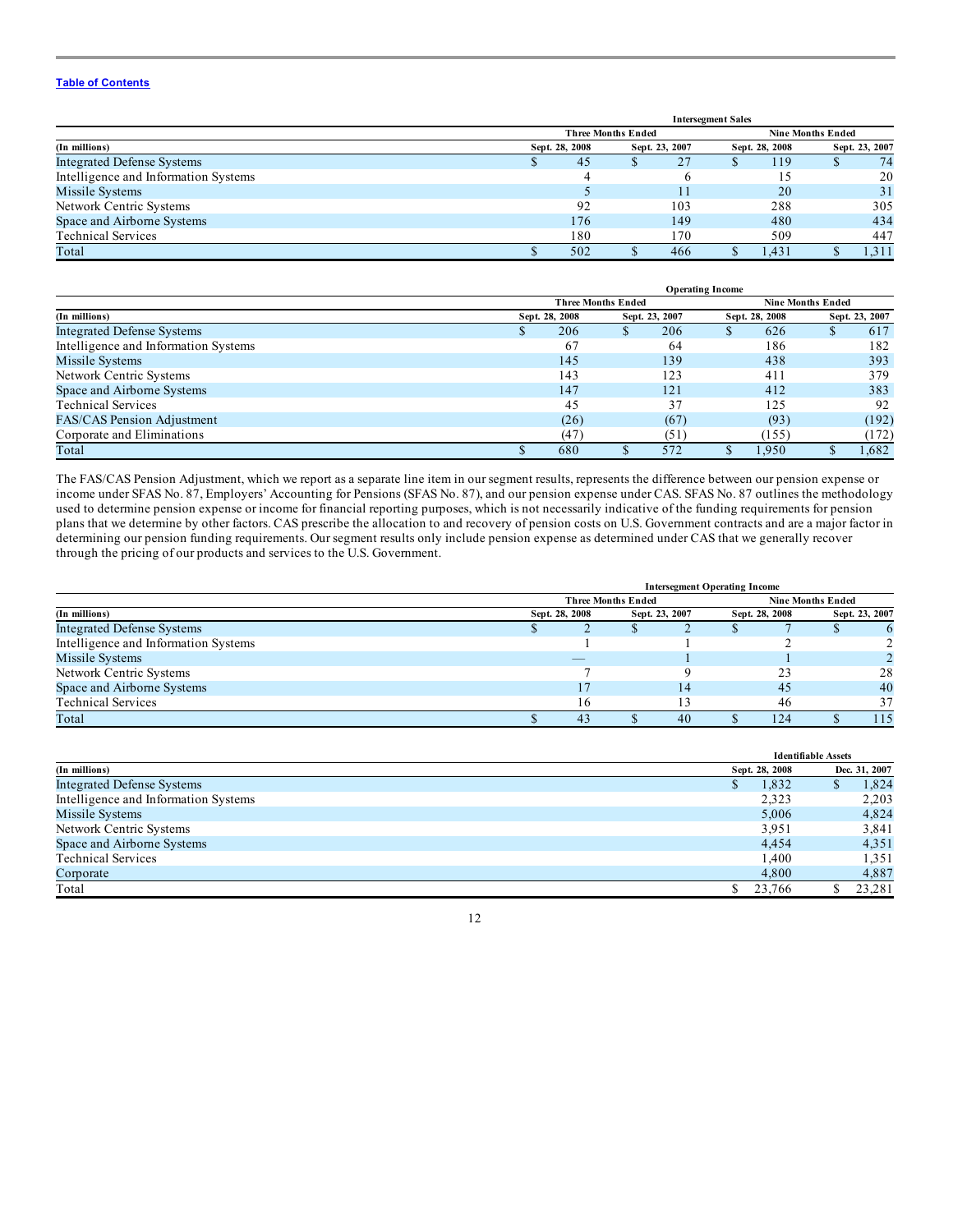#### **8. Discontinued Operations**

Results from discontinued operations were as follows:

|                                      |                |                  |                | <b>Three Months Ended</b> |                    |                |                         |                |
|--------------------------------------|----------------|------------------|----------------|---------------------------|--------------------|----------------|-------------------------|----------------|
|                                      |                | <b>Net Sales</b> |                |                           | <b>Pretax Loss</b> |                | After-tax Income (Loss) |                |
| (In millions)                        | Sept. 28, 2008 |                  | Sept. 23, 2007 | Sept. 28, 2008            |                    | Sept. 23, 2007 | Sept. 28, 2008          | Sept. 23, 2007 |
| Raytheon Aircraft                    |                |                  | __             |                           |                    |                |                         | (2)            |
| <b>Flight Options</b>                |                |                  | 136            |                           |                    | (95)           |                         | (76)           |
| <b>Other Discontinued Operations</b> |                |                  |                | (2)                       |                    |                |                         | (3)            |
| Total                                | ___            |                  | l 36           |                           |                    | (100)          |                         | (81)           |

|                                   |                |                  |                |                      | <b>Nine Months Ended</b> |  |                          |                         |                   |  |                |
|-----------------------------------|----------------|------------------|----------------|----------------------|--------------------------|--|--------------------------|-------------------------|-------------------|--|----------------|
|                                   |                | <b>Net Sales</b> |                | Pretax (Loss) Income |                          |  |                          | After-tax (Loss) Income |                   |  |                |
| (In millions)                     | Sept. 28, 2008 |                  | Sept. 23, 2007 |                      | Sept. 28, 2008           |  | Sept. 23, 2007           |                         | Sept. 28, 2008    |  | Sept. 23, 2007 |
| Gain on sale of Raytheon Aircraft | __             |                  |                |                      |                          |  | 1.598                    |                         |                   |  | 986            |
| Raytheon Aircraft                 |                |                  | 642            |                      |                          |  |                          |                         |                   |  | 22             |
| <b>Flight Options</b>             |                |                  | 401            |                      |                          |  | (107)                    |                         |                   |  | (85)           |
| Other Discontinued Operations     | ___            |                  |                |                      | ΄5                       |  | $\overline{\phantom{a}}$ |                         | (2)               |  | (2)            |
| Total                             |                |                  | 043            |                      | (4                       |  | .526                     |                         | $\left( 2\right)$ |  | 921            |

In 2007, we sold our Raytheon Aircraft Company (Raytheon Aircraft) and Flight Options LLC (Flight Options) businesses. As a result, we present Raytheon Aircraft, Flight Options and our other previously disposed businesses (Other Discontinued Operations) as discontinued operations for all periods. All residual activity relating to our disposed businesses appears in discontinued operations. In the three months ended September 23, 2007, we recorded an \$84 million pretax, \$69 million after-tax impairment charge related to Flight Options' goodwill and a portion of its intangible assets. In the three months ended June 24, 2007, we completed the sale of Raytheon Aircraft for \$3,318 million in gross proceeds, \$3,117 million, net. In the nine months ended September 23, 2007, we recorded a gain on sale of \$986 million, net of \$612 million of federal, foreign and state taxes.

We retained certain assets and liabilities of these disposed businesses. In the three months ended June 29, 2008, we collected the \$9 million note receivable recorded in connection with the sale of Flight Options. At September 28, 2008, we had \$70 million in non-current assets primarily related to our subordinated retained interest in general aviation finance receivables previously sold by Raytheon Aircraft and \$65 million in current liabilities related to certain environmental and product liabilities, aircraft lease obligations, non-income tax obligations, and various contract obligations. We also have certain income tax obligations relating to these disposed businesses, which we include in our income tax disclosures. The IRS recently concluded a federal excise tax audit and assessed us additional excise tax related to the treatment of certain Flight Options customer fees and charges, which we have appealed. We continue to believe that an unfavorable outcome is not probable and expect that any potential liability will not have a material adverse effect on our financial position, results of operations, or liquidity. We also retained certain U.K. pension assets and obligations for a limited number of U.K. pension plan participants as part of the Raytheon Aircraft sale, which we include in our pension disclosures.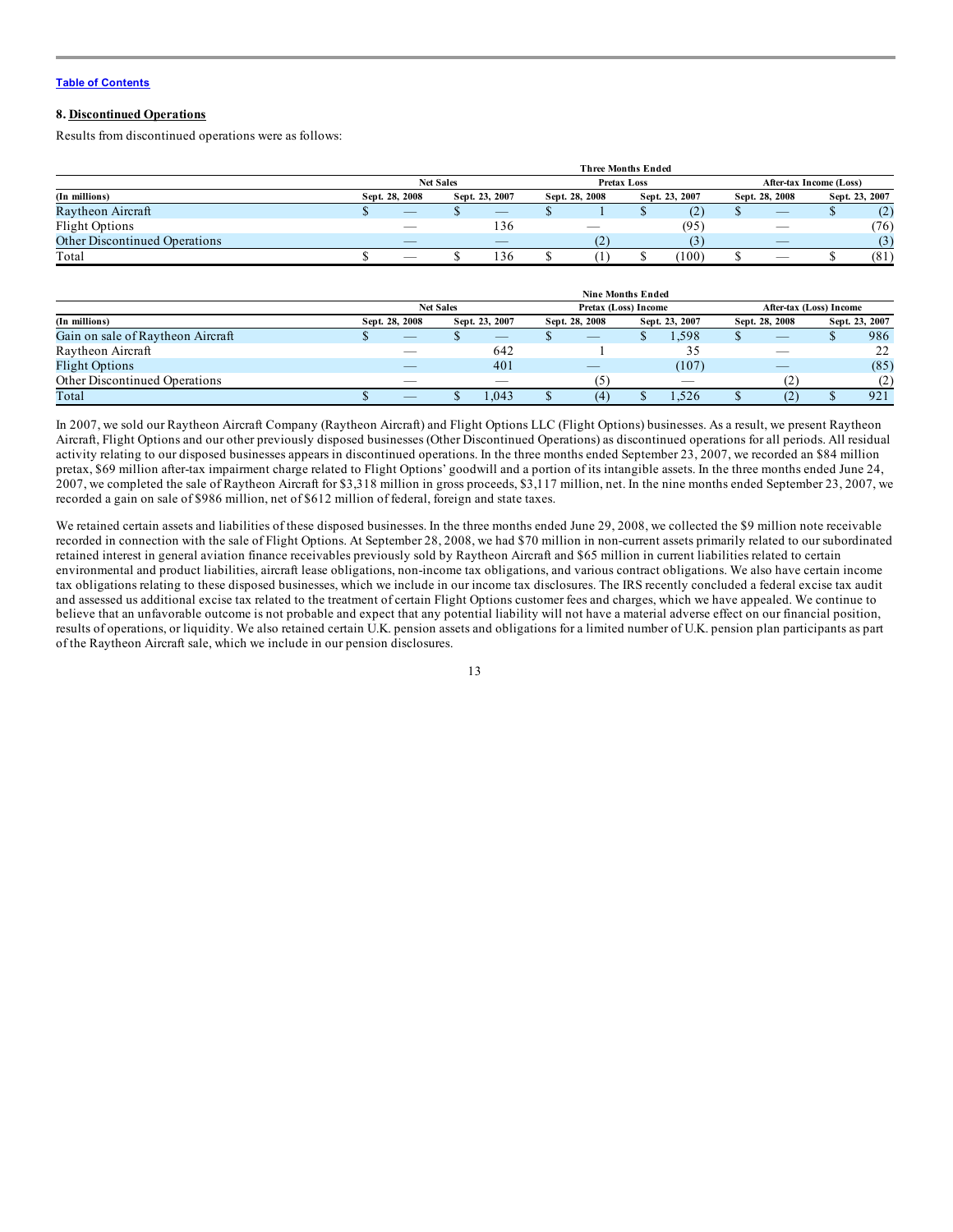#### **9. Commitments and Contingencies**

We engage in various stages of investigation and cleanup related to remediation of various environmental sites. Our estimate of total environmental remediation costs is \$159 million at September 28, 2008. Discounted at a weighted-average risk-free rate of 5.7%, we estimate the liability to be \$111 million before U.S. Government recovery and had this amount accrued at September 28, 2008. A portion of these costs is eligible for future recovery through the pricing of our products and services to the U.S. Government. We consider such recovery probable based on government contracting regulations and our long history of receiving reimbursement for such costs. Accordingly, we recorded \$75 million in contracts in process through September 28, 2008 for the estimated future recovery of these costs from the U.S. Government. We also lease certain government-owned properties and are generally not liable for environmental remediation at these sites; as a result, we generally do not reflect the provision for these costs in our Financial Statements. Due to the complexity of environmental laws and regulations, the varying costs and effectiveness of alternative cleanup methods and technologies, the uncertainty of insurance coverage and the unresolved extent of our responsibility, it is difficult to determine the ultimate outcome of these matters; however, we do not expect any additional liability to have a material adverse effect on our financial position, results of operations or liquidity.

We issue guarantees and banks and surety companies issue, on our behalf, letters of credit and surety bonds to meet various bid, performance, warranty, retention and advance payment obligations of us or our affiliates. Approximately \$303 million, \$1,018 million and \$111 million of these guarantees, letters of credit and surety bonds, for which there were stated values, were outstanding at September 28, 2008, respectively; and \$261 million, \$910 million and \$104 million were outstanding at December 31, 2007, respectively. These instruments expire on various dates through 2015. Additional guarantees of project performance for which there are no stated values also remain outstanding.

Included in guarantees and letters of credit described above were \$81 million and \$168 million at September 28, 2008, respectively, and \$39 million and \$193 million at December 31, 2007, respectively, related to our joint venture in Thales-Raytheon Systems Co. Ltd. (TRS). We provide these guarantees and letters of credit to TRS and other affiliates to assist these entities in obtaining financing on more favorable terms, making bids on contracts and performing their contractual obligations. While we expect these entities to satisfy their loans, project performance and other contractual obligations, their failure to do so may result in a future obligation for us. At September 28, 2008 and December 31, 2007, we had an estimated liability of \$3 million related to these guarantees and letters of credit. Also included in guarantees and letters of credit described above were \$86 million and \$6 million at September 28, 2008, respectively, and \$85 million and \$21 million at December 31, 2007, respectively, related to discontinued operations.

Our residual turbo-prop commuter aircraft portfolio has exposure to outstanding financing arrangements with the aircraft serving as collateral. We have sold and leased commuter aircraft globally to thinly capitalized companies whose financial condition could be significantly affected by a number of factors, including rising fuel and other costs, industry consolidation, declining commercial aviation market conditions and the U.S. Government budget for the Essential Air Service program. Based on recent economic trends, including record fuel prices and tightening credit markets, these companies may increasingly experience difficulties meeting their financial commitments. At September 28, 2008 and December 31, 2007, our exposure on commuter aircraft assets held as inventory, collateral on notes or as leased assets, was approximately \$190 million relating to 135 aircraft and approximately \$250 million relating to 156 aircraft, respectively. The valuation of used aircraft in inventories, which are stated at cost, but not in excess of realizable value, requires significant judgment. The valuation of used aircraft is also considered in assessing the realizable value of certain commuter aircraft related assets which serve as collateral for the underlying financing arrangements. As part of the assessment of realizable value, we evaluate many factors including sales transaction history, current market conditions, anticipated future market conditions and age and condition of the aircraft. The carrying value of our commuter aircraft portfolio assumes an orderly disposition of these assets, consistent with our historical experience and strategy. If we were to dispose of these assets in an other than orderly manner or sell the portfolio in its entirety, the value realized would likely be less than the carrying value.

In 1997, we provided a first loss guarantee of \$133 million on \$1.3 billion of U.S. Export-Import Bank loans (maturing in 2015) to the Brazilian Government related to the System for the Vigilance of the Amazon (SIVAM) program performed by Network Centric Systems. Loan repayments by the Brazilian Government were current at September 28, 2008.

Government contractors are subject to many levels of audit and investigation. Agencies that oversee contract performance include: the Defense Contract Audit Agency, the Inspector General of the Department of Defense and other departments and agencies, the Government Accountability Office, the Department of Justice and Congressional Committees. The Department of Justice, from time to time, has convened grand juries to investigate possible irregularities by us. We do not expect these audits and investigations to have a material adverse effect on our financial position, results of operations or liquidity, either individually or in the aggregate. In 2006, Technical Services recorded a negative profit adjustment related to certain program costs which may be deemed unrecoverable. Although not expected to be material, we may incur additional charges as we continue to assess and engage in discussions regarding this matter.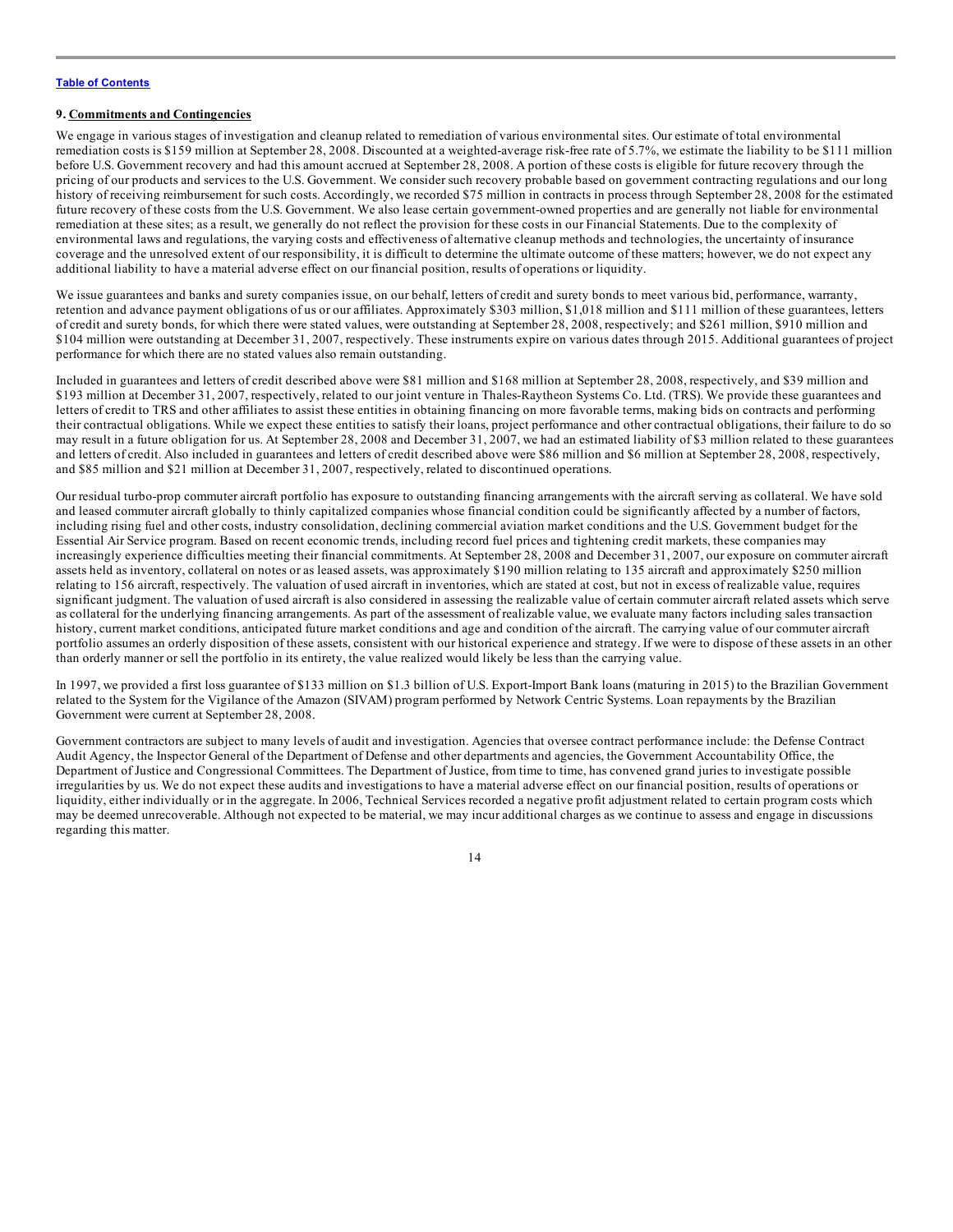In May 2006, international arbitration hearings commenced against us as the successor to the Hughes Electronics defense business in connection with certain claims brought in 2004 relating to an alleged 1995 Workshare Agreement. The asserted claims involve breach of contract, intellectual property infringement and other related matters. The arbitrator stayed the liability decision on certain of the claims while the parties engage in settlement discussions. The ultimate resolution of this matter, however, remains uncertain and difficult to predict. We believe that we have meritorious defenses to these claims and intend to continue to contest them vigorously. An adverse resolution of this matter could have a material effect on our results of operations.

In addition, various other claims and legal proceedings generally incidental to the normal course of business are pending or threatened against us. We do not expect any additional liability from these proceedings to have a material adverse effect on our financial position, results of operations or liquidity.

#### **10. Fair Value Measurements**

On January 1, 2008, we adopted SFAS No. 157, Fair Value Measurements (SFAS No. 157), for our financial assets and liabilities. Our adoption of SFAS No. 157 did not impact our financial position, results of operations or liquidity. In accordance with FASB Staff Position No. FAS 157-2, Effective Date of FASB Statement No. 157 (FSP FAS 157-2), we elected to defer until January 1, 2009 the adoption of SFAS No. 157 for all nonfinancial assets and nonfinancial liabilities not recognized or disclosed at fair value in the financial statements on a recurring basis. We do not expect the adoption of SFAS No. 157 for those assets and liabilities within the scope of FSP FAS 157-2 to have a material impact on our financial position, results of operations or liquidity. We did not have any nonfinancial assets or nonfinancial liabilities that would be recognized or disclosed on a recurring basis as of September 28, 2008.

SFAS No. 157 provides a framework for measuring fair value and requires expanded disclosures regarding fair value measurements. SFAS No. 157 defines fair value as the price that would be received for an asset or the exit price that would be paid to transfer a liability in the principal or most advantageous market in an orderly transaction between market participants on the measurement date. SFAS No. 157 also establishes a fair value hierarchy that requires an entity to maximize the use of observable inputs, where available. The following summarizes the three levels of inputs required by SFAS No. 157, as well as the assets and liabilities that we value using those levels of inputs.

- **Level 1:** Quoted prices in active markets for identical assets or liabilities. Our Level 1 assets are investments in marketable securities held in Rabbi Trusts that we use to pay benefits under certain of our non-qualified deferred compensation plans. Our Level 1 liabilities include our obligations to pay certain non-qualified deferred compensation plan benefits. Under these non-qualified deferred compensation plans, participants designate investment options (primarily mutual funds) to serve as the basis for measurement of the notional value of their accounts. We include foreign exchange forward contracts that we trade in an active exchange market in our Level 1 assets and liabilities.
- **Level 2:** Observable inputs, other than Level 1 prices, such as quoted prices for similar assets or liabilities; quoted prices in markets that are not active; or other inputs that are observable or we corroborate by observable market data for substantially the full term of the related assets or liabilities. Our Level 2 assets are interest rate swaps whose fair value we determine using a pricing model predicated upon observable market inputs.
- **Level 3:** Unobservable inputs supported by little or no market activity that are significant to the fair value of the assets or liabilities. Our Level 3 asset relates to our subordinated retained interest in general aviation finance receivables (Subordinated Retained Interest) that we sold in previous years. We estimated the fair value for this asset based on the present value of the future expected cash flows using certain unobservable inputs, including the collection periods for the underlying receivables and a credit adjusted rate of 5.42% at September 28, 2008 and 7.04% at December 31, 2007. These unobservable inputs reflect our suppositions about the assumptions market participants would use in pricing this asset.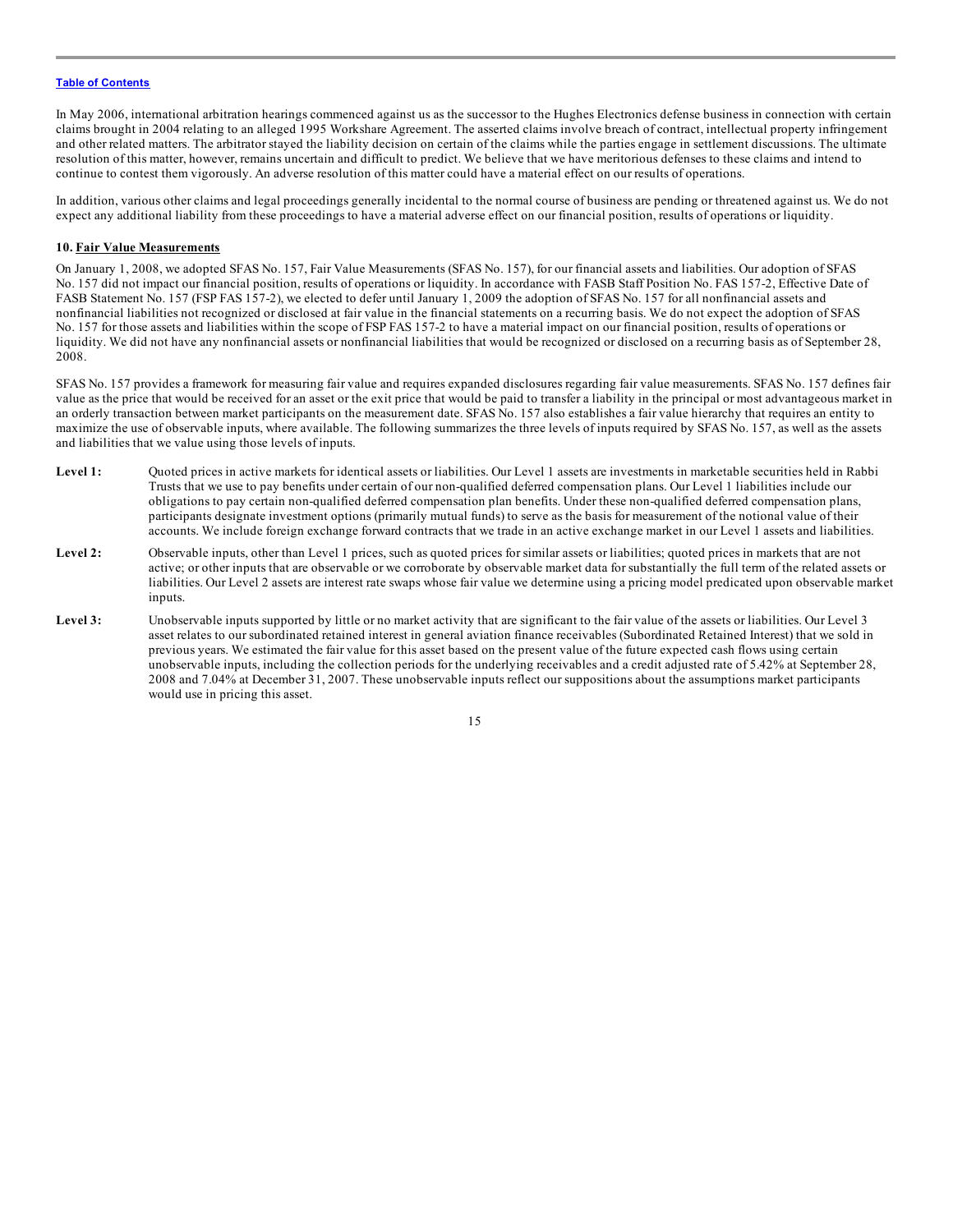The following table sets forth the financial assets and liabilities as of September 28, 2008 that we measured at fair value on a recurring basis by level within the fair value hierarchy. As required by SFAS No. 157, we classify assets and liabilities measured at fair value in their entirety based on the lowest level of input that is significant to their fair value measurement.

| (In millions)                                     | Level 1 | Level 2 | Level 3 | <b>Balances</b> as of<br>Sept. 28, 2008 |
|---------------------------------------------------|---------|---------|---------|-----------------------------------------|
| Assets                                            |         |         |         |                                         |
| Marketable securities $(1)$                       | \$252   |         |         | 252                                     |
| Subordinated Retained Interest                    |         |         | 67      | 67                                      |
| Foreign exchange forward contracts                | 28      |         | __      | 28                                      |
| Interest rate swaps                               | __      | 13      |         | 13                                      |
| Liabilities                                       |         |         |         |                                         |
| Deferred compensation <sup><math>(2)</math></sup> | 173     |         |         | 173                                     |
| Foreign exchange forward contracts                | 33      |         |         | 33                                      |

(1) Investments in marketable securities held in Rabbi Trusts associated with certain of our non-qualified deferred compensation plans, which we include in Other assets, net.

(2) Obligations to pay benefits under certain of our non-qualified deferred compensation plans, which we include in accrued retiree benefits and other long-term liabilities.

Activity of our Subordinated Retained Interest that we reflect in discontinued operations was as follows:

| (In millions)                                          |      |
|--------------------------------------------------------|------|
| Balance at January 1, 2008                             | \$63 |
| Total gains (realized/unrealized)                      |      |
| Included in Income (loss) from discontinued operations |      |
| Included in Other comprehensive income (loss)          |      |
| Balance at September 28, 2008                          |      |

#### **11. Accounting Standards**

In March 2008, the FASB issued SFAS No. 161, Disclosures about Derivative Instruments and Hedging Activities, an amendment of FASB Statement No. 133 (SFAS No. 161). SFAS No. 161 requires enhanced disclosures regarding an entity's derivative and hedging activities. These enhanced disclosures include information regarding how and why an entity uses derivative instruments; how derivative instruments and related hedged items are accounted for under SFAS No. 133, Accounting for Derivative Instruments and Hedging Activities, and its related interpretations; and how derivative instruments and related hedged items affect an entity's financial position, financial performance and cash flows. SFAS No. 161 is effective for financial statements issued for fiscal years and interim periods beginning after November 15, 2008. The adoption of SFAS No. 161 will not have an impact on our financial position, results of operations or liquidity.

In December 2007, the FASB issued SFAS No. 141(R), Business Combinations (SFAS No. 141(R)). SFAS No. 141(R) expands the definition of a business and establishes the use of the "acquisition method" for business combinations. This method requires all assets and liabilities, including goodwill, of an acquired business to be measured at fair value on the acquisition date. Among other things, the standard requires entities to expense most transaction and restructuring costs, establishes fair value measurement for contingent consideration in earnings, and requires capitalization of in-process research and development. The standard also modifies the recording and presentation of deferred taxes. SFAS No. 141(R) will be applied prospectively to business combinations with acquisition dates on or after January 1, 2009. Our adoption of SFAS No. 141(R) is not expected to materially impact our consolidated financial position, results of operations, or liquidity when it becomes effective. Subsequent to our adoption of SFAS No. 141(R), the resolution of existing balances related to uncertain tax positions from prior acquisitions that differ from previously recorded amounts will be adjusted through earnings.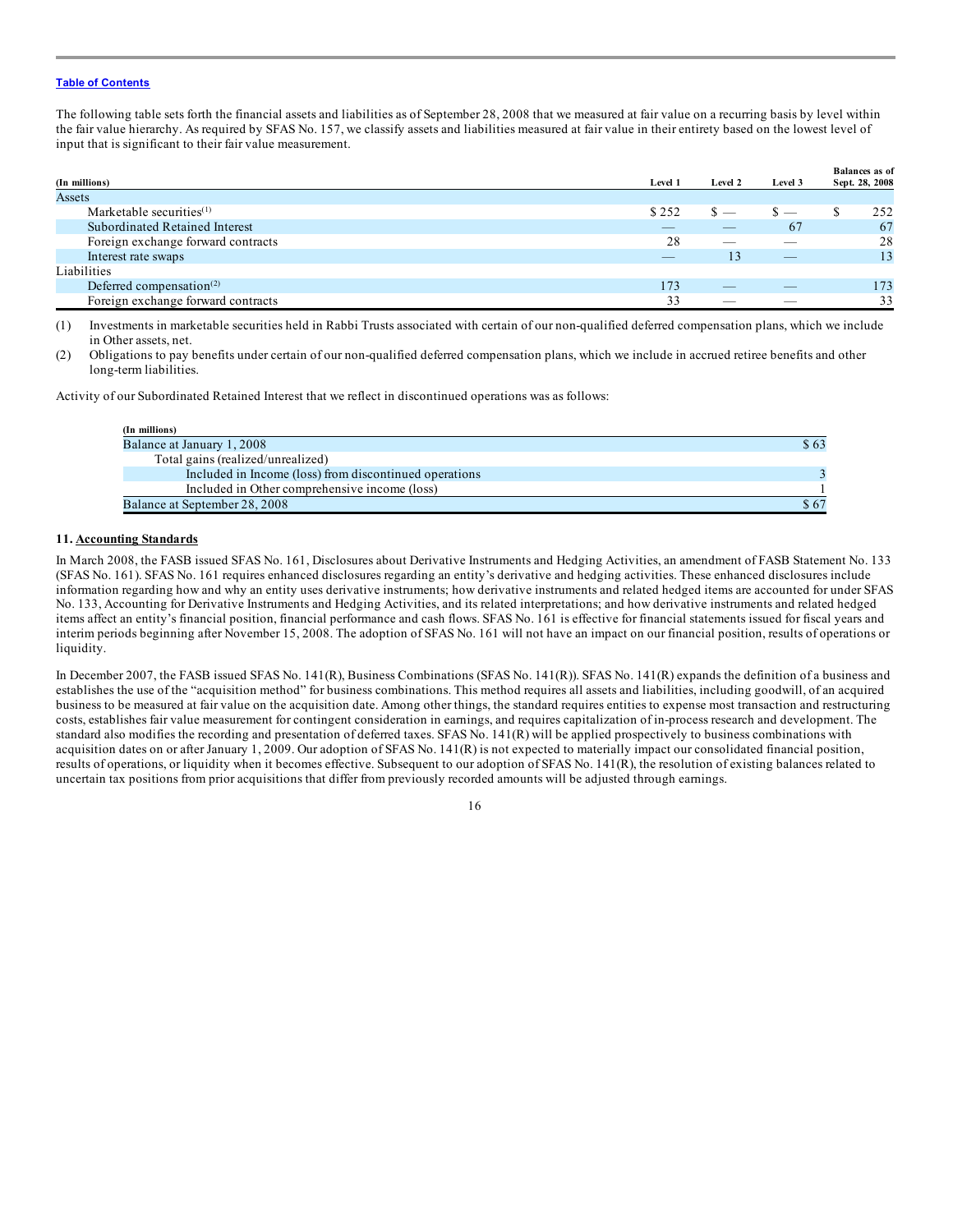In December 2007, the FASB issued SFAS No. 160, Noncontrolling Interests in Consolidated Financial Statements, an amendment of Accounting Research Bulletin No. 51, Consolidated Financial Statements (SFAS No. 160). SFAS No. 160 changes the accounting and reporting for minority interests by recharacterizing them as noncontrolling interests and classifying them as a component of equity in our consolidated balance sheet. Our consolidated statements of operations will include: (1) net income from Raytheon and the minority shareholders' share of earnings and (2) a new category called net earnings attributable to Raytheon, which is similar to our current presentation of net income. SFAS No. 160 will also expand disclosures to clearly distinguish between our interests and the interests' of noncontrolling owners. Our primary noncontrolling interest relates to Thales-Raytheon Systems Co. LLC (TRS LLC), which we control and consolidate. Both TRS LLC and Thales-Raytheon Systems Co. Ltd. (TRS), an equity method investment which has the principal economic interest in TRS LLC, are components in computing the operating results of our Network Centric Systems segment. Upon adoption of SFAS No. 160, we will present the noncontrolling interest in TRS LLC and the related equity method investment in TRS net of any obligations or interests to Raytheon. This will effectively reduce our minority interest in TRS LLC and the balance of our equity investment in TRS. The effect of this as of December 31, 2007 will be to reduce the balance of the equity investment in TRS by approximately \$140 million, with a corresponding decrease in the reported noncontrolling interest. SFAS No. 160 is effective beginning January 1, 2009 and will be applied prospectively, except for presentation and disclosure requirements, which will be applied retrospectively for all periods presented. SFAS No. 160 does not impact the calculation of net income or EPS attributable to Raytheon shareholders.

Other new pronouncements issued but not effective until after September 28, 2008, are not expected to have a material impact on our financial position, results of operations, or liquidity.

#### **12. Acquisitions**

In the nine months ended September 28, 2008, we acquired Telemus Solutions, Inc., and SI Government Solutions for \$52 million in cash. We recorded \$39 million of goodwill and \$9 million in intangible assets, primarily related to intellectual property, at Intelligence and Information Systems in connection with these acquisitions.

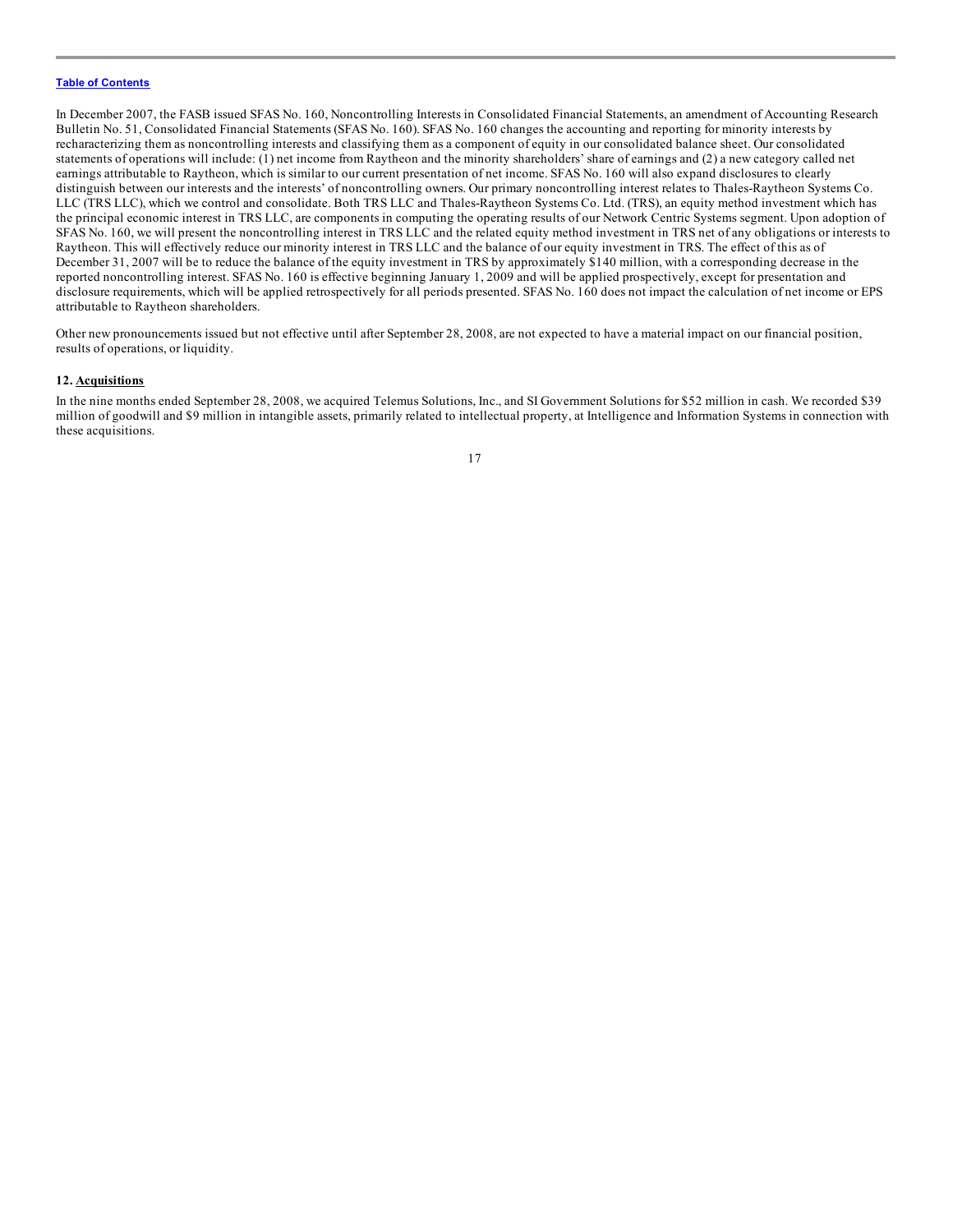<span id="page-17-0"></span>With respect to the unaudited consolidated financial information of Raytheon Company for the three and nine months ended September 28, 2008 and September 23, 2007, PricewaterhouseCoopers LLP (PricewaterhouseCoopers) reported that it has applied limited procedures in accordance with professional standards for a review of such information. Its report dated October 23, 2008, appearing below, states that the firm did not audit and does not express an opinion on that unaudited consolidated financial information. Accordingly, the degree of reliance on its report on such information should be restricted in light of the limited nature of the review procedures applied. PricewaterhouseCoopers is not subject to the liability provisions of Section 11 of the Securities Act of 1933 (the Act) for its report on the unaudited consolidated financial information because that report is not a "report" or a "part" of a registration statement prepared or certified by PricewaterhouseCoopers within the meaning of Sections 7 and 11 of the Act.

#### **Report of Independent Registered Public Accounting Firm**

To the Board of Directors and Shareholders of Raytheon Company:

We have reviewed the accompanying consolidated balance sheet of Raytheon Company and its subsidiaries (the Company) as of September 28, 2008, and the related consolidated statements of operations for each of the three and nine month periods ended September 28, 2008 and September 23, 2007, and the consolidated statements of cash flows for the nine month periods ended September 28, 2008 and September 23, 2007. This interim financial information is the responsibility of the Company's management.

We conducted our review in accordance with the standards of the Public Company Accounting Oversight Board (United States). A review of interim financial information consists principally of applying analytical procedures and making inquiries of persons responsible for financial and accounting matters. It is substantially less in scope than an audit conducted in accordance with the standards of the Public Company Accounting Oversight Board (United States), the objective of which is the expression of an opinion regarding the financial statements taken as a whole. Accordingly, we do not express such an opinion.

Based on our review, we are not aware of any material modifications that should be made to the accompanying consolidated interim financial information for it to be in conformity with accounting principles generally accepted in the United States of America.

As discussed in Note 10 to the consolidated financial statements, in the three month period ended March 30, 2008, the Company changed the manner in which it accounts for, and discloses, the fair value of certain assets and liabilities. Also as discussed in Note 4, in the three month period ended March 30, 2008, the Company changed the manner in which it accounts for obligations associated with certain life insurance arrangements. As discussed in Note 5, in the three month period ended March 25, 2007, the Company changed the manner in which it accounts for, and discloses, uncertain tax positions.

We previously audited, in accordance with the standards of the Public Company Accounting Oversight Board (United States), the consolidated balance sheet as of December 31, 2007, and the related consolidated statements of operations, stockholders' equity, and of cash flows for the year then ended (not presented herein), and in our report dated February 27, 2008, we expressed an unqualified opinion on those consolidated financial statements. In our opinion, the information set forth in the accompanying consolidated balance sheet information as of December 31, 2007, is fairly stated in all material respects in relation to the consolidated balance sheet from which it has been derived.

/s/PricewaterhouseCoopers LLP PricewaterhouseCoopers LLP

Boston, Massachusetts October 23, 2008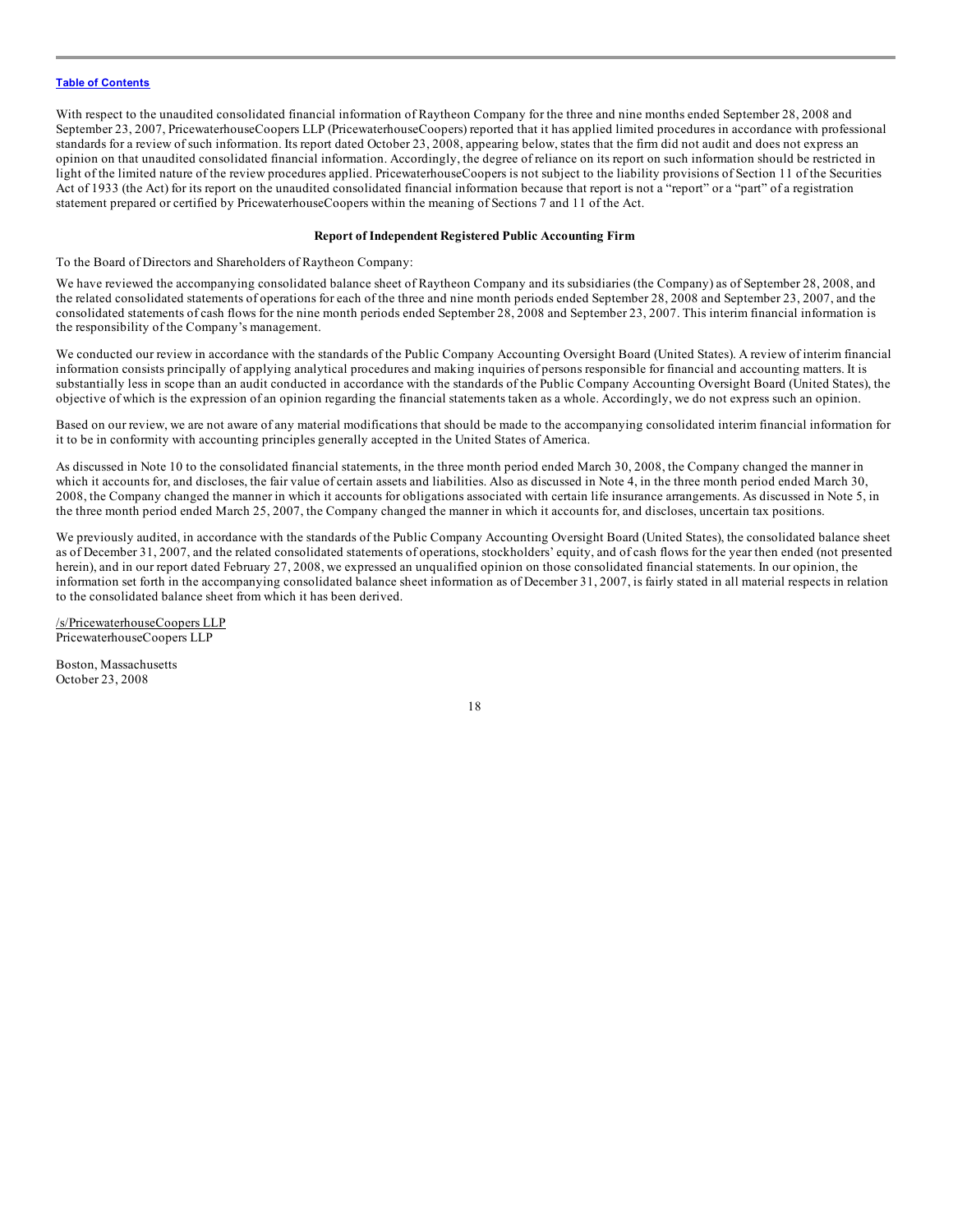#### <span id="page-18-0"></span>ITEM 2. MANAGEMENT'S DISCUSSION AND ANALYSIS OF FINANCIAL CONDITION AND RESULTS OF OPERATIONS

#### **Overview**

We develop technologically advanced, integrated products, services and solutions in four core defense markets: Sensing; Effects; Command, Control, Communications and Intelligence (C3I); and Mission Support. We serve all branches of the U.S. Military and numerous other U.S. Government agencies, as well as the North Atlantic Treaty Organization (NATO) and many allied governments.

We operate in six business segments: Integrated Defense Systems (IDS), Intelligence and Information Systems (IIS), Missile Systems (MS), Network Centric Systems (NCS), Space and Airborne Systems (SAS) and Technical Services (TS). For a more detailed description of our segments, see "Business Segments" within Item 1 of our Annual Report on Form 10-K for the year ended December 31, 2007.

The following discussion should be read in conjunction with our Form 10-K for the year ended December 31, 2007 and our Financial Statements included in this Form 10-Q.

#### **Consolidated Results of Operations**

As described in our Cautionary Note Regarding Forward-Looking Statements on page 3 of this Form 10-Q, our interim period results of operations and period-to-period comparisons of such results, particularly at a segment level, may not be indicative of our future operating results. Additionally, we use a fiscal calendar, which may cause the number of workdays in the current and comparable prior interim period to differ and could affect period-to-period comparisons. There were 63 workdays in the third quarters of 2008 and 2007, and 190 workdays in the first nine months of 2008, as compared to 186 workdays in the first nine months of 2007. The following discussions of comparative results among periods should be viewed in this context.

We generally express changes in sales in terms of volume in our discussions of comparative period results. Volume generally refers to increases or decreases in revenues related to varying production activity or service levels on individual contracts. Volume changes will typically drive a corresponding margin change based on the profit rate for a particular contract. We generally express changes in segment operating income in terms of volume or changes in program performance. Segment operating margin reflects the performance on programs and changes in contract mix. Changes in program performance typically relate to profit recognition associated with revisions to total estimated costs at completion that reflect improved or deteriorated operating performance or award fee rates. We record changes in estimates of contract sales, costs and profits using a cumulative catch-up, which recognizes in the current period the cumulative effect of the changes in estimates on current and prior periods.

|                                                        |                | <b>Three Months Ended</b> |                | % of Net Sales |
|--------------------------------------------------------|----------------|---------------------------|----------------|----------------|
| (In millions, except percentages)                      | Sept. 28, 2008 | Sept. 23, 2007            | Sept. 28, 2008 | Sept. 23, 2007 |
| Net sales                                              | 5,864          | 5,219                     |                |                |
| Gross margin                                           | 1,190          | 1.069                     | 20.3%          | 20.5%          |
| Administrative and selling expenses                    | 380            | 355                       | 6.5            | 6.8            |
| Operating income                                       | 680            | 572                       | 11.6           | 11.0           |
| Interest expense                                       | 29             | 41                        | 0.5            | 0.8            |
| Interest income                                        | 16             | 42                        | 0.3            | 0.8            |
| Income from continuing operations                      | 427            | 380                       | 7.3            | 7.3            |
| Income (loss) from discontinued operations, net of tax |                | (81)                      |                | $-1.6$         |
| Net income                                             | 427            | 299                       | 7.3            | 5.7            |

|                                                        |                | <b>Nine Months Ended</b> | % of Net Sales |                |  |
|--------------------------------------------------------|----------------|--------------------------|----------------|----------------|--|
| (In millions, except percentages)                      | Sept. 28, 2008 | Sept. 23, 2007           | Sept. 28, 2008 | Sept. 23, 2007 |  |
| Net sales                                              | 17,088<br>S.   | 15,301                   |                |                |  |
| Gross margin                                           | 3,485          | 3,101                    | 20.4%          | 20.3%          |  |
| Administrative and selling expenses                    | 1,156          | 1,042                    | 6.8            | 6.8            |  |
| Operating income                                       | 1.950          | 1,682                    | 11.4           | 11.0           |  |
| Interest expense                                       | 97             | 155                      | 0.6            | 1.0            |  |
| Interest income                                        | 56             | 127                      | 0.3            | 0.8            |  |
| Income from continuing operations                      | 1.253          | 1.059                    | 7.3            | 6.9            |  |
| (Loss) income from discontinued operations, net of tax | (2)            | 921                      |                | 6.0            |  |
| Net income                                             | 1.251          | 1.980                    | 7.3            | 12.9           |  |

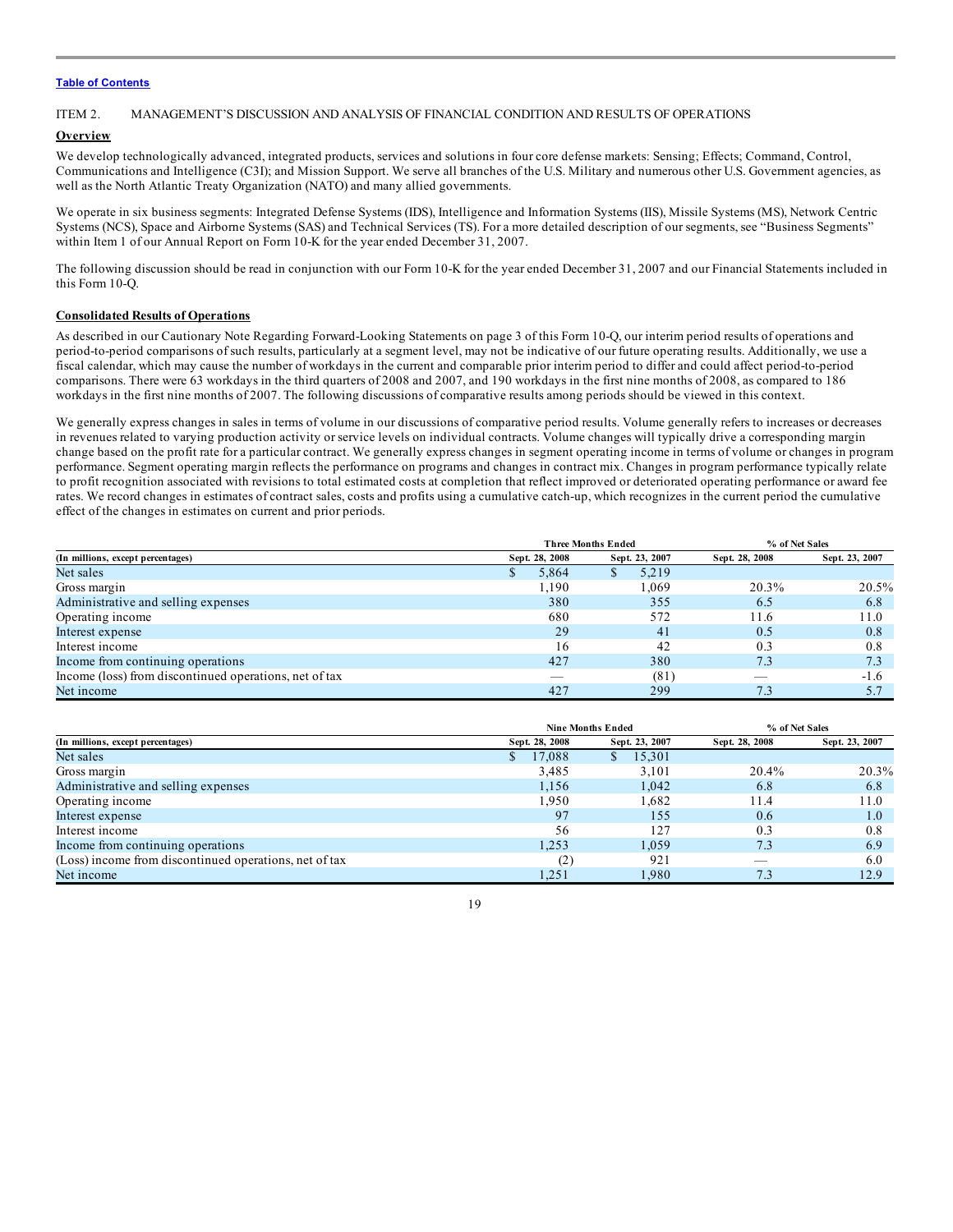The overall increase in sales in the third quarter of 2008 was spread across all segments as discussed below in Segment Results. Sales to the U.S. Department of Defense (DoD) were 83.1% of sales compared to 81.8% of sales in the third quarter of 2008 and 2007, respectively, and total sales to the U.S. Government were 86.7% of sales in the third quarter of 2008 compared to 86.2% of sales in the third quarter of 2007. Included in U.S. Government sales were foreign military sales of \$494 million and \$446 million in the third quarter of 2008 and 2007, respectively. Total international sales, including foreign military sales, were \$1,175 million or 20.0% of sales in the third quarter of 2008 compared to \$1,098 million or 21.0% of sales in the third quarter of 2007.

The overall increase in sales in the first nine months of 2008 was spread across all segments as discussed below in Segment Results. Sales to the U.S. DoD were 83.2% of sales compared to 81.1% of sales in the first nine months of 2008 and 2007, respectively, and total sales to the U.S. Government were 87.2% of sales compared to 86.3% of sales in the first nine months of 2008 and 2007, respectively. Included in U.S. Government sales were foreign military sales of \$1,341 million and \$1,148 million in the first nine months of 2008 and 2007, respectively. Total international sales, including foreign military sales, were \$3,341 million or 19.6% of sales in the first nine months of 2008 compared to \$3,099 million or 20.3% of sales in the first nine months of 2007.

Gross margin reflects a FAS/CAS Pension Adjustment of \$26 million and \$67 million of expense in the third quarter of 2008 and 2007, respectively, and \$93 million and \$192 million of expense in the first nine months of 2008 and 2007, respectively. The FAS/CAS Pension Adjustment, which we report as a separate line item in our segment results, represents the difference between our pension expense or income under Statement of Financial Accounting Standards (SFAS) No. 87, Employers' Accounting for Pensions (SFAS No. 87), and our pension expense under Cost Accounting Standards (CAS). SFAS No. 87 outlines the methodology used to determine pension expense or income for financial reporting purposes, which is not necessarily indicative of the funding requirements for pension plans that we determine by other factors. CAS prescribe the allocation to and recovery of pension costs on U.S. Government contracts and are a major factor in determining our pension funding requirements. Our segment results only include pension expense as determined under CAS that we generally recover through the pricing of our products and services to the U.S. Government.

In accordance with the requirements of SFAS No. 158, Employers' Accounting for Defined Benefit Pension and Other Postretirement Plans, SFAS No. 106, Employers' Accounting for Postretirement Benefits Other Than Pensions, and SFAS No. 87, pension and other postretirement benefit assets and liabilities are valued annually at the end of the year for purposes of determining funded status and future year pension expense. Our long-term return on assets and discount rate assumptions are key variables in making such determinations and are discussed in more detail under "Critical Accounting Estimates" within Item 7 of our Form 10-K for the year ended December 31, 2007. There has been a negative return on pension assets through September 28, 2008 compared to our assumption of a positive annual return of 8.75% at December 31, 2007. If the actual rate of return on our plan assets continues to be below our assumed 8.75% rate of return through December 31, 2008, it would negatively impact our funded status at year-end and increase pension expense in future years. In addition, if the current corporate bond yield environment as of September 28, 2008 continues through December 31, 2008, it may result in a higher discount rate than our discount rate assumption of 6.5% at December 31, 2007 and positively impact our funded status at year-end. The ultimate impact on our future pension expense and funded status will be determined based upon market conditions in effect when we perform our annual valuation for the December 31, 2008 financial statements.

Included in operating income is Corporate and Eliminations. Corporate and Eliminations includes Corporate expenses and intersegment profit eliminations. Corporate expenses represent unallocated costs and certain other corporate costs not considered part of management's evaluation of reportable segment operating performance, including the net costs associated with our residual commuter aircraft portfolio. We describe below the changes in operating income by segment and from Corporate and Eliminations.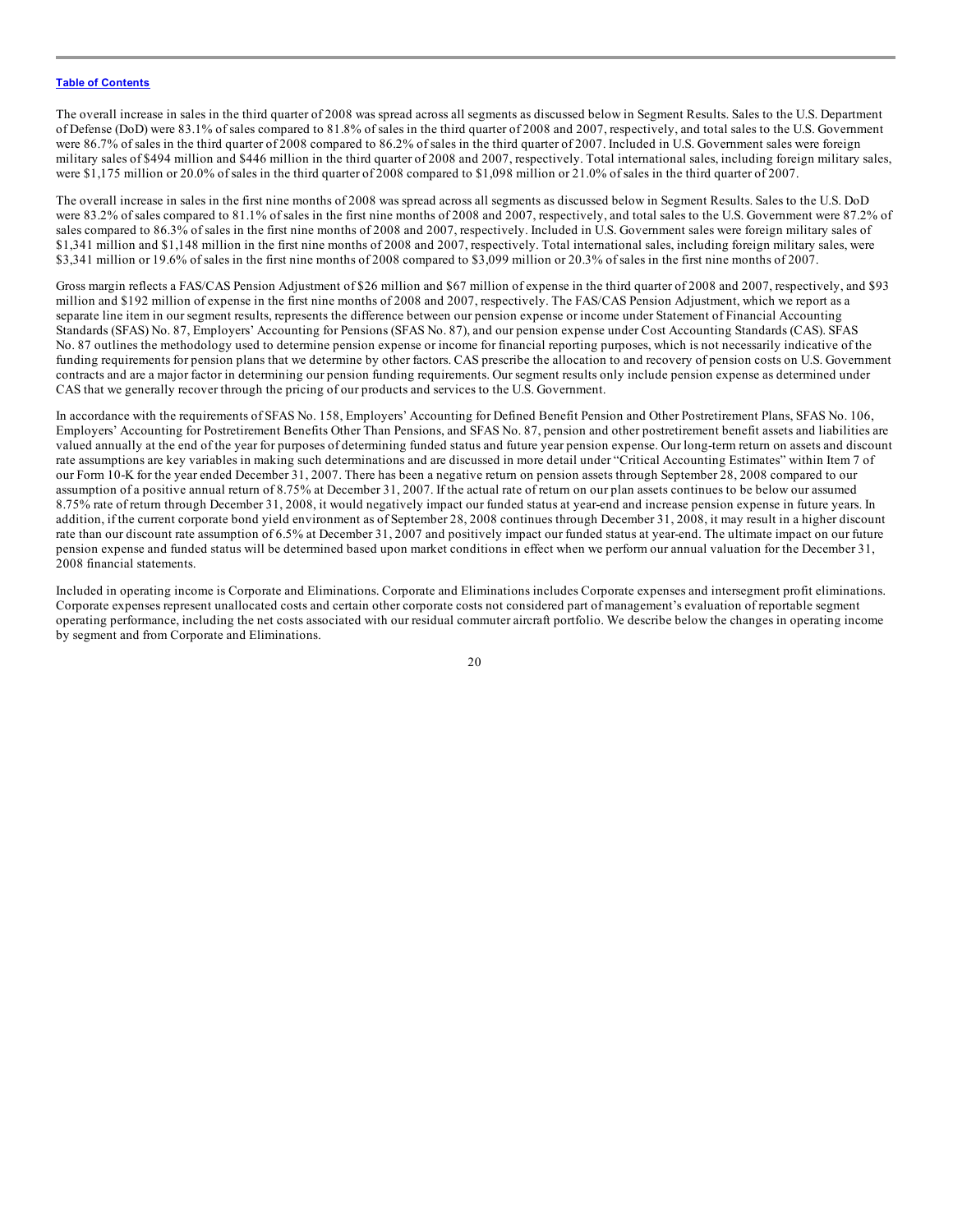The decrease in interest expense in the third quarter of 2008 and the first nine months of 2008 compared to the third quarter of 2007 and the first nine months of 2007 was primarily due to lower average outstanding debt.

The decrease in interest income in the third quarter of 2008 and the first nine months of 2008 compared to the third quarter of 2007 and the first nine months of 2007 was primarily due to a decrease in interest rates.

Included in income from continuing operations was other expense, net of \$18 million in the third quarter of 2008 and \$9 million in the third quarter of 2007. Included in other expense, net in the third quarter of 2008 was an \$18 million loss on investments held in certain rabbi trusts which are used to fund certain of our non-qualified deferred compensation plans. Included in income from continuing operations was other expense, net of \$21 million in the first nine months of 2008 and \$68 million in the first nine months of 2007. Other expense, net in the first nine months of 2007 included a \$59 million loss on the repayment of long-term debt.

The effective tax rate from continuing operations was 34.2% and 32.6% in the third quarter of 2008 and 2007, respectively, and 33.6% and 33.2% in the first nine months of 2008 and 2007, respectively, reflecting the U.S. statutory rate adjusted for various permanent differences between book and tax reporting. The effective tax rate in the third quarter of 2008 was lower than the statutory rate due to manufacturing tax benefits and certain dividend deductions, and was partially offset by various non-deductible expenses. The effective tax rate in the first nine months of 2008 was lower than the statutory rate due to manufacturing tax benefits, certain dividend deductions and tax benefits related to certain refund claims, and was partially offset by various non-deductible expenses. The effective tax rate in the third quarter of 2007 and the first nine months of 2007 was lower than the statutory rate due to manufacturing tax benefits, certain dividend deductions and the research and development tax credit, and was partially offset by various non-deductible expenses. The effective rate in the third quarter of 2008 was 1.6% higher than the third quarter of 2007 primarily due to the expiration of the research and development tax credit in 2007. The effective tax rate in the first nine months of 2008 was 0.4% higher than the first nine months of 2007 primarily due to the research and development tax credit expiration in 2007 partially offset by the tax benefits related to certain refund claims in the first quarter of 2008. On October 3, 2008, the Tax Extenders and Alternative Minimum Tax Relief Act of 2008 was enacted. This legislation retroactively reinstated the research and development tax credit, which had expired in 2007, for 2008. As a result, we will record a benefit of approximately \$18 million in the fourth quarter of 2008 representing the benefit of the research and development tax credit for the full year.

Income from continuing operations was \$427 million or \$1.01 per diluted share on 421.6 million average shares outstanding in the third quarter of 2008 compared to \$380 million or \$0.86 per diluted share on 443.0 million average shares outstanding in the third quarter of 2007. The increase in income from continuing operations of \$47 million in the third quarter of 2008 compared to the third quarter of 2007 was primarily due to \$67 million of volume, net of program performance, discussed below in Segment Results, lower FAS/CAS expense of \$41 million, and lower interest expense of \$12 million, offset by higher taxes of \$38 million related primarily to our higher income and lower interest income of \$26 million.

Income from continuing operations was \$1,253 million or \$2.93 per diluted share on 427.2 million average shares outstanding in the first nine months of 2008, as compared to \$1,059 million or \$2.36 per diluted share on 448.2 million average shares outstanding in the first nine months of 2007. The increase in income from continuing operations of \$194 million in the first nine months of 2008 compared to the first nine months of 2007 was primarily due to \$169 million of volume, net of program performance, discussed below in Segment Results, lower FAS/CAS expense of \$99 million, lower interest expense of \$58 million, and lower other expense, net of \$47 million primarily related to the loss on repurchases of debt noted above, offset by higher taxes of \$108 million related primarily to our higher income and lower interest income of \$71 million. Included in the \$169 million of volume, net of program performance, in the first nine months of 2008 is a \$17 million decrease in Corporate and Eliminations compared to the first nine months of 2007 driven primarily by a decrease in Corporate expenses in the first quarter of 2008.

Included in income (loss) from discontinued operations, net of tax, in the first nine months of 2007 was \$986 million related to the gain on sale of Raytheon Aircraft.

Net income decreased in the first nine months of 2008 primarily due to the gain on the sale of Raytheon Aircraft partially offset by increased income from continuing operations as noted above.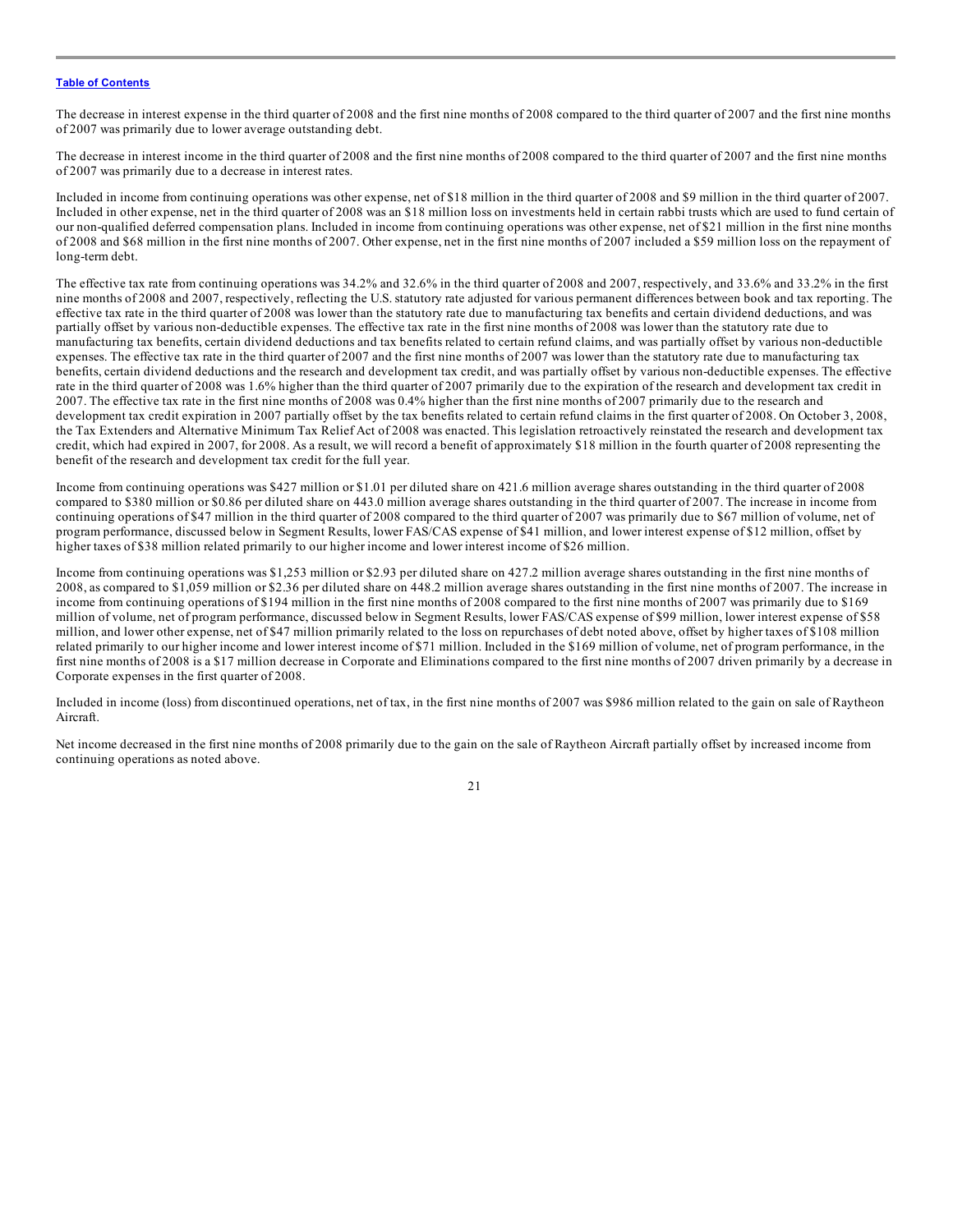#### **Segment Results**

Segment financial results were as follows:

|                                      | <b>Net Sales</b> |                           |   |                          |  |                |  |                |  |  |  |  |
|--------------------------------------|------------------|---------------------------|---|--------------------------|--|----------------|--|----------------|--|--|--|--|
|                                      |                  | <b>Three Months Ended</b> |   | <b>Nine Months Ended</b> |  |                |  |                |  |  |  |  |
| (In millions)                        |                  | Sept. 28, 2008            |   | Sept. 23, 2007           |  | Sept. 28, 2008 |  | Sept. 23, 2007 |  |  |  |  |
| <b>Integrated Defense Systems</b>    | S                | 1,276                     | S | 1,147                    |  | 3.725          |  | 3,405          |  |  |  |  |
| Intelligence and Information Systems |                  | 801                       |   | 680                      |  | 2,322          |  | 1,934          |  |  |  |  |
| Missile Systems                      |                  | 1,351                     |   | 1.247                    |  | 4.017          |  | 3,631          |  |  |  |  |
| Network Centric Systems              |                  | 1,145                     |   | 1,036                    |  | 3,385          |  | 3,017          |  |  |  |  |
| Space and Airborne Systems           |                  | 1,092                     |   | 1,016                    |  | 3,183          |  | 3,045          |  |  |  |  |
| <b>Technical Services</b>            |                  | 689                       |   | 554                      |  | 1,857          |  | 1,531          |  |  |  |  |
| Corporate and Eliminations           |                  | (490)                     |   | (461)                    |  | (1,401)        |  | (1,262)        |  |  |  |  |
| Total                                |                  | 5.864                     |   | 5.219                    |  | 17.088         |  | 15,301         |  |  |  |  |

|                                      | <b>Operating Income</b>   |   |                |                          |                |                |       |  |  |  |  |  |
|--------------------------------------|---------------------------|---|----------------|--------------------------|----------------|----------------|-------|--|--|--|--|--|
|                                      | <b>Three Months Ended</b> |   |                | <b>Nine Months Ended</b> |                |                |       |  |  |  |  |  |
| (In millions)                        | Sept. 28, 2008            |   | Sept. 23, 2007 |                          | Sept. 28, 2008 | Sept. 23, 2007 |       |  |  |  |  |  |
| <b>Integrated Defense Systems</b>    | 206                       | S | 206            |                          | 626            |                | 617   |  |  |  |  |  |
| Intelligence and Information Systems | 67                        |   | 64             |                          | 186            |                | 182   |  |  |  |  |  |
| Missile Systems                      | 145                       |   | 139            |                          | 438            |                | 393   |  |  |  |  |  |
| Network Centric Systems              | 143                       |   | 123            |                          | 411            |                | 379   |  |  |  |  |  |
| Space and Airborne Systems           | 147                       |   | 121            |                          | 412            |                | 383   |  |  |  |  |  |
| <b>Technical Services</b>            | 45                        |   | 37             |                          | 125            |                | 92    |  |  |  |  |  |
| FAS/CAS Pension Adjustment           | (26)                      |   | (67)           |                          | (93)           |                | (192) |  |  |  |  |  |
| Corporate and Eliminations           | (47)                      |   | (51)           |                          | (155)          |                | (172) |  |  |  |  |  |
| Total                                | 680                       |   | 572            |                          | 1.950          |                | .682  |  |  |  |  |  |

|                                      |                | Funded Backlog <sup>(1)</sup> |                | <b>Total Backlog</b> |
|--------------------------------------|----------------|-------------------------------|----------------|----------------------|
| (In millions)                        | Sept. 28, 2008 | Dec. 31, 2007                 | Sept. 28, 2008 | Dec. 31, 2007        |
| <b>Integrated Defense Systems</b>    | 4,334<br>P     | 4.781                         | 7.943<br>D     | 9.296                |
| Intelligence and Information Systems | 2,199          | 2,325                         | 5,518          | 5,636                |
| Missile Systems                      | 5.514          | 5.218                         | 9,949          | 9,379                |
| Network Centric Systems              | 4.045          | 3.957                         | 5.498          | 5,102                |
| Space and Airborne Systems           | 3.164          | 3.037                         | 5.246          | 5,276                |
| <b>Technical Services</b>            | 1.889          | 1.200                         | 2,831          | 1,925                |
| Total                                | 21.145         | 20.518                        | 36.985         | 36.614               |

(1) Funded Backlog excludes U.S. and foreign government contracts for which funding has not been appropriated.

|                                      |                | Bookings <sup>(1)</sup>                               |                |                |  |  |  |  |  |  |  |  |
|--------------------------------------|----------------|-------------------------------------------------------|----------------|----------------|--|--|--|--|--|--|--|--|
|                                      |                | <b>Three Months Ended</b><br><b>Nine Months Ended</b> |                |                |  |  |  |  |  |  |  |  |
| (In millions)                        | Sept. 28, 2008 | Sept. 23, 2007                                        | Sept. 28, 2008 | Sept. 23, 2007 |  |  |  |  |  |  |  |  |
| <b>Integrated Defense Systems</b>    | 516            | 1,625<br>۰ש                                           | 2,603          | 3.931          |  |  |  |  |  |  |  |  |
| Intelligence and Information Systems | 698            | 441. ا                                                | 2,493          | 2,540          |  |  |  |  |  |  |  |  |
| Missile Systems                      | 1,098          | 965                                                   | 4,671          | 3,282          |  |  |  |  |  |  |  |  |
| Network Centric Systems              | 1,090          | 1,034                                                 | 3,577          | 3,163          |  |  |  |  |  |  |  |  |
| Space and Airborne Systems           | 1.091          | 917                                                   | 2.638          | 2,184          |  |  |  |  |  |  |  |  |
| <b>Technical Services</b>            | 1,273          | 341                                                   | 2,286          | 1,137          |  |  |  |  |  |  |  |  |
| Corporate                            | __             |                                                       | 22             | 80             |  |  |  |  |  |  |  |  |
| Total                                | 5.766          | 6.327                                                 | 18.290         | 16.317         |  |  |  |  |  |  |  |  |

(1) Bookings in each period are influenced by timing of awards that may cover multiple fiscal years and excludes contract cancellations and terminations and the impact of foreign exchange.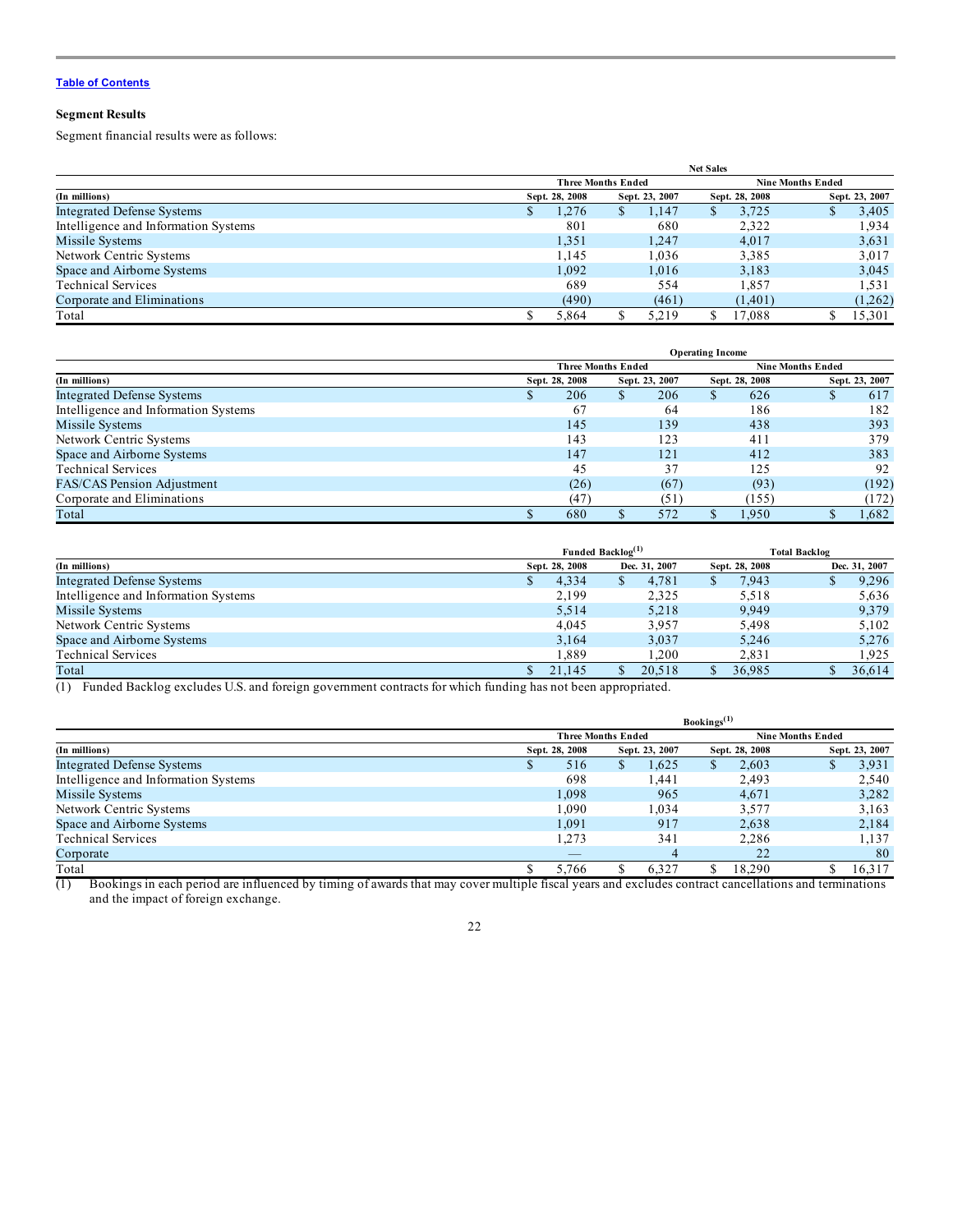#### **Integrated Defense Systems**

|                                   |                |                | <b>Three Months Ended</b> | <b>Nine Months Ended</b>           |                |       |                |       |           |  |
|-----------------------------------|----------------|----------------|---------------------------|------------------------------------|----------------|-------|----------------|-------|-----------|--|
| (In millions, except percentages) | Sept. 28, 2008 | Sept. 23, 2007 |                           | % Change                           | Sept. 28, 2008 |       | Sept. 23, 2007 |       | % Change  |  |
| Net Sales                         | .276           |                | .147                      | 11.2%                              |                | 3.725 |                | 3.405 | $9.4\%$   |  |
| Operating Income                  | 206            |                | 206                       | $\frac{0}{0}$<br>$\hspace{0.05cm}$ |                | 626   |                | 617   | $.5\%$    |  |
| <b>Operating Margin</b>           | 16.1%          |                | 18.0%                     |                                    |                | 16.8% |                | 18.1% |           |  |
| <b>Bookings</b>                   | 516            |                | .625                      | $-68.2\%$                          |                | 2.603 |                | 3.931 | $-33.8\%$ |  |

*Net Sales.* The increases in sales of \$129 million in the third quarter of 2008, and \$320 million in the first nine months of 2008 was primarily due to \$91 million and \$224 million, respectively, of higher volume from two joint battlefield sensor programs and a U.S. Navy combat systems program.

*Operating Income and Margin.* Operating income was \$206 million in the third quarter of 2008, the same as the third quarter of 2007, which reflects increased volume partially offset by a change in contract mix driven primarily by the completion of certain programs and program performance adjustments. The decline in operating margin was primarily due to this change in contract mix and program performance adjustments. IDS also benefited from the sales of certain software licenses in the third quarter of 2007.

The increase in operating income of \$9 million in the first nine months of 2008 was primarily due to increased volume, partially offset by favorable performance adjustments recorded on certain programs in the first nine months of 2007 and the change in contract mix. The decline in operating margin was primarily due to favorable program performance adjustments in the first nine months of 2007 and the change in contract mix.

*Backlog and Bookings.* Backlog was \$7,943 million at September 28, 2008 compared to \$9,296 million at December 31, 2007. The decrease in backlog was primarily due to higher bookings in the first nine months of 2007. Bookings in the third quarter of 2008 were \$1,109 million lower than the third quarter of 2007, primarily due to a booking of \$958 million in the third quarter of 2007 for the production phase of mission support equipment for the two lead Zumwalt-class destroyers for the U.S. Navy.

Bookings in the first nine months of 2008 were \$1,328 million lower than the first nine months of 2007, primarily due to bookings in the first nine months of 2007 of \$1,187 million for the U.S. Navy's Zumwalt Class Destroyer program and \$513 million for certain Patriot programs including an international technical support program, an engineering services support program, the Patriot Pure Fleet program and a Guidance Enhanced Missile-Tactical (GEM-T) upgrade program, partially offset by the Patriot awards described below. In the first nine months of 2008, IDS booked \$510 million on certain contracts for the design, development and support of the Patriot system for international customers, including \$285 million for South Korea, \$140 million for Kuwait and \$85 million for Taiwan. IDS also booked \$133 million to provide engineering services support for a Patriot air and missile defense program and \$143 million for the Rapid Aerostat Initial Deployment (RAID) program, both for the U.S. Army.

#### **Intelligence and Information Systems**

|                                   |   |                |  | <b>Three Months Ended</b> | <b>Nine Months Ended</b> |                |         |                |       |          |  |
|-----------------------------------|---|----------------|--|---------------------------|--------------------------|----------------|---------|----------------|-------|----------|--|
| (In millions, except percentages) |   | Sept. 28, 2008 |  | Sept. 23, 2007            | % Change                 | Sept. 28, 2008 |         | Sept. 23, 2007 |       | % Change |  |
| Net Sales                         | ω | 801            |  | 680                       | $17.8\%$                 |                | 2.322   |                | .934  | 20.1%    |  |
| Operating Income                  |   | 67             |  | 64                        | 4.7%                     |                | 186     |                | 182   | $2.2\%$  |  |
| <b>Operating Margin</b>           |   | $8.4\%$        |  | 9.4%                      |                          |                | $8.0\%$ |                | 9.4%  |          |  |
| Bookings                          |   | 698            |  | .441                      | $-51.6\%$                |                | 2.493   |                | 2.540 | $-1.9\%$ |  |

*Net Sales.* The increases in sales of \$121 million in the third quarter of 2008 and \$388 million in the first nine months of 2008 were primarily due to \$65 million and \$226 million, respectively, of higher volume from an advanced border control and security program.

*Operating Income and Margin.* The increases in operating income of \$3 million in the third quarter of 2008 and \$4 million in the first nine months of 2008 were primarily due to increased volume, partially offset by certain acquisition costs and other investments in cyber operations and information security capabilities. The decline in operating margin in the third quarter of 2008 and the first nine months of 2008 was primarily due to the acquisition costs and investments noted above.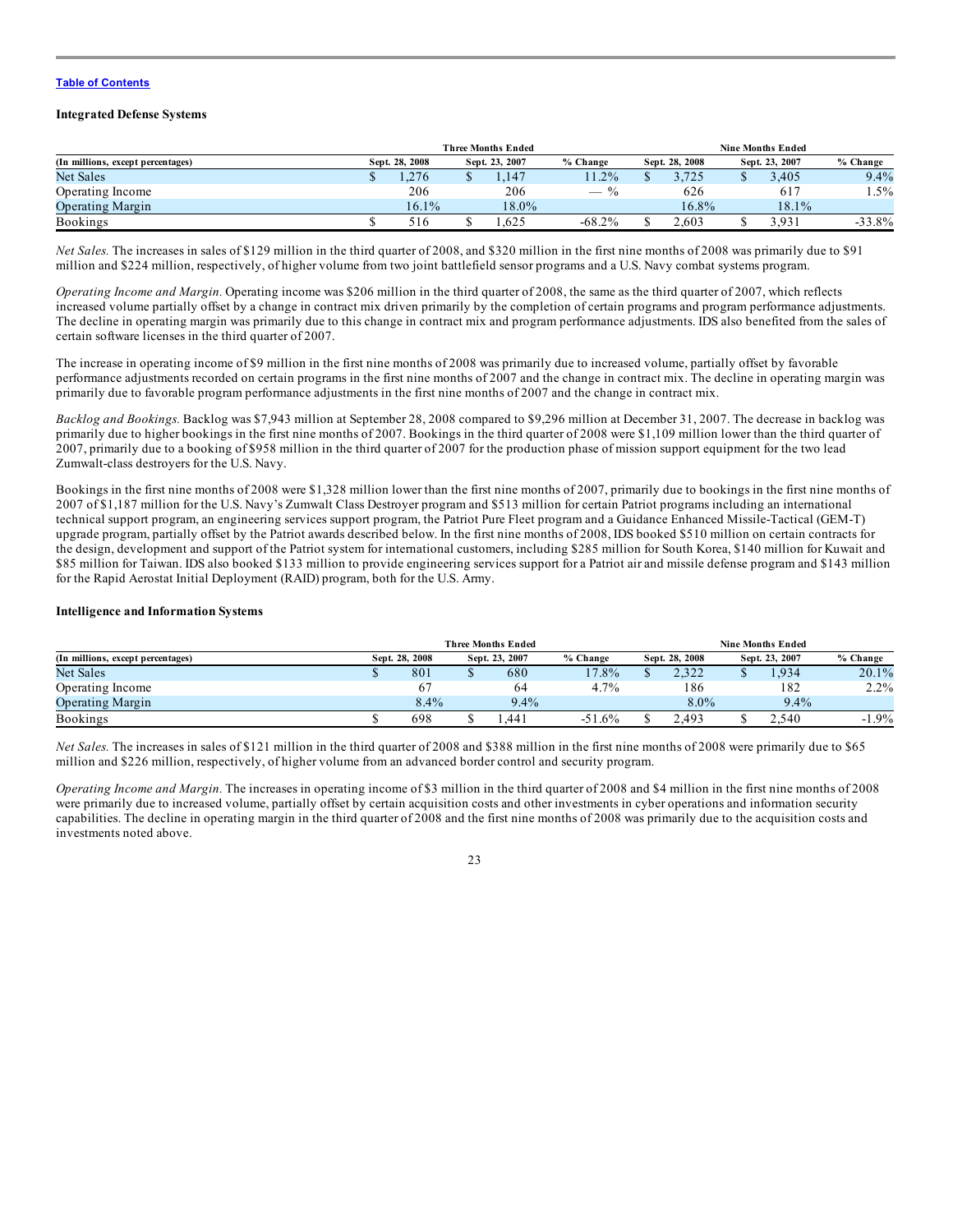*Backlog and Bookings*. Backlog was \$5,518 million at September 28, 2008 compared to \$5,636 million at December 31, 2007. Bookings in the third quarter of 2008 were \$743 million lower than the third quarter of 2007, primarily due to bookings of \$781 million in the third quarter of 2007 on the National Polarorbiting Operational Environmental Satellite System (NPOESS) program. In the third quarter of 2008, IIS booked \$294 million on a number of classified contracts and \$119 million on the Consolidated Field Services (CFS) contract to provide support to the U.S. Air Force.

Bookings in the first nine months of 2008 were \$47 million lower than the first nine months of 2007. In the first nine months of 2008, IIS booked \$1,347 million on a number of classified contracts, including \$379 million and \$171 million on two major classified programs.

#### **Missile Systems**

|                                   |                |       |                | <b>Three Months Ended</b> | <b>Nine Months Ended</b> |                |                |                |       |          |  |
|-----------------------------------|----------------|-------|----------------|---------------------------|--------------------------|----------------|----------------|----------------|-------|----------|--|
| (In millions, except percentages) | Sept. 28, 2008 |       | Sept. 23, 2007 |                           | % Change                 | Sept. 28, 2008 |                | Sept. 23, 2007 |       | % Change |  |
| Net Sales                         |                | 1.351 |                | .247                      | $8.3\%$                  |                | 4,017          |                | 3,631 | 10.6%    |  |
| Operating Income                  |                | 145   |                | 139                       | 4.3%                     |                | 438            |                | 393   | $1.5\%$  |  |
| <b>Operating Margin</b>           |                | 10.7% |                | $11.1\%$                  |                          |                | 10.9%          |                | 10.8% |          |  |
| <b>Bookings</b>                   |                | .098  |                | 965                       | 3.8%                     |                | $4.67^{\circ}$ |                | 3.282 | 42.3%    |  |

*Net Sales.* The increase in sales in the third quarter of 2008 of \$104 million was primarily due to \$91 million of higher volume from the Advanced Medium-Range Air-to-Air Missile (AMRAAM) and Phalanx programs.

The increase in sales in the first nine months of 2008 of \$386 million was primarily due to \$303 million of higher volume on the Phalanx, Paveway™,<br>Rolling Airframe Missile (RAM), AMRAAM and Tube-launched Optically guided

*Operating Income and Margin.* The increases in operating income of \$6 million in the third quarter of 2008 and \$45 million in the first nine months of 2008 were primarily due to higher volume. Operating margins in the third quarter of 2008 and the first nine months of 2008 were relatively consistent with the third quarter of 2007 and the first nine months of 2007, respectively.

*Backlog and Bookings.* Backlog was \$9,949 million at September 28, 2008 compared to \$9,379 million at December 31, 2007. The increase in backlog was primarily due to higher bookings in the first nine months of 2008. Bookings in the third quarter of 2008 were \$133 million higher than the third quarter of 2007. In the third quarter of 2008, MS booked \$200 million for the production of Phalanx Weapons Systems for the U.S. Navy, \$125 million for the development of the U.S Army-led Joint Air to Ground Missile (JAGM) program and \$114 million for the production of the RAM program for an international customer.

Bookings in the first nine months of 2008 were \$1,389 million higher than the first nine months of 2007. In addition to the bookings noted above, in the first nine months of 2008, MS booked \$1,004 million for the production of Standard Missile-3 (SM-3) for the U.S. Navy and the Missile Defense Agency, \$412 million for the production of the AMRAAM program for international customers and the U.S. Air Force and \$293 million for the production of Tactical Tomahawk cruise missiles for the U.S Navy.

#### **Network Centric Systems**

|                                   |                |       |                | <b>Three Months Ended</b> | <b>Nine Months Ended</b> |                |                 |                |       |          |  |
|-----------------------------------|----------------|-------|----------------|---------------------------|--------------------------|----------------|-----------------|----------------|-------|----------|--|
| (In millions, except percentages) | Sept. 28, 2008 |       | Sept. 23, 2007 |                           | % Change                 | Sept. 28, 2008 |                 | Sept. 23, 2007 |       | % Change |  |
| Net Sales                         |                | l.145 |                | .036                      | $10.5\%$                 |                | 3,385           |                | 3,017 | 12.2%    |  |
| Operating Income                  |                | 143   |                | 123                       | 16.3%                    |                | 41 <sub>1</sub> |                | 379   | 8.4%     |  |
| <b>Operating Margin</b>           |                | 12.5% |                | 1.9%                      |                          |                | $12.1\%$        |                | 12.6% |          |  |
| <b>Bookings</b>                   |                | .090  |                | .034                      | 5.4%                     |                | ر. ر            |                | 3.163 | 13.1%    |  |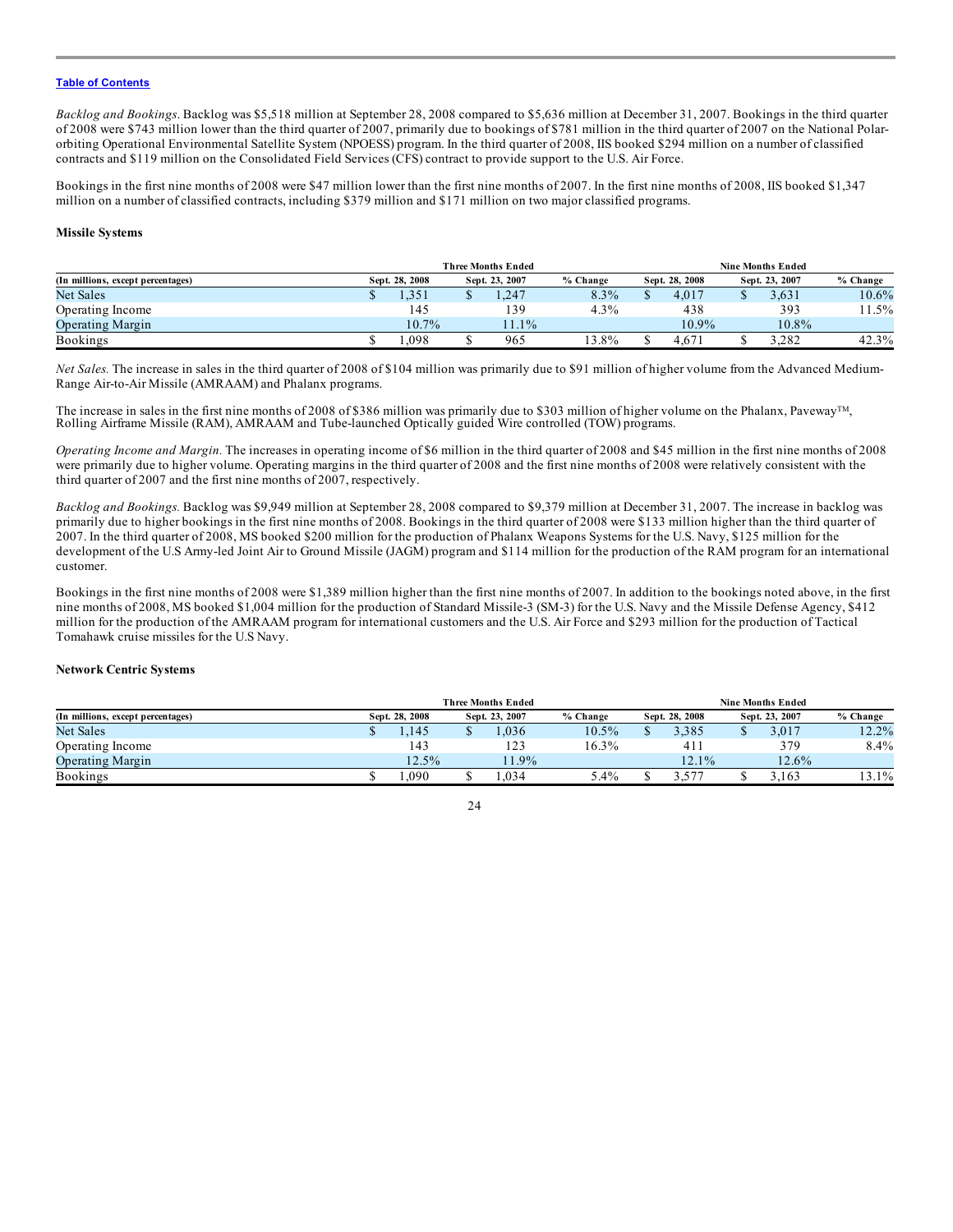*Net Sales.* The increase in sales in the third quarter of 2008 of \$109 million was primarily due to higher volume from certain U.S. Army programs, including a communications program and an integrated ground combat surveillance program.

The increase in sales in the first nine months of 2008 of \$368 million was primarily due to \$324 million of higher volume from certain U.S. Army programs, including a communications program, an integrated ground combat surveillance program and a long-range multi-sensor system program.

*Operating Income and Margin.* The increases in operating income of \$20 million in the third quarter of 2008 and \$32 million in the first nine months of 2008 were primarily due to increased volume on certain U.S. Army programs. The increase in operating margin in the third quarter of 2008 was primarily due to favorable program performance. The decline in operating margin in the first nine months of 2008 was primarily due to favorable performance adjustments in the first and second quarters of 2007, principally on certain U.S. Army programs.

*Backlog and Bookings*. Backlog was \$5,498 million at September 28, 2008 compared to \$5,102 million at December 31, 2007. Bookings in the third quarter of 2008 were \$56 million higher than the third quarter of 2007. In the third quarter of 2008, NCS booked \$233 million for the design and development phase of the Joint Precision Approach and Landing System (JPALS) for the U.S. Navy.

Bookings in the first nine months of 2008 were \$414 million higher than the first nine months of 2007, primarily due to higher U.S. Army awards. In addition to the JPALS booking noted above, in the first nine months of 2008, NCS booked \$356 million to provide Horizontal Technology Integration (HTI) forwardlooking infrared kits and \$126 million for the Long Range Advanced Scout Surveillance Systems (LRAS3) for the U.S. Army. NCS also booked \$228 million for the production of Improved Target Acquisition Systems (ITAS) for the U.S. Army and the U.S. Marine Corps and \$115 million for the Airborne, Maritime and Fixed Site (AMF) Joint Tactical Radio System (JTRS) program.

#### **Space and Airborne Systems**

|                                   |                |  | <b>Three Months Ended</b> | <b>Nine Months Ended</b> |                |       |                |       |          |  |
|-----------------------------------|----------------|--|---------------------------|--------------------------|----------------|-------|----------------|-------|----------|--|
| (In millions, except percentages) | Sept. 28, 2008 |  | Sept. 23, 2007            | % Change                 | Sept. 28, 2008 |       | Sept. 23, 2007 |       | % Change |  |
| <b>Net Sales</b>                  | ,092           |  | .016                      | $7.5\%$                  |                | 3.183 |                | 3.045 | 4.5%     |  |
| Operating Income                  | 147            |  | 121                       | 21.5%                    |                | 412   |                | 383   | $7.6\%$  |  |
| <b>Operating Margin</b>           | 13.5%          |  | $1.9\%$                   |                          |                | 12.9% |                | 12.6% |          |  |
| <b>Bookings</b>                   | l .091         |  | 917                       | 19.0%                    |                | 2.638 |                | 2,184 | 20.8%    |  |

*Net Sales.* The increase in sales in the third quarter of 2008 of \$76 million was primarily due to higher volume on certain sensor and domestic tactical airborne radar programs, partially offset by a \$44 million decrease in volume on an international tactical airborne radar program and a classified program.

The increase in sales in the first nine months of 2008 of \$138 million was primarily due to higher volume on certain sensor programs, partially offset by a \$126 million decrease in volume on a classified program and an international advanced countermeasures program.

*Operating Income and Margin.* The increase in operating income of \$26 million and margin in the third quarter of 2008 was primarily due to improved program performance.

The increase in operating income of \$29 million in the first nine months of 2008 was primarily due to increased volume. Operating margin in the first nine months of 2008 remained relatively consistent with the first nine months of 2007.

*Backlog and Bookings.* Backlog was \$5,246 million at September 28, 2008 compared to \$5,276 million at December 31, 2007. Bookings in the third quarter of 2008 were \$174 million higher than the third quarter of 2007. In the third quarter of 2008, SAS booked \$434 million on a number of classified contracts.

Bookings in the first nine months of 2008 were \$454 million higher than the first nine months of 2007, primarily due to an increase in classified bookings. In the first nine months of 2008, SAS booked \$948 million on a number of classified contracts compared to \$400 million in the first nine months of 2007.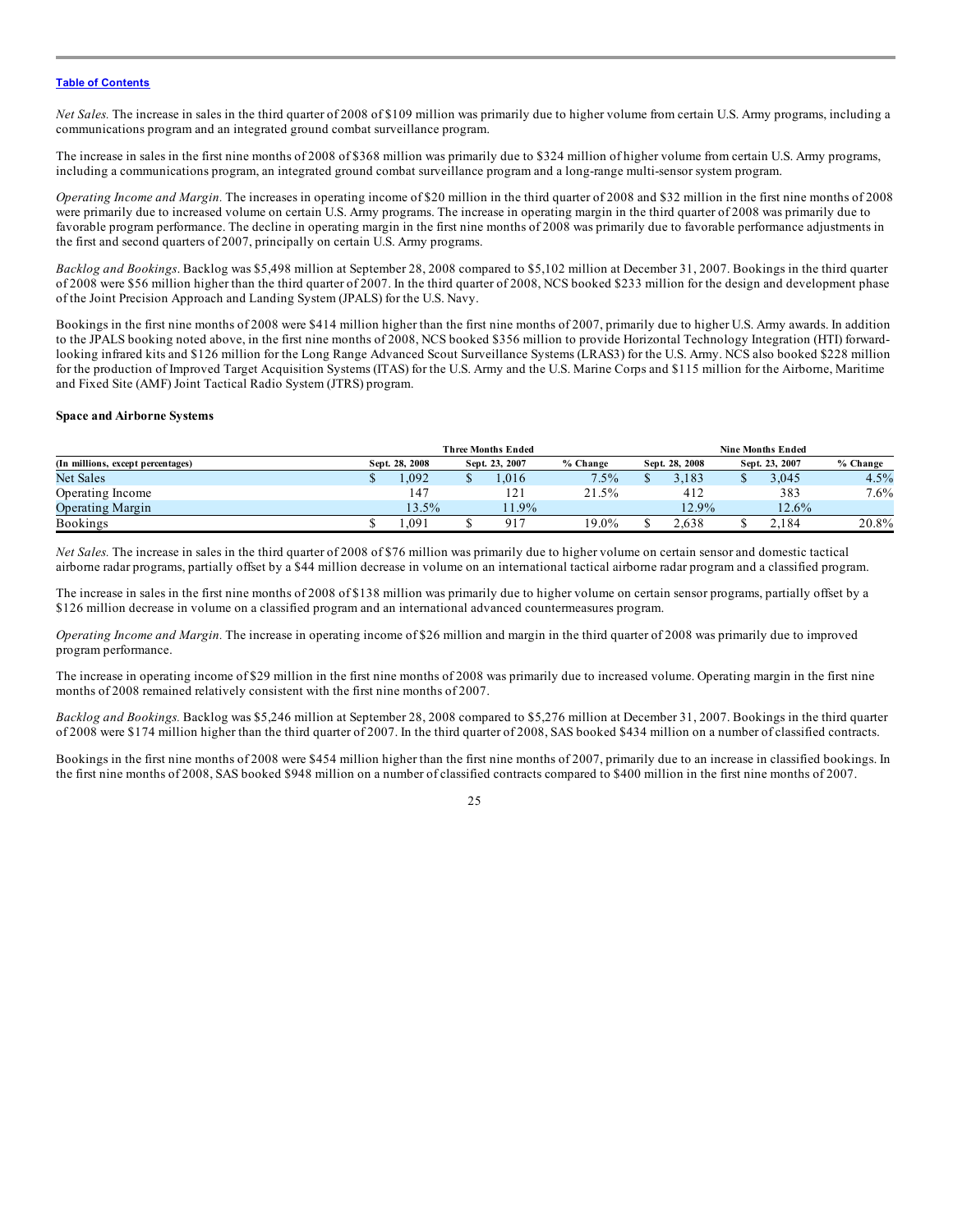#### **Technical Services**

|                                   | <b>Three Months Ended</b> |                |                |         |          |  |                |  | <b>Nine Months Ended</b> |          |  |  |  |  |  |  |
|-----------------------------------|---------------------------|----------------|----------------|---------|----------|--|----------------|--|--------------------------|----------|--|--|--|--|--|--|
| (In millions, except percentages) |                           | Sept. 28, 2008 | Sept. 23, 2007 |         | % Change |  | Sept. 28, 2008 |  | Sept. 23, 2007           | % Change |  |  |  |  |  |  |
| Net Sales                         |                           | 689            |                | 554     | $24.4\%$ |  | .,857          |  | 1.531                    | 21.3%    |  |  |  |  |  |  |
| Operating Income                  |                           | 45             |                |         | 21.6%    |  |                |  | 92                       | 35.9%    |  |  |  |  |  |  |
| <b>Operating Margin</b>           |                           | $6.5\%$        |                | $6.7\%$ |          |  | $6.7\%$        |  | $6.0\%$                  |          |  |  |  |  |  |  |
| <b>Bookings</b>                   |                           | .273           |                | 341     | 273.3%   |  | 2.286          |  |                          | 101.1%   |  |  |  |  |  |  |

*Net Sales.* The increases in sales of \$135 million in the third quarter of 2008 and \$326 million in the first nine months of 2008 were primarily due to \$123 million and \$235 million, respectively, of growth on our training programs, principally on the U.S. Army's Warfighter Field Operations Customer Support (FOCUS) contract.

*Operating Income and Margin*. The increase in operating income of \$8 million in the third quarter of 2008 was primarily due to increased volume. Operating margin in the third quarter of 2008 remained relatively consistent with the third quarter of 2007.

The increase in operating income of \$33 million in the first nine months of 2008 was primarily due to favorable performance on certain programs and increased volume. The increase in operating margin in the first nine months of 2008 was primarily due to improved program performance.

*Backlog and Bookings.* Backlog was \$2,831 million at September 28, 2008, compared to backlog of \$1,925 million at December 31, 2007. The increase in backlog was primarily due to increased bookings in the first nine months of 2008. Bookings in the third quarter of 2008 were \$932 million higher than the third quarter of 2007, primarily due to \$437 million for the Air Traffic Control Optimum Training Solution (ATCOTS) contract to provide training for the Federal Aviation Administration (FAA), additional bookings of \$409 million for work on the Warfighter FOCUS contract for the U.S. Army, bringing year-todate bookings on the program to \$827 million, and \$205 million on the U.S. Antarctic program for the National Science Foundation.

Bookings in the first nine months of 2008 were \$1,149 million higher than the first nine months of 2007, primarily due to the Warfighter FOCUS and ATCOTS bookings noted above, partially offset by prior period bookings on work for the Department of Energy and the Defense Threat Reduction Agency (DTRA).

#### **Discontinued Operations**

Results from discontinued operations were as follows:

|                                      |  | <b>Three Months Ended</b> |                  |     |  |                          |                    |                |  |                          |  |                |  |                |
|--------------------------------------|--|---------------------------|------------------|-----|--|--------------------------|--------------------|----------------|--|--------------------------|--|----------------|--|----------------|
|                                      |  |                           | <b>Net Sales</b> |     |  |                          | <b>Pretax Loss</b> |                |  | After-tax Income (Loss)  |  |                |  |                |
| (In millions)                        |  | Sept. 28, 2008            |                  |     |  | Sept. 23, 2007           |                    | Sept. 28, 2008 |  | Sept. 23, 2007           |  | Sept. 28, 2008 |  | Sept. 23, 2007 |
| Raytheon Aircraft                    |  | __                        |                  |     |  |                          |                    | (2)            |  |                          |  | (2)            |  |                |
| <b>Flight Options</b>                |  | __                        |                  | 136 |  | $\overline{\phantom{a}}$ |                    | (95)           |  | $\sim$                   |  | (76)           |  |                |
| <b>Other Discontinued Operations</b> |  |                           |                  |     |  | (2)                      |                    | د)             |  | $\overline{\phantom{a}}$ |  | (3)            |  |                |
| Total                                |  |                           |                  | .36 |  |                          |                    | (100)          |  |                          |  | (81)           |  |                |

|                                   | <b>Nine Months Ended</b>         |                  |      |                                  |                      |  |       |                         |                |                |      |  |  |
|-----------------------------------|----------------------------------|------------------|------|----------------------------------|----------------------|--|-------|-------------------------|----------------|----------------|------|--|--|
|                                   |                                  | <b>Net Sales</b> |      |                                  | Pretax (Loss) Income |  |       | After-tax (Loss) Income |                |                |      |  |  |
| (In millions)                     | Sept. 28, 2008<br>Sept. 23, 2007 |                  |      | Sept. 23, 2007<br>Sept. 28, 2008 |                      |  |       |                         | Sept. 28, 2008 | Sept. 23, 2007 |      |  |  |
| Gain on sale of Raytheon Aircraft | $\overline{\phantom{a}}$         |                  |      |                                  |                      |  | .598  |                         |                |                | 986  |  |  |
| Raytheon Aircraft                 |                                  |                  | 642  |                                  |                      |  | 35    |                         |                |                | 22   |  |  |
| <b>Flight Options</b>             |                                  |                  | 401  |                                  |                      |  | (107) |                         |                |                | (85) |  |  |
| Other Discontinued Operations     | __                               |                  |      |                                  | $\mathcal{L}$        |  |       |                         |                |                | (2)  |  |  |
| Total                             |                                  |                  | .043 |                                  | (4)                  |  | .526  |                         |                |                | 921  |  |  |

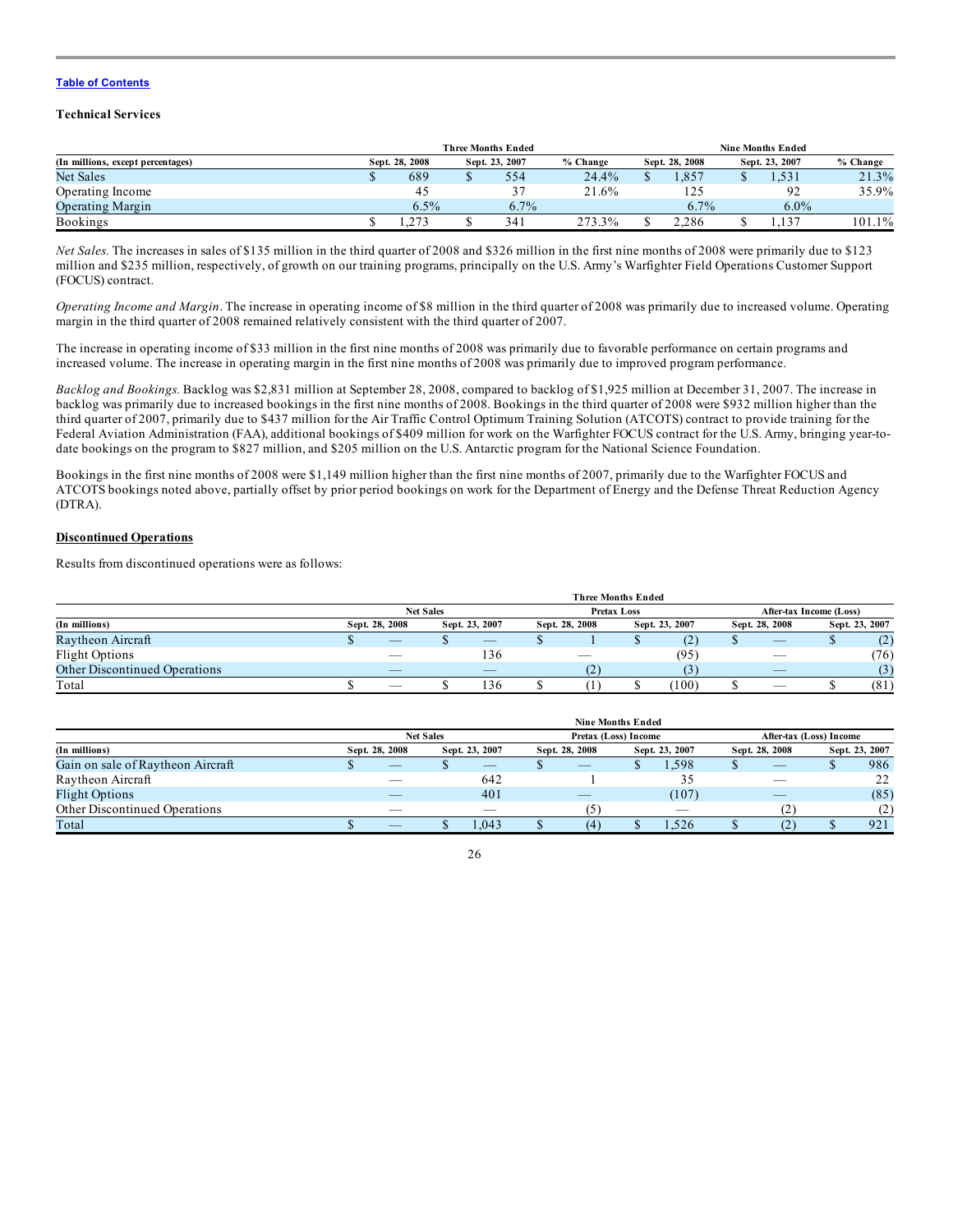In 2007, we sold our Raytheon Aircraft Company (Raytheon Aircraft) and Flight Options LLC (Flight Options) businesses. As a result, we present Raytheon Aircraft, Flight Options and our other previously disposed businesses (Other Discontinued Operations) as discontinued operations for all periods. All residual activity relating to our disposed businesses appears in discontinued operations. In the third quarter of 2007, we recorded an \$84 million pretax, \$69 million after-tax impairment charge related to Flight Options' goodwill and a portion of its intangible assets. In the second quarter of 2007, we completed the sale of Raytheon Aircraft for \$3,318 million in gross proceeds, \$3,117 million, net. In the first nine months of 2007, we recorded a gain on sale of \$986 million, net of \$612 million of federal, foreign and state taxes.

We retained certain assets and liabilities of these disposed businesses. In the second quarter of 2008, we collected the \$9 million note receivable recorded in connection with the sale of Flight Options. At September 28, 2008, we had \$70 million in non-current assets primarily related to our subordinated retained interest in general aviation finance receivables previously sold by Raytheon Aircraft and \$65 million in current liabilities related to certain environmental and product liabilities, aircraft lease obligations, non-income tax obligations, and various contract obligations. We also have certain income tax obligations relating to these disposed businesses, which we include in our income tax disclosures. The IRS recently concluded a federal excise tax audit and assessed us additional excise tax related to the treatment of certain Flight Options customer fees and charges, which we have appealed. We continue to believe that an unfavorable outcome is not probable and expect that any potential liability will not have a material adverse effect on our financial position, results of operations, or liquidity. We also retained certain U.K. pension assets and obligations for a limited number of U.K. pension plan participants as part of the Raytheon Aircraft sale, which we include in our pension disclosures.

#### **Financial Condition and Liquidity**

We pursue a capital deployment strategy that balances funding for growing our business, including capital expenditures, acquisitions and research and development; managing our balance sheet, including debt repayments and pension contributions; and returning cash to our shareholders, including dividend payments and stock repurchases, as outlined below. Our need for, cost of and access to funds are dependent on future operating results, as well as other external conditions. We currently expect that cash and cash equivalents, cash flow from operations and other available financing resources will be sufficient to meet anticipated operating, capital expenditure, investment, debt service and other financing requirements during the next twelve months and for the foreseeable future.

**Operating Activities –** Net cash provided by operating activities was \$1,571 million in the first nine months of 2008 compared to \$265 million in the first nine months of 2007. Net cash provided by operating activities from continuing operations was \$1,592 million in the first nine months of 2008 compared to \$308 million in the first nine months of 2007. The increase in net cash provided by operating activities in the first nine months of 2008 was primarily due to lower tax payments, lower pension contributions and higher net income from continuing operations. In the first nine months of 2008, we made \$225 million of federal and foreign tax payments, net of an approximately \$97 million federal tax refund. We also made \$66 million of net state tax payments. Tax payments in the first nine months of 2007, including net state tax payments, were \$928 million, which includes \$473 million related to the sale of Raytheon Aircraft. We expect federal and foreign tax payments, net of refunds, to be \$522 million in 2008.

We make both discretionary and required contributions to our pension plans. As we make discretionary contributions, we accumulate a funding credit that we can use to offset our future calculated required contributions. The funding credit for our pension plans was \$1.8 billion at September 28, 2008 and December 31, 2007. We did not make any discretionary contributions in the first nine months of 2008 due to the acceleration of a planned first quarter 2008 contribution of \$500 million paid in December 2007. We made an aggregate of approximately \$396 million of required contributions to our pension and other postretirement benefit plans in the first nine months of 2008. We made approximately \$795 million of contributions to these plans in the first nine months of 2007, including \$400 million of discretionary contributions to our pension plans. We expect to make required contributions of approximately \$520 million and \$30 million to our pension plans and our other postretirement benefit plans, respectively, in 2008. We will continue to periodically evaluate whether to make additional discretionary contributions.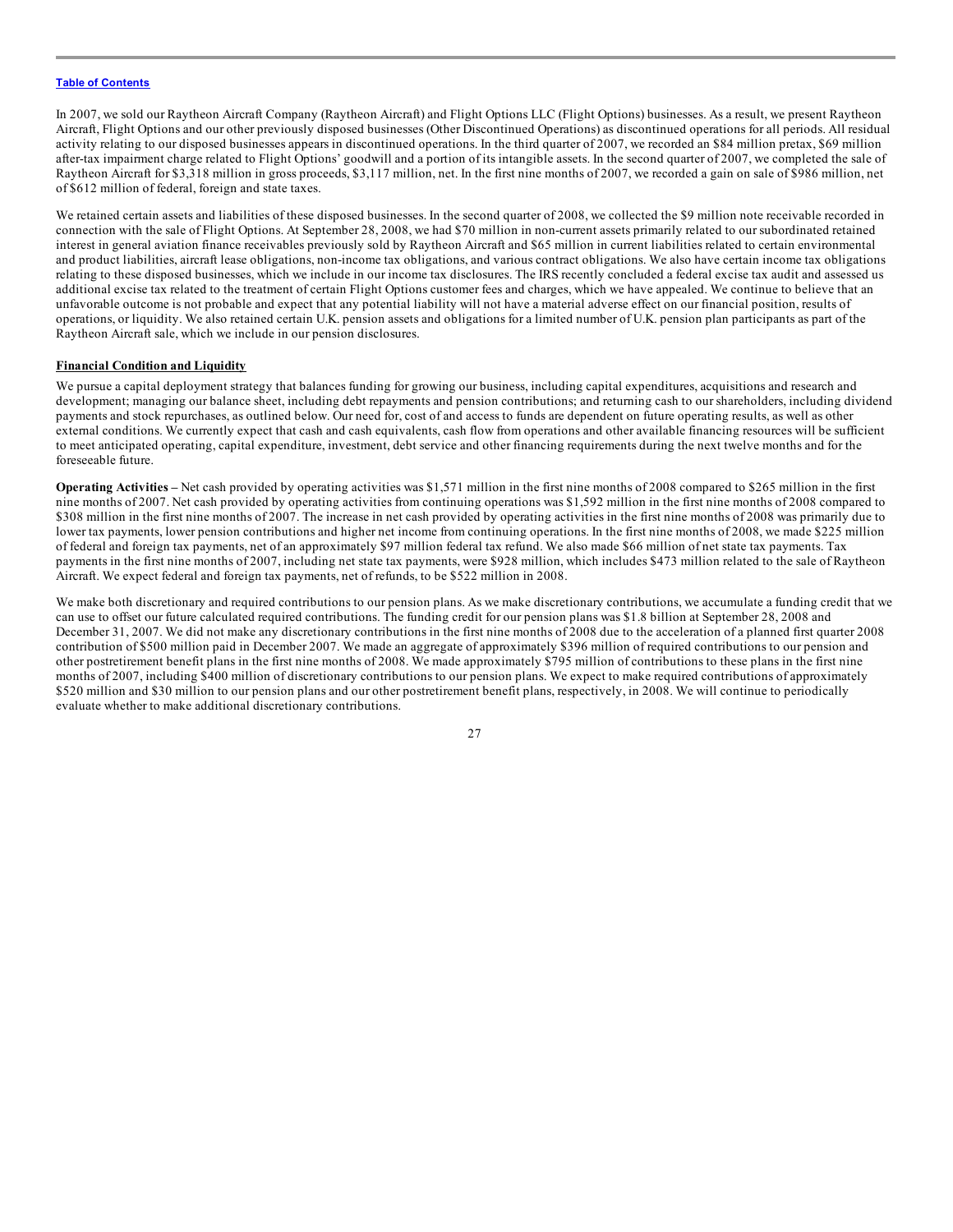Interest payments in the first nine months of 2008 and the first nine months of 2007 were \$111 million and \$186 million, respectively.

**Investing Activities –** Net cash used in investing activities in the first nine months of 2008 was \$263 million compared to net cash provided by investing activities of \$2,877 million in the first nine months of 2007. In the first nine months of 2008, we collected the \$9 million note receivable recorded in connection with the sale of Flight Options. In the first nine months of 2007, we received net proceeds of \$3,117 million related to the sale of Raytheon Aircraft, as discussed above in Discontinued Operations. Expenditures for property, plant and equipment were \$167 million in the first nine months of 2008 compared to \$160 million in the first nine months of 2007. Capitalized expenditures for internal use software were \$58 million in the first nine months of 2008 compared to \$51 million in the first nine months of 2007. We expect our expenditures for property, plant and equipment and internal use software to be approximately \$360 million and \$80 million, respectively, in 2008, which reflects the anticipated growth of our business and specific investments. In pursuing our business strategies, we acquire and make investments in certain businesses that meet strategic and financial criteria and divest of certain noncore businesses and investments and assets when appropriate. In the first nine months of 2008, we acquired SI Government Solutions and Telemus Solutions, Inc. for \$52 million in the aggregate.

**Financing Activities** – Net cash used in financing activities was \$1,202 million in the first nine months of 2008 compared to \$2,993 million in the first nine months of 2007. In the first nine months of 2007, we made debt repayments of \$566 million and we exercised our call rights to repurchase, at prices based on fixed spreads to U.S. Treasuries, \$1,039 million of our long-term debt maturing between 2008-2010 at a loss of \$59 million pretax, which is included in other expense, net. Dividends paid to stockholders were \$344 million in the first nine months of 2008 compared to \$331 million in the first nine months of 2007. In March 2008, our Board of Directors authorized an increase to our annual dividend payout rate from \$1.02 to \$1.12 per share. Although we do not have a formal dividend policy, we believe that a reasonable dividend payout ratio is approximately one third of our economic earnings (income excluding the FAS/CAS Pension Adjustment). Dividends are subject to quarterly approval by our Board of Directors.

In October 2007, our Board of Directors authorized the repurchase of up to \$2.0 billion of our outstanding common stock. In the first nine months of 2008, we repurchased 16.7 million shares of our common stock for \$1,020 million under this program. In the first nine months of 2007, we repurchased 23.3 million shares of our common stock for \$1,301 million under previous stock repurchase programs. As of September 28, 2008, we had \$750 million available under our stock repurchase program. The Board of Directors, on October 22, 2008, authorized the repurchase of an additional \$2.0 billion of the Company's outstanding common stock. Share repurchases will take place from time to time at management's discretion depending on market conditions.

#### **Capital Structure and Resources**

Total debt was \$2.3 billion at September 28, 2008 and December 31, 2007. Our outstanding debt bears interest at fixed rates ranging from 4.9% to 7.2% and matures at various dates through 2028. We have, however, entered into various interest rate swaps that correspond to a portion of our fixed-rate debt in order to effectively hedge interest rate risk by converting that portion of our total fixed-rate debt to variable-rate debt based on LIBOR. The notional value of interest rate swaps outstanding was \$575 million at September 28, 2008 and December 31, 2007. Total debt as a percentage of total capital was 15.2% at September 28, 2008 and 15.3% at December 31, 2007.

Cash and cash equivalents were \$2.8 billion at September 28, 2008 compared to \$2.7 billion at December 31, 2007. We invest cash directly in U.S. Treasuries, commercial paper of financial institutions and corporations with AA-/Aa3 or better long-term and A-1+/P-1 short-term debt ratings, AAA/Aaa U.S. Treasury money market funds and interest bearing accounts.

We have a \$2.2 billion bank revolving credit facility under which we can draw down on lines of credit and use the credit facility to support letters of credit and commercial paper that we may issue for short-term liquidity. The credit facility matures in March 2010 and borrowings under the credit facility bear interest based on LIBOR. As of September 28, 2008 and December 31, 2007, there were no borrowings under the credit facility. We had, however, approximately \$40 million and \$60 million of outstanding letters of credit at September 28, 2008 and December 31, 2007, respectively, which effectively reduced our borrowing capacity under the credit facility by that same amount at each of the respective dates.

Under the credit facility, we must comply with certain covenants, including the ratio of total debt to total capital of no more than 50% and the ratio of consolidated earnings before interest, taxes, depreciation and amortization (EBITDA) to consolidated net interest expense, for any period of four consecutive fiscal quarters, of no less than 3 to 1. We were in compliance with the covenants during the first nine months of 2008 and 2007 and expect to be in compliance throughout the remainder of 2008.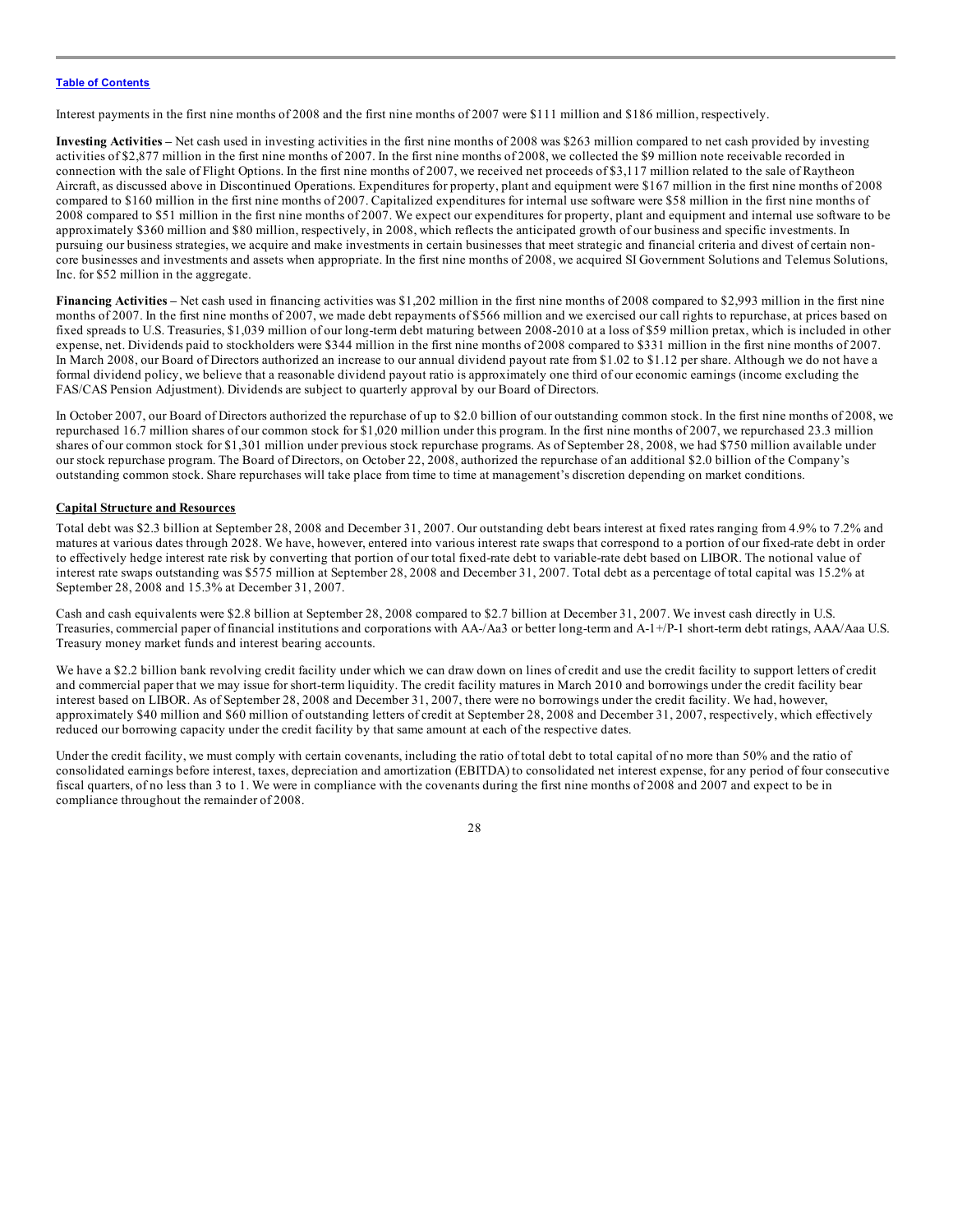Certain of our foreign subsidiaries maintain revolving bank lines of credit to provide them with a limited amount of short-term liquidity. In 2005, Raytheon United Kingdom Limited, a U.K. subsidiary, entered into a \$150 million committed multicurrency revolving credit facility. There were no borrowings under the credit facility at September 28, 2008 and December 31, 2007. In addition, other uncommitted bank lines totaled approximately \$15 million at September 28, 2008 and December 31, 2007. There were no amounts outstanding under these lines of credit at September 28, 2008 and December 31, 2007. Compensating balance arrangements are not material.

Our credit ratings consisted of the following at:

|                       |                       | Sept. 28, 2008 |            |                      | Dec. 31, 2007 |        |  |
|-----------------------|-----------------------|----------------|------------|----------------------|---------------|--------|--|
|                       |                       |                | Standard & |                      | Standard &    |        |  |
|                       | Fitch                 | Moody's        | Poor's     | Fitch                | Moody's       | Poor's |  |
| Short-term debt       | me.<br>$\overline{1}$ | $P-2$          | A-2        | Е1<br>$\overline{1}$ | $P-2$         | $A-2$  |  |
| Long-term senior debt | A-                    | Baal           | $A-$       | $BBB+$               | Baa1          | $BBB+$ |  |

The capacity of our current shelf registration, filed with the SEC earlier today, is \$3.0 billion, of which \$450 million is being used for the registration of common stock issuable under certain outstanding settlement warrants which had previously been registered under a prior shelf registration. Our prior shelf registrations, which were due to expire in December 2008 and May 2009, have been cancelled.

During the current downturn in global financial markets, some companies have experienced difficulties accessing their cash equivalents, trading investment securities, drawing on revolvers, issuing debt and raising capital generally, which have had a material adverse impact on their liquidity. Given our current cash position, credit ratings, cash needs, and debt structure, along with the type of short-term investments we have made, we have not experienced any material issues and we continue to expect that our current liquidity, notwithstanding these adverse market conditions, will be sufficient to meet all our anticipated needs during the next twelve months and for the foreseeable future.

#### **Commitments and Contingencies**

We engage in various stages of investigation and cleanup related to remediation of various environmental sites. Our estimate of total environmental remediation costs is \$159 million at September 28, 2008. Discounted at a weighted-average risk-free rate of 5.7%, we estimate the liability to be \$111 million before U.S. Government recovery and had this amount accrued at September 28, 2008. A portion of these costs is eligible for future recovery through the pricing of our products and services to the U.S. Government. We consider such recovery probable based on government contracting regulations and our long history of receiving reimbursement for such costs. Accordingly, we recorded \$75 million in contracts in process through September 28, 2008 for the estimated future recovery of these costs from the U.S. Government. We also lease certain government-owned properties and are generally not liable for environmental remediation at these sites; as a result, we generally do not reflect the provision for these costs in our Financial Statements. Due to the complexity of environmental laws and regulations, the varying costs and effectiveness of alternative cleanup methods and technologies, the uncertainty of insurance coverage and the unresolved extent of our responsibility, it is difficult to determine the ultimate outcome of these matters; however, we do not expect any additional liability to have a material adverse effect on our financial position, results of operations or liquidity.

We issue guarantees and banks and surety companies issue, on our behalf, letters of credit and surety bonds to meet various bid, performance, warranty, retention and advance payment obligations of us or our affiliates. Approximately \$303 million, \$1,018 million and \$111 million of these guarantees, letters of credit and surety bonds, for which there were stated values, were outstanding at September 28, 2008, respectively; and \$261 million, \$910 million and \$104 million were outstanding at December 31, 2007, respectively. These instruments expire on various dates through 2015. Additional guarantees of project performance for which there are no stated values also remain outstanding.

Included in guarantees and letters of credit described above were \$81 million and \$168 million at September 28, 2008, respectively, and \$39 million and \$193 million at December 31, 2007, respectively, related to our joint venture in Thales-Raytheon Systems Co. Ltd. (TRS). We provide these guarantees and letters of credit to TRS and other affiliates to assist these entities in obtaining financing on more favorable terms, making bids on contracts and performing their contractual obligations. While we expect these entities to satisfy their loans, project performance and other contractual obligations, their failure to do so may result in a future obligation for us. At September 28, 2008 and December 31, 2007, we had an estimated liability of \$3 million related to these guarantees and letters of credit. Also included in guarantees and letters of credit described above were \$86 million and \$6 million at September 28, 2008, respectively, and \$85 million and \$21 million at December 31, 2007, respectively, related to discontinued operations.

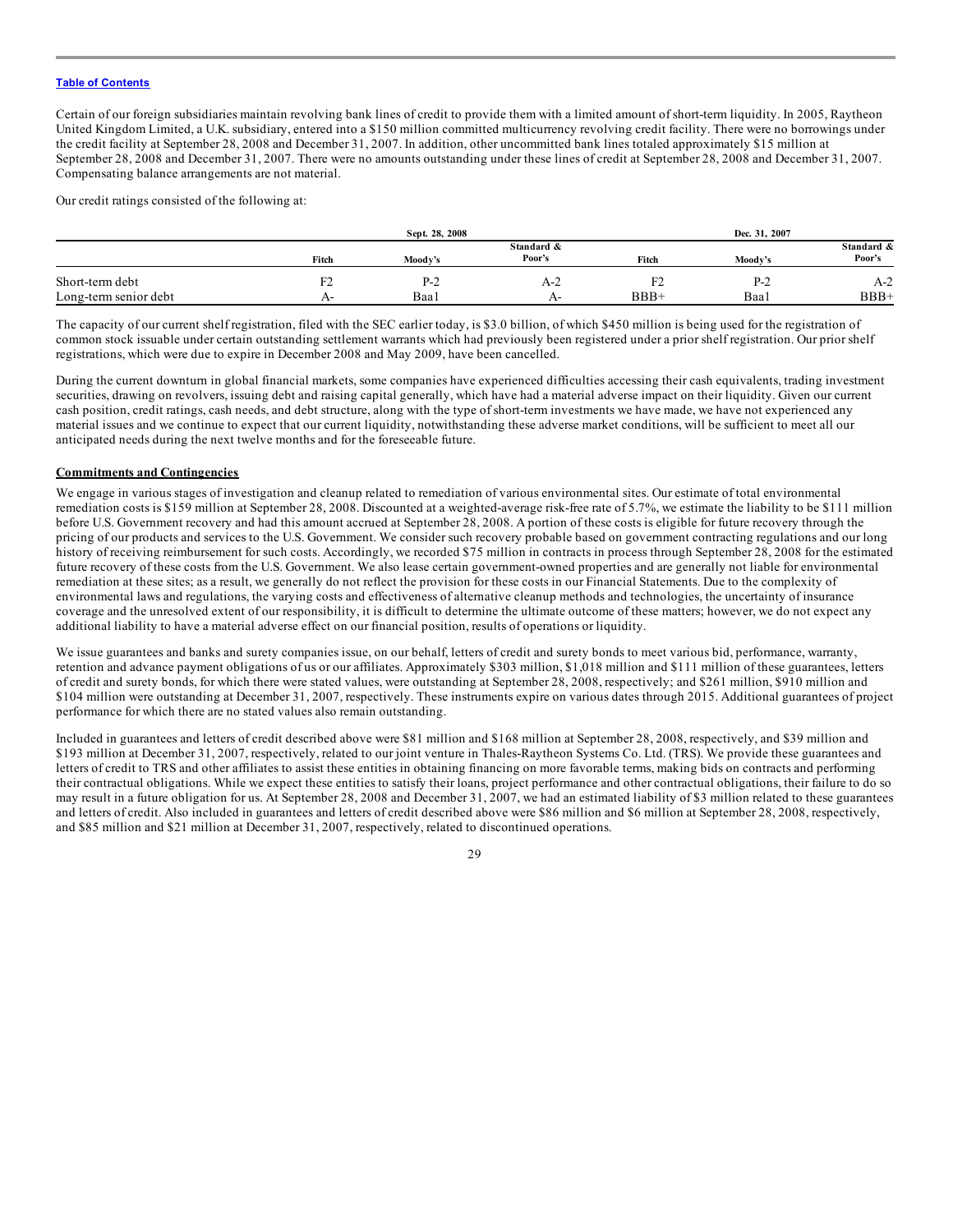Our residual turbo-prop commuter aircraft portfolio has exposure to outstanding financing arrangements with the aircraft serving as collateral. We have sold and leased commuter aircraft globally to thinly capitalized companies whose financial condition could be significantly affected by a number of factors, including rising fuel and other costs, industry consolidation, declining commercial aviation market conditions and the U.S. Government budget for the Essential Air Service program. Based on recent economic trends, including record fuel prices and tightening credit markets, these companies may increasingly experience difficulties meeting their financial commitments. At September 28, 2008 and December 31, 2007, our exposure on commuter aircraft assets held as inventory, collateral on notes or as leased assets, was approximately \$190 million relating to 135 aircraft and approximately \$250 million relating to 156 aircraft, respectively. The valuation of used aircraft in inventories, which are stated at cost, but not in excess of realizable value, requires significant judgment. The valuation of used aircraft is also considered in assessing the realizable value of certain commuter aircraft related assets which serve as collateral for the underlying financing arrangements. As part of the assessment of realizable value, we evaluate many factors including sales transaction history, current market conditions, anticipated future market conditions and age and condition of the aircraft. The carrying value of our commuter aircraft portfolio assumes an orderly disposition of these assets, consistent with our historical experience and strategy. If we were to dispose of these assets in an other than orderly manner or sell the portfolio in its entirety, the value realized would likely be less than the carrying value.

In 1997, we provided a first loss guarantee of \$133 million on \$1.3 billion of U.S. Export-Import Bank loans (maturing in 2015) to the Brazilian Government related to the System for the Vigilance of the Amazon (SIVAM) program performed by Network Centric Systems. Loan repayments by the Brazilian Government were current at September 28, 2008.

Government contractors are subject to many levels of audit and investigation. Agencies that oversee contract performance include: the Defense Contract Audit Agency, the Inspector General of the Department of Defense and other departments and agencies, the Government Accountability Office, the Department of Justice and Congressional Committees. The Department of Justice, from time to time, has convened grand juries to investigate possible irregularities by us. We do not expect these audits and investigations to have a material adverse effect on our financial position, results of operations or liquidity, either individually or in the aggregate.

In addition, various other claims and legal proceedings generally incidental to the normal course of business are pending or threatened against us. We do not expect any additional liability from these proceedings to have a material adverse effect on our financial position, results of operations or liquidity.

#### **Accounting Standards**

In March 2008, the Financial Accounting Standards Board (FASB) issued SFAS No. 161, Disclosures about Derivative Instruments and Hedging Activities, an amendment of FASB Statement No. 133 (SFAS No. 161). SFAS No. 161 requires enhanced disclosures regarding an entity's derivative and hedging activities. These enhanced disclosures include information regarding how and why an entity uses derivative instruments; how derivative instruments and related hedged items are accounted for under SFAS No. 133, Accounting for Derivative Instruments and Hedging Activities, and its related interpretations; and how derivative instruments and related hedged items affect an entity's financial position, financial performance and cash flows. SFAS No. 161 is effective for financial statements issued for fiscal years and interim periods beginning after November 15, 2008. The adoption of SFAS No. 161 will not have an impact on our financial position, results of operations or liquidity.

In December 2007, the FASB issued SFAS No. 141(R), Business Combinations (SFAS No. 141(R)). SFAS No. 141(R) expands the definition of a business and establishes the use of the "acquisition method" for business combinations. This method requires all assets and liabilities, including goodwill, of an acquired business to be measured at fair value on the acquisition date. Among other things, the standard requires entities to expense most transaction and restructuring costs, establishes fair value measurement for contingent consideration in earnings, and requires capitalization of in-process research and development. The standard also modifies the recording and presentation of deferred taxes. SFAS No. 141(R) will be applied prospectively to business combinations with acquisition dates on or after January 1, 2009. Our adoption of SFAS No. 141(R) is not expected to materially impact our consolidated financial position, results of operations, or liquidity when it becomes effective. Subsequent to our adoption of SFAS No. 141(R), the resolution of existing balances related to uncertain tax positions from prior acquisitions that differ from previously recorded amounts will be adjusted through earnings.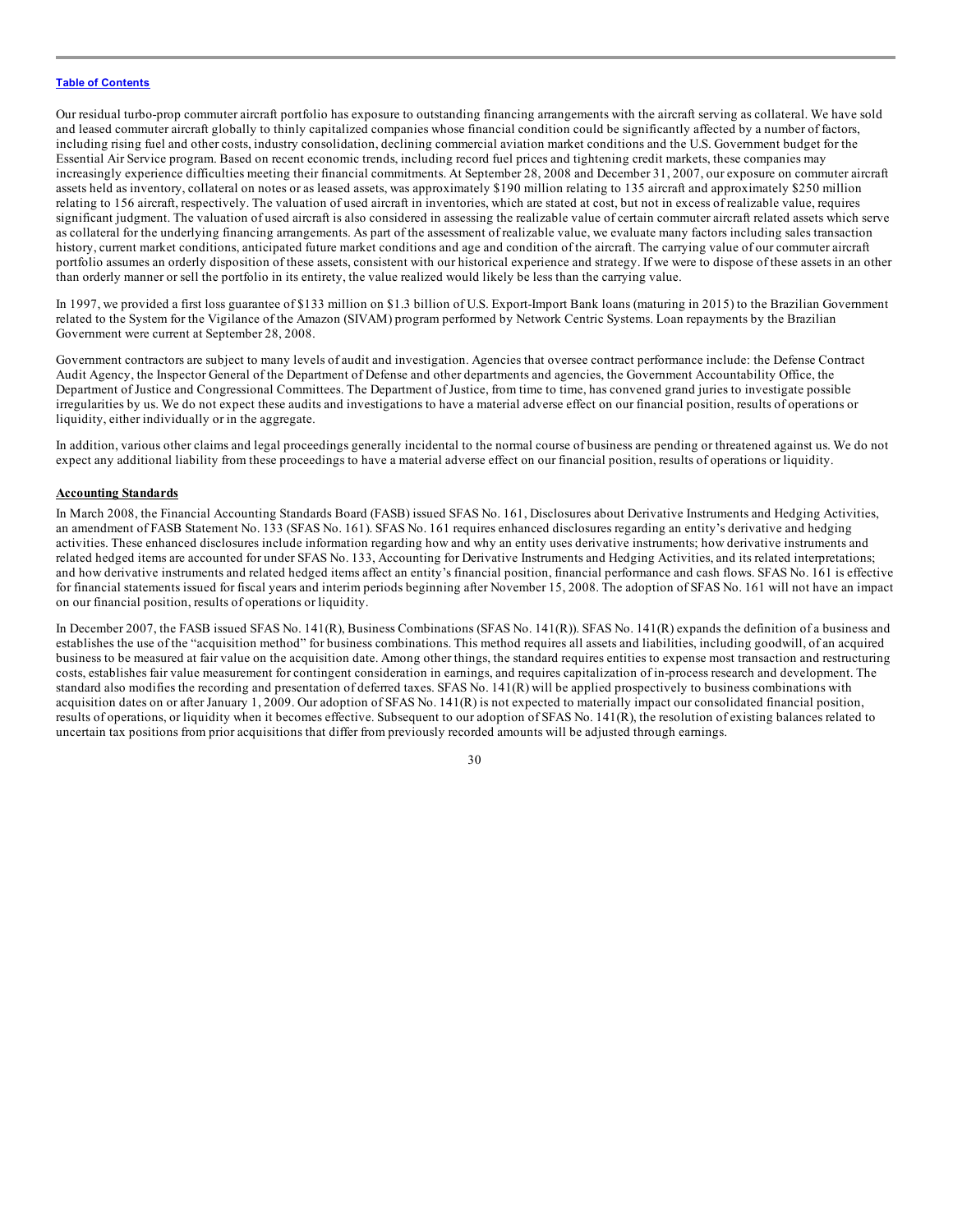<span id="page-30-0"></span>In December 2007, the FASB issued SFAS No. 160, Noncontrolling Interests in Consolidated Financial Statements, an amendment of Accounting Research Bulletin No. 51, Consolidated Financial Statements (SFAS No. 160). SFAS No. 160 changes the accounting and reporting for minority interests by recharacterizing them as noncontrolling interests and classifying them as a component of equity in our consolidated balance sheet. Our consolidated statements of operations will include: (1) net income from Raytheon and the minority shareholders' share of earnings and (2) a new category called net earnings attributable to Raytheon, which is similar to our current presentation of net income. SFAS No. 160 will also expand disclosures to clearly distinguish between our interests and the interests' of noncontrolling owners. Our primary noncontrolling interest relates to Thales-Raytheon Systems Co. LLC (TRS LLC), which we control and consolidate. Both TRS LLC and Thales-Raytheon Systems Co. Ltd. (TRS), an equity method investment which has the principal economic interest in TRS LLC, are components in computing the operating results of our NCS segment. Upon adoption of SFAS No. 160, we will present the noncontrolling interest in TRS LLC and the related equity method investment in TRS net of any obligations or interests to Raytheon. This will effectively reduce our minority interest in TRS LLC and the balance of our equity investment in TRS. The effect of this as of December 31, 2007 will be to reduce the balance of the equity investment in TRS by approximately \$140 million, with a corresponding decrease in the reported noncontrolling interest. SFAS No. 160 is effective beginning January 1, 2009 and will be applied prospectively, except for presentation and disclosure requirements, which will be applied retrospectively for all periods presented. SFAS No. 160 does not impact the calculation of net income or EPS attributable to Raytheon shareholders.

In September 2006, the FASB issued SFAS No. 157, which establishes a framework for measuring fair value and requires expanded disclosures regarding fair value measurements. In February 2008, the FASB issued FASB Staff Position No. FAS 157-2 (FSP FAS 157-2), Effective Date of FASB Statement No. 157, which allows for the deferral of the adoption date of SFAS No. 157 for all nonfinancial assets and nonfinancial liabilities, except those recognized or disclosed at fair value in the financial statements on a recurring basis. We deferred the adoption of SFAS No. 157 for the assets and liabilities within the scope of FSP FAS 157-2. Refer to Note 10, Fair Value Measurements, of this Form 10-Q for our disclosures pursuant to the effective portion of SFAS No. 157. The adoption of SFAS No. 157 for those assets and liabilities within the scope of FSP FAS 157-2 is not expected to have a material impact on our financial position, results of operations or liquidity.

Other new pronouncements issued but not effective until after September 28, 2008, are not expected to have a material impact on our financial position, results of operations, or liquidity.

#### ITEM 3. QUANTITATIVE AND QUALITATIVE DISCLOSURES ABOUT MARKET RISK

Our primary market exposures are to interest rates and foreign exchange rates. We enter into interest rate swap agreements with commercial and investment banks to manage interest rates associated with our fixed-rate long-term financing arrangements. We also enter into foreign currency forward contracts with commercial banks to fix the value of commitments and payments to international vendors and the value of foreign currency denominated receipts. The market-risk sensitive instruments that we use for hedging directly relate to a particular asset, liability or transaction for which a firm commitment is in place.

The following tables provide information as of September 28, 2008 and December 31, 2007 about our market risk exposure associated with changing interest rates. For long-term debt obligations, the tables present principal cash flows by maturity date and average interest rates related to outstanding obligations. For interest rate swaps, the tables present notional principal amounts and weighted-average interest rates by contractual maturity dates.

#### **As of September 28, 2008 Principal Payments and Interest Rate Detail by Contractual Maturity Dates (In millions, except percentages)**

| Long-Term Debt        | 2008   | 2009 | 2010                    | 2011  | 2012  | Thereafter             | Total   | <b>Fair Value</b> |
|-----------------------|--------|------|-------------------------|-------|-------|------------------------|---------|-------------------|
| Fixed-rate debt       |        |      |                         | \$453 | \$333 | .503<br>S <sub>1</sub> | \$2,289 | \$ (2,384)        |
| Average interest rate | $\sim$ |      | $\frac{0}{6}$<br>$\sim$ | 4.85% | 5.50% | 6.50%                  | 6.03%   |                   |

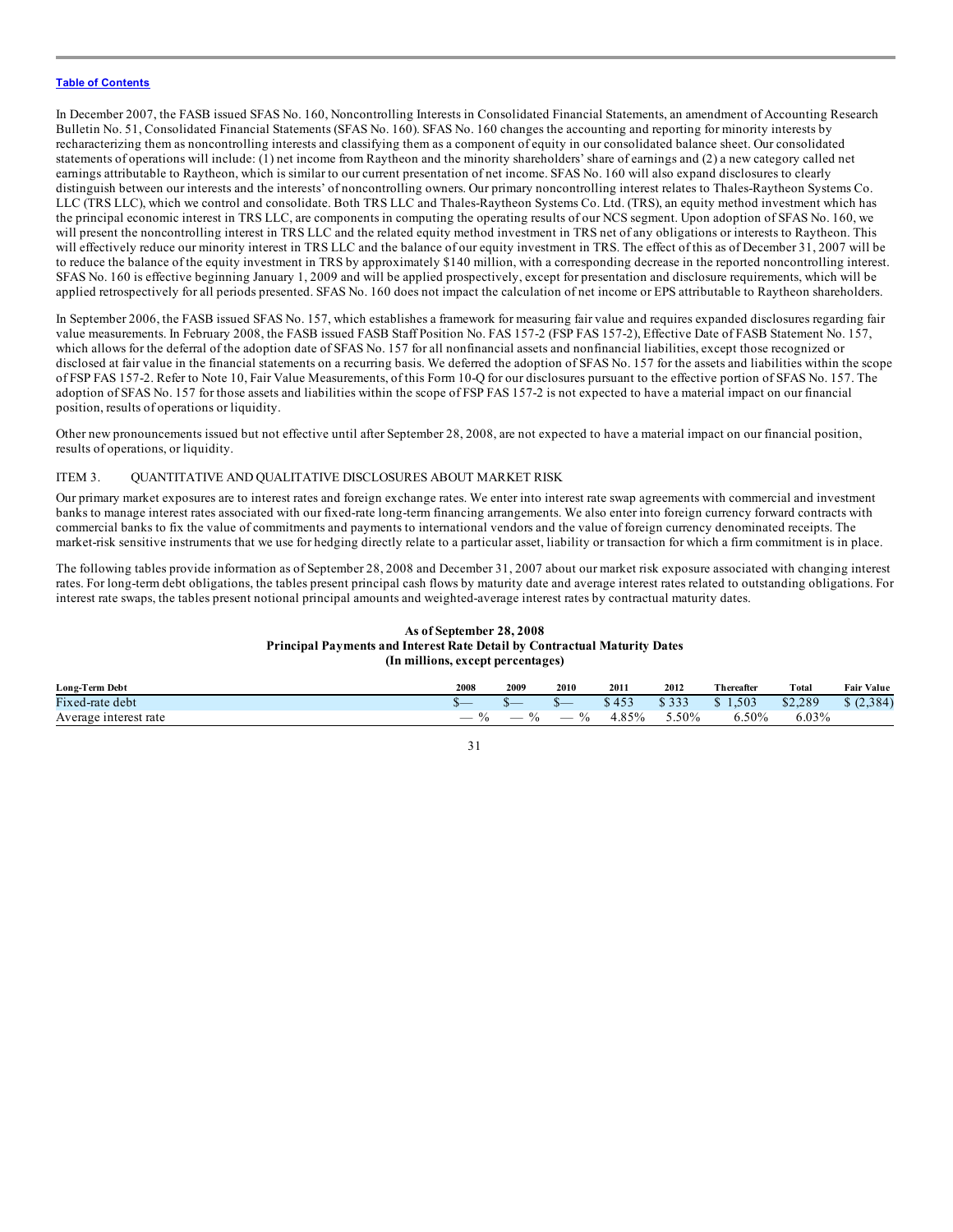#### **As of December 31, 2007 Principal Payments and Interest Rate Detail by Contractual Maturity Dates (In millions, except percentages)**

<span id="page-31-0"></span>

| Long-Term Debt        | 2008 | 2009      | 2010          | 2011  | 2012  | Thereafter             | Total   | <b>Fair Value</b> |
|-----------------------|------|-----------|---------------|-------|-------|------------------------|---------|-------------------|
| Fixed-rate debt       |      |           | $\sim$        |       |       | $$453$ $$333$ $$1,503$ | \$2,289 | \$(2,446)         |
| Average interest rate |      | $-$ % $-$ | $\frac{0}{0}$ | 4.85% | 5.50% | 6.50%                  | 6.03%   |                   |

#### **As of September 28, 2008 Aggregate Notional Amounts Associated with Interest Rate Swaps in Place and Interest Rate Detail by Contractual Maturity Dates (In millions, except percentages)**

| <b>Interest Rate Swaps</b> | 2008            | 2009  | 2010  | 2011                    | 2012      | <b>Thereafter</b>            | Total    | <b>Fair Value</b> |
|----------------------------|-----------------|-------|-------|-------------------------|-----------|------------------------------|----------|-------------------|
| Fixed to variable          |                 |       |       | \$250                   | $\sim$ s- | 325<br>$\sim$ s <sup>-</sup> | \$575    |                   |
| Average variable rate paid | $-$ %           |       |       | $-$ % $-$ % 3.46% $-$ % |           | 4.05%                        | 3.80%    |                   |
| Average fixed receive rate | $- \frac{0}{2}$ | $-$ % | $-$ % | $4.09\%$                | $-$ %     | 4.80%                        | $4.49\%$ |                   |

#### **As of December 31, 2007 Aggregate Notional Amounts Associated with Interest Rate Swaps in Place and Interest Rate Detail by Contractual Maturity Dates (In millions, except percentages)**

| <b>Interest Rate Swaps</b> | 2008 | 2009  | 2010  | 2011                                                                 | 2012  | <b>Thereafter</b>    | Total    | <b>Fair Value</b> |    |
|----------------------------|------|-------|-------|----------------------------------------------------------------------|-------|----------------------|----------|-------------------|----|
| Fixed to variable          |      |       |       | \$250                                                                | $s-$  | $\frac{1}{2}$ \$ 325 | \$575    |                   | 10 |
| Average variable rate paid |      |       |       | $-\frac{6}{9}$ $-\frac{6}{9}$ $-\frac{9}{9}$ $4.05\%$ $-\frac{6}{9}$ |       | 4.22%                | 4.14%    |                   |    |
| Average fixed receive rate |      | $-$ % | $-$ % | $4.09\%$                                                             | $-$ % | 4.80%                | $4.49\%$ |                   |    |

Our foreign currency contracts consisted of the following major currencies at:

|                       |       | Sept. 28, 2008 | Dec. 31, 2007 |             |
|-----------------------|-------|----------------|---------------|-------------|
| (In millions)         | Buy   | Sell           | Buy           | Sell        |
| <b>British Pounds</b> | \$375 | \$390          | \$278         | \$400       |
| Canadian Dollars      | 193   | 34             | 240           | -61         |
| European Euros        | 131   |                | 104           | $7^{\circ}$ |
| Australian Dollars    | 42    |                | 34            | 6           |
| All other             | 67    |                | 122           |             |
| Total                 | \$808 | \$43]          | \$778         | \$478       |

We reflect unrealized gains of \$28 million pretax, \$18 after-tax, in non-current assets and unrealized losses of \$33 million pretax, \$22 million after-tax, in current liabilities at September 28, 2008. The offset of these gains and losses is primarily in other comprehensive income (loss), net of tax. Gains and losses resulting from these cash flow hedges offset the foreign exchange gains and losses on the underlying assets or liabilities being hedged. We believe our exposure due to changes in foreign exchange rates is not material due to our hedging policy.

#### ITEM 4. CONTROLS AND PROCEDURES

#### Evaluation of Disclosure Controls and Procedures

Management conducted an evaluation, under the supervision and with the participation of our Chief Executive Officer and Chief Financial Officer, of the effectiveness of the design and operation of our disclosure controls and procedures (as defined in Rules 13a–15(e) and 15d–15(e) of the Securities Exchange Act of 1934) as of September 28, 2008.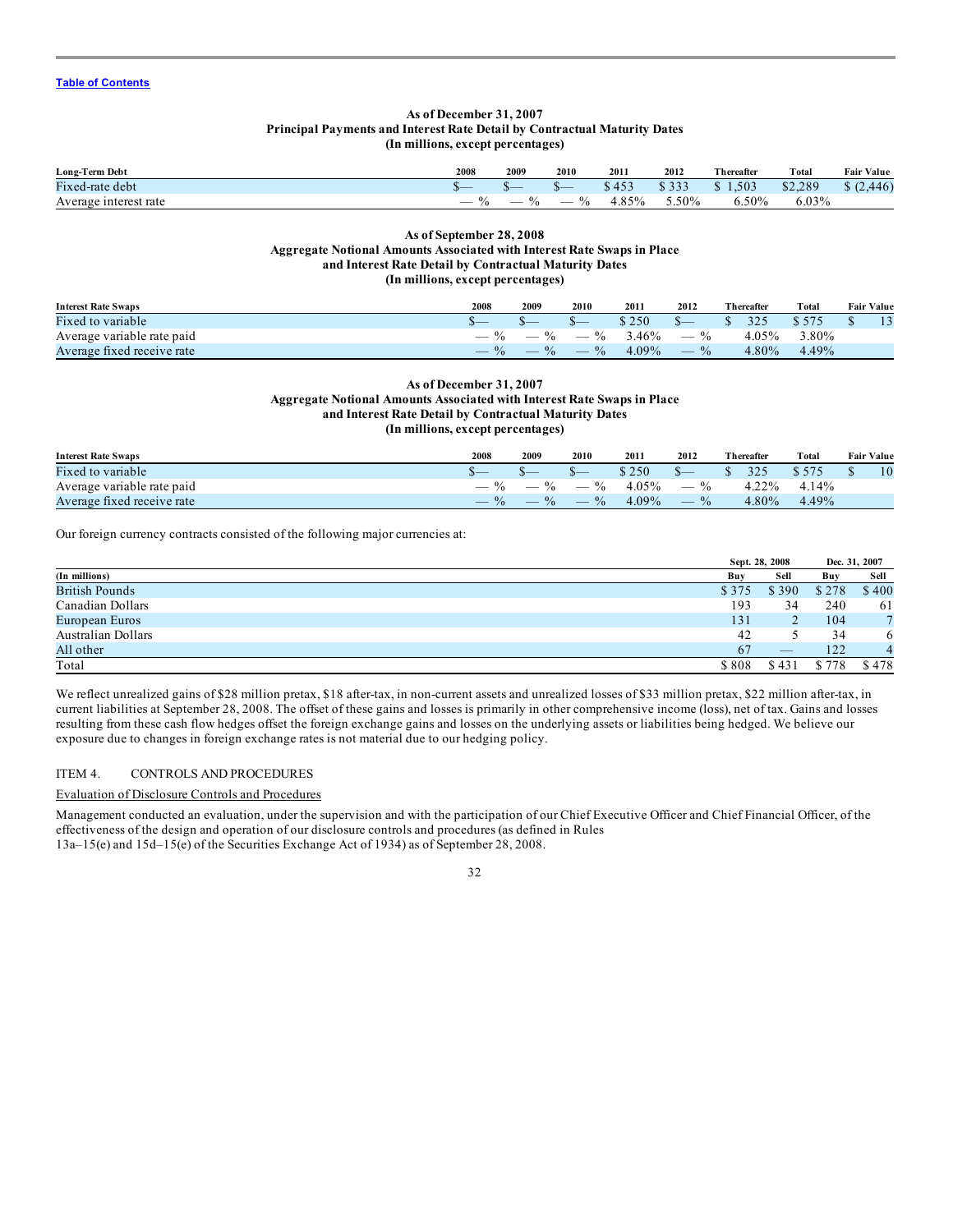#### <span id="page-32-0"></span>*Conclusion of Evaluation*

Based on this evaluation, our Chief Executive Officer and Chief Financial Officer concluded that our disclosure controls and procedures as of September 28, 2008 were effective.

#### *Inherent Limitations on Ef ectiveness of Controls*

In designing and evaluating our disclosure controls and procedures, management recognizes that any controls, no matter how well designed and operated, can provide only reasonable, not absolute, assurance of achieving the desired control objectives. Due to the inherent limitations in all control systems, no evaluation of controls can provide absolute assurance that misstatements due to error or fraud will not occur or that all control issues and instances of fraud, if any, within the Company have been detected.

#### Changes in Internal Control Over Financial Reporting

There were no changes in our internal control over financial reporting during the third quarter of 2008 that have materially affected or are reasonably likely to materially affect our internal control over financial reporting.

#### PART II. OTHER INFORMATION

#### ITEM 1. LEGAL PROCEEDINGS

We primarily engage in providing products and services under contracts with the U.S. Government and, to a lesser degree, under direct foreign sales contracts, some of which the U.S. Government funds. These contracts are subject to extensive legal and regulatory requirements and, from time to time, agencies of the U.S. Government investigate whether our operations are being conducted in accordance with these requirements. U.S. Government investigations of us, whether relating to these contracts or conducted for other reasons, could result in administrative, civil or criminal liabilities, including repayments, fines or penalties being imposed upon us, the suspension of government export licenses or the suspension or debarment from future U.S. Government contracting. U.S. Government investigations often take years to complete and many result in no adverse action against us. Government contractors are also subject to many levels of audit and investigation. Agencies that oversee contract performance include: the Defense Contract Audit Agency, the Inspector General of the Department of Defense and other departments and agencies, the Government Accountability Office, the Department of Justice and Congressional Committees. The Department of Justice, from time to time, convened grand juries to investigate possible irregularities by us.

We engage in various stages of investigation and cleanup related to remediation of various environmental sites. We accrued all appropriate costs we expect to incur in connection therewith. Due to the complexity of environmental laws and regulations, the varying costs and effectiveness of alternative cleanup methods and technologies, the uncertainty of insurance coverage and the unresolved extent of our responsibility, it is difficult to determine the ultimate outcome of these matters. However, in the opinion of management, we do not expect any additional liability to have a material effect on our financial position, results of operations or liquidity. Additional information regarding the effect of compliance with environmental protection requirements and the resolution of environmental claims against us and our operations is contained in "Environmental Regulation" within Item 1, Item 1A. "Risk Factors," and "Commitments and Contingencies" within Item 7 of our Form 10-K for the year ended December 31, 2007 and "Note 9: Commitments and Contingencies" within this Form 10-Q.

In addition, various other claims and legal proceedings generally incidental to the normal course of business are pending or threatened against us. While we cannot predict the outcome of these matters, in the opinion of management, any liability arising from them will not have a material adverse effect on our financial position, results of operations or liquidity.

#### ITEM 1A. RISK FACTORS

You should carefully review and consider the information regarding certain factors which could materially affect our business, financial condition or future results set forth under Item 1A. "Risk Factors" in our Form 10-K for the year ended December 31, 2007. There have been no material changes from the factors disclosed in our Form 10-K for the year ended December 31, 2007, although we may disclose changes to such factors or disclose additional factors from time to time in our future filings with the Securities and Exchange Commission.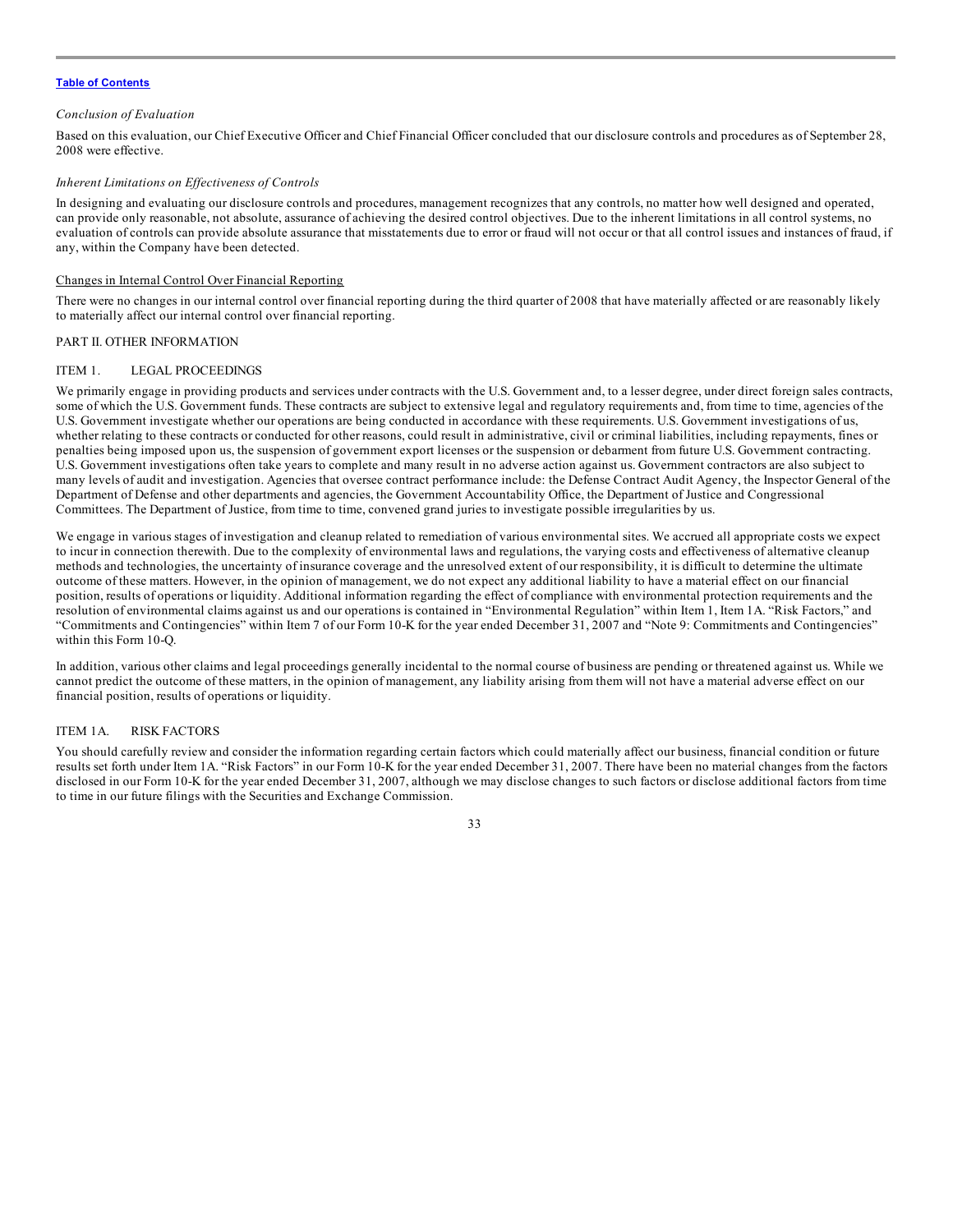#### <span id="page-33-0"></span>ITEM 2. UNREGISTERED SALES OF EQUITY SECURITIES AND USE OF PROCEEDS

Issuer Purchases of Equity Securities

|                                    | Total<br>Number of<br><b>Shares</b><br>Purchased<br>(1) |    | <b>Average Price</b><br>Paid<br>per Share | <b>Total Number of</b><br><b>Shares Purchased</b><br>as Part of Publicly<br><b>Announced Plan</b> | Approximate<br><b>Dollar Value of</b><br><b>Shares that May</b><br>Yet Be<br><b>Purchased Under</b><br>the Plan<br>(2) |
|------------------------------------|---------------------------------------------------------|----|-------------------------------------------|---------------------------------------------------------------------------------------------------|------------------------------------------------------------------------------------------------------------------------|
| July                               |                                                         |    |                                           |                                                                                                   |                                                                                                                        |
| (June $30 -$ July 27, 2008)        | 6,014,859                                               | S. | 56.57                                     | 6,007,918                                                                                         | \$750 million                                                                                                          |
| August                             |                                                         |    |                                           |                                                                                                   |                                                                                                                        |
| $(July 28 - August 24, 2008)$      |                                                         |    |                                           |                                                                                                   | 750 million                                                                                                            |
| September                          |                                                         |    |                                           |                                                                                                   |                                                                                                                        |
| $(August 25 - September 28, 2008)$ | 2,043                                                   |    | 55.17                                     | __                                                                                                | 750 million                                                                                                            |
| Total                              | 6,016,902                                               |    | 56.57                                     | 6,007,918                                                                                         |                                                                                                                        |
|                                    |                                                         |    |                                           |                                                                                                   |                                                                                                                        |

(1) Includes shares purchased related to treasury activity under our stock plans. Such activity during the third quarter of 2008 includes the surrender by employees of 8,984 shares to satisfy income tax withholding obligations in connection with the vesting of restricted stock previously issued to employees.

(2) On October 24, 2007, our Board of Directors authorized the repurchase of up to \$2.0 billion of our outstanding common stock. The Board of Directors, on October 22, 2008, authorized the repurchase of an additional \$2.0 billion of the Company's outstanding common stock, which is not included above. Share repurchases will take place from time to time at management's discretion depending on market conditions.

#### ITEM 6. EXHIBITS

The following list of exhibits includes exhibits submitted with this Form 10-Q as filed with the Securities and Exchange Commission and those incorporated by reference to other filings.

- 3.1 Raytheon Company Amended and Restated By-laws, as amended July 23, 2008.\*
- 15 PricewaterhouseCoopers LLP Awareness Letter.\*
- 31.1 Certification of William H. Swanson pursuant to Section 302 of the Sarbanes-Oxley Act of 2002.\*
- 31.2 Certification of David C. Wajsgras pursuant to Section 302 of the Sarbanes-Oxley Act of 2002.\*
- 32.1 Certificate of William H. Swanson pursuant to 18 U.S.C. Section 1350, as Adopted Pursuant to Section 906 of the Sarbanes-Oxley Act of 2002.\*\*
- 32.2 Certificate of David C. Wajsgras pursuant to 18 U.S.C. Section 1350, as Adopted Pursuant to Section 906 of the Sarbanes-Oxley Act of 2002.\*\*

filed electronically herewith

furnished and not filed herewith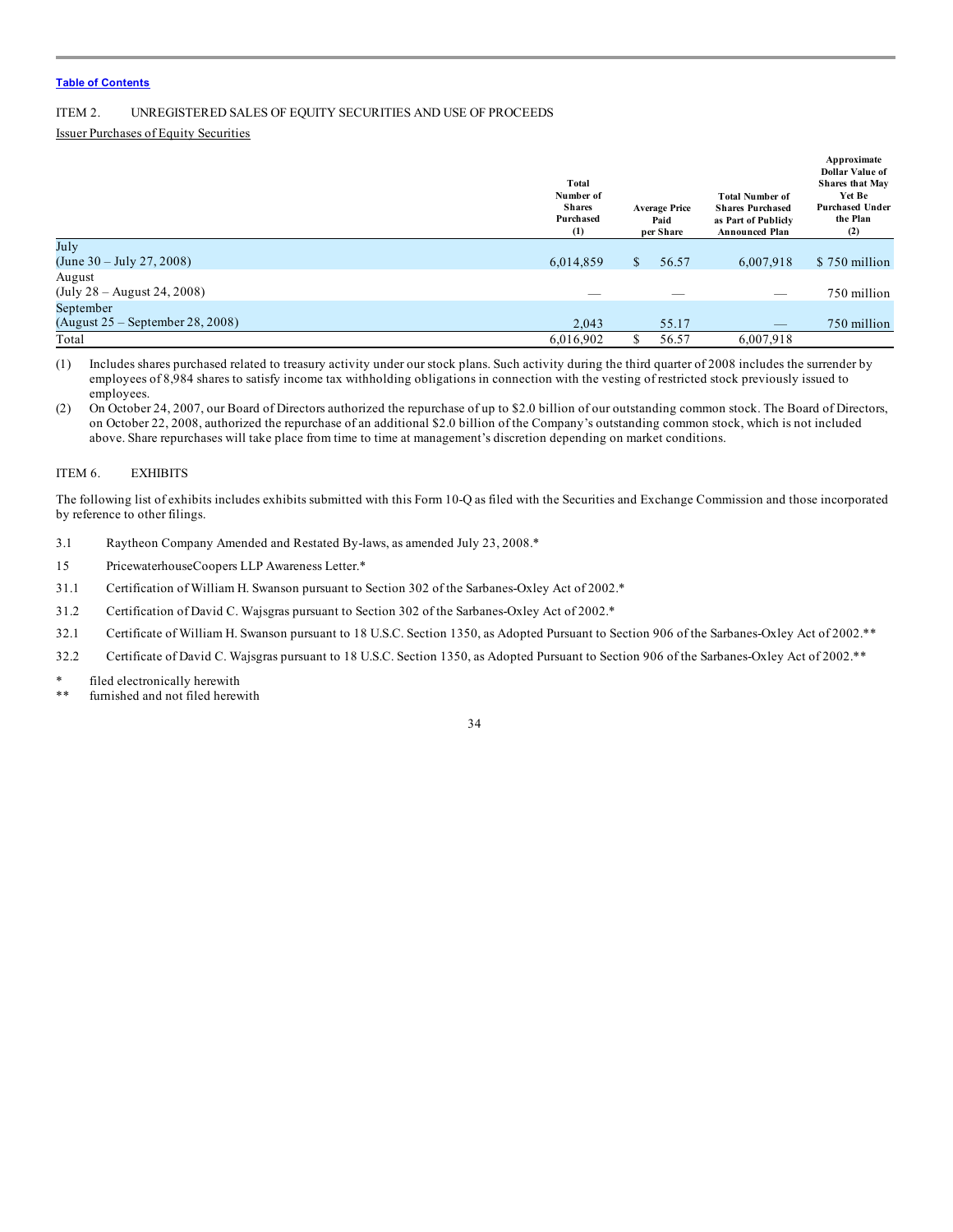#### SIGNATURES

<span id="page-34-0"></span>Pursuant to the requirements of the Securities Exchange Act of 1934, the registrant has duly caused this report to be signed on its behalf by the undersigned thereunto duly authorized.

#### **RAYTHEON COMPANY**

By: /s/ Michael J. Wood

Michael J. Wood Vice President and Chief Accounting Officer *Principal Accounting Of icer*

October 23, 2008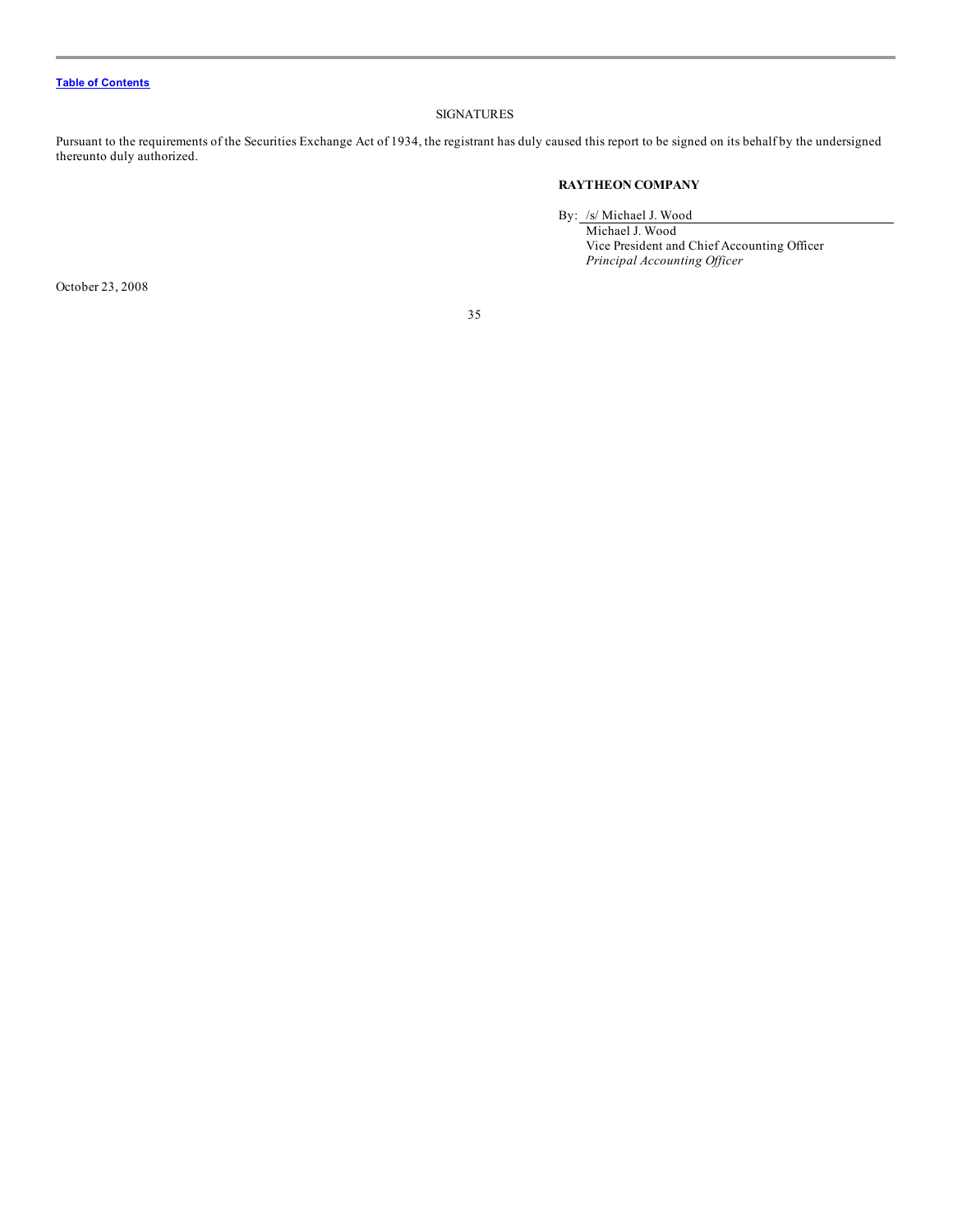## **BY-LAWS OF RAYTHEON COMPANY**

Amended and Restated June 25, 2003 Amended: October 11, 2006 **Amended: July 23, 2008**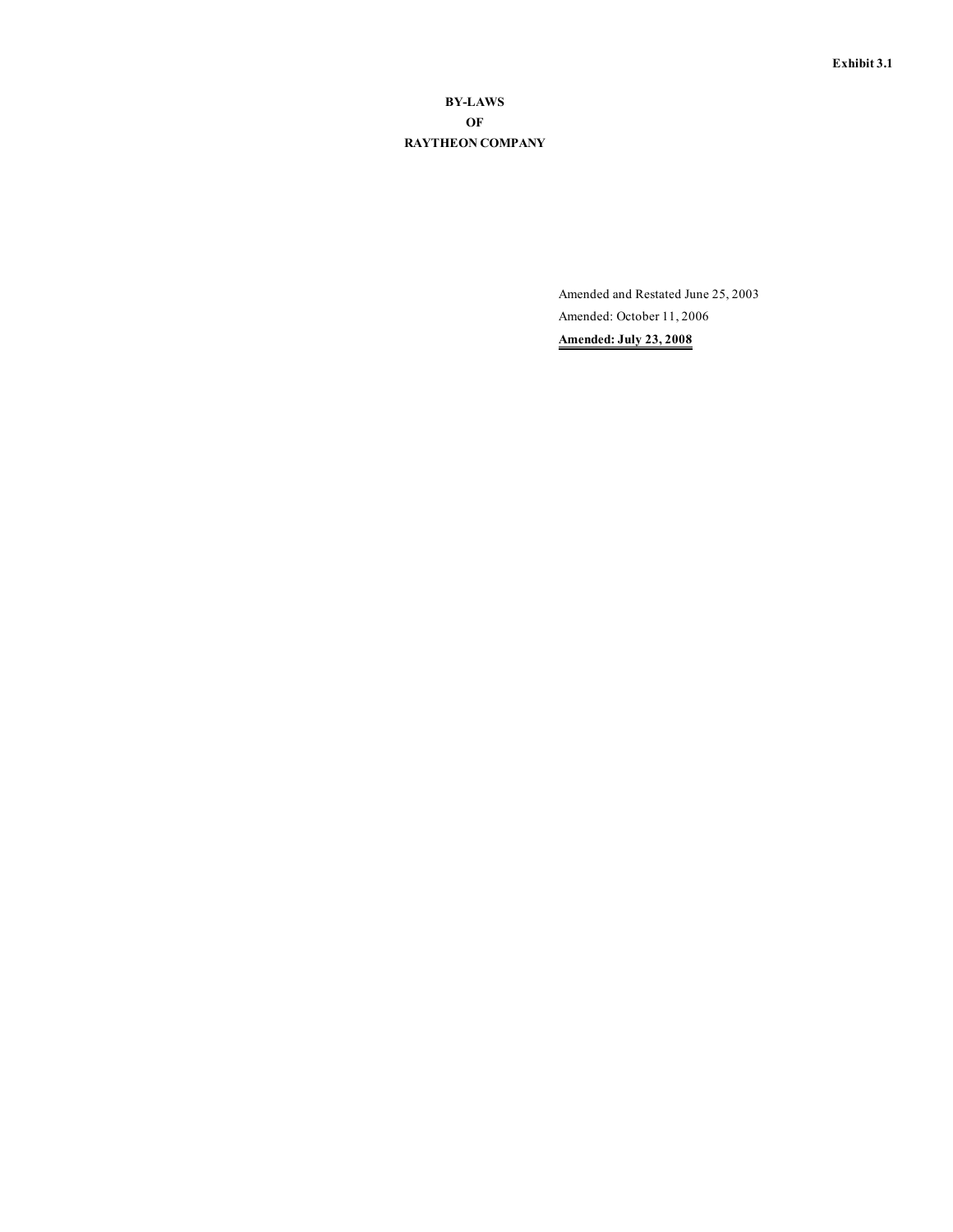#### **ARTICLE I Offices and Records**

**Section 1.1. Delaware Office.** The principal office of the Corporation in the State of Delaware shall be located in the City of Wilmington, County of New Castle, and the name and address of its registered agent is The Corporation Trust Company, 1209 Orange Street in the City of Wilmington, County of New Castle.

**Section 1.2. Other Offices.** The Corporation may have such other offices, either within or outside the State of Delaware, as the Board of Directors of the [Corporation](#page-3-0) (the "Board") may designate or as the business of the Corporation may from time to time require.

**Section 1.3. Books and [Records.](#page-3-0)** The books and records of the Corporation may be kept outside the State of Delaware at such place or places as may from time to time be [designated](#page-3-0) by the Board.

#### **[ARTICLE](#page-4-0) II [Stockholders](#page-5-0)**

**Section 2.1. Annual [Meeting.](#page-6-0)** The annual meeting of the stockholders of the Corporation shall be held on such date and at such time as may be fixed by resolution of the [Board.](#page-17-0)

**Section 2.2. Special Meeting.** Except as [otherwise](#page-18-0) required by law and subject to the rights of the holders of any class or series of stock having a preference over the Common Stock as to dividends or upon liquidation, special meetings of stockholders of the Corporation for any purpose or purposes may be called only by (i) the Board pursuant to a [resolution](#page-30-0) stating the purpose or purposes thereof approved by a majority of the total number of directors which the Corporation would have if there were no vacancies (the "Whole Board"), (ii) the Chairman of the Board, or (iii) if, for any reason, the entire Board of Directors is not elected at an [annual](#page-31-0) meeting or special meeting at which directors are to be elected, by a majority vote of the Chief Executive Officer and the four other directors receiving the greatest percentage of votes cast for his or her election at such meeting who were in office immediately prior to such [meeting.](#page-32-0) No business other than that stated in the notice shall be transacted at any special meeting.

**Section 2.3. [Place](#page-32-0) of Meeting.** The Board or the Chairman of the Board, as the case may be, may designate the place of meeting for any annual meeting or for any [special](#page-32-0) meeting of the stockholders. If no designation is so made, the place of meeting shall be the principal office of the Corporation.

**Section 2.4. Notice of [Meeting.](#page-33-0)** Written or printed notice stating (i) the place, day and hour of the meeting, and (ii) the purpose or purposes for which the meeting is [call](#page-33-0)ed, shall be delivered by the Corporation not less than 10 calendar days nor more than 60 calendar days before the date of the meeting, either personally or by mail, to each stockholder of record entitled to vote at such meeting. If mailed, such notice shall be deemed to be delivered [when](#page-34-0) deposited in the United States mail with postage thereon prepaid, addressed to the stockholder at such person's address as it appears on the stock transfer books of the Corporation. Such further notice shall be given as may be required by law. Only such business shall be conducted at a special meeting of stockholders as shall have been brought before the meeting pursuant to the Corporation's notice of meeting. Meetings may be held without notice if all stockholders entitled to vote are present, or if notice is waived by those not present in accordance with Section 6.4 of these By-Laws. Any previously scheduled meeting of the stockholders may be postponed, and any special meeting of the stockholders may be canceled, by resolution of the Board upon public notice given prior to the date previously scheduled for such meeting of stockholders.

**Section 2.5. Quorum and Adjournment; Voting.** Except as otherwise provided by law or by the Restated Certificate of Incorporation of the Corporation (as amended and in effect from time to time, the "Certificate of Incorporation"), the holders of a majority of the voting power of all outstanding shares of capital stock of the Corporation entitled to vote generally in the election of directors (the "Voting Stock"), represented in person or by proxy, shall constitute a quorum at a meeting of stockholders, except that when specified business is to be voted on by a class or series of stock voting as a class, the holders of a majority of the shares of each such class or series shall constitute a quorum of such class or series for the transaction of such business and a quorum of each such class or series entitled to vote thereon shall be required to act. To the extent that a quorum is present with respect to consideration of and action on a particular matter or matters but a quorum is not present as to another matter or matters, consideration of and action on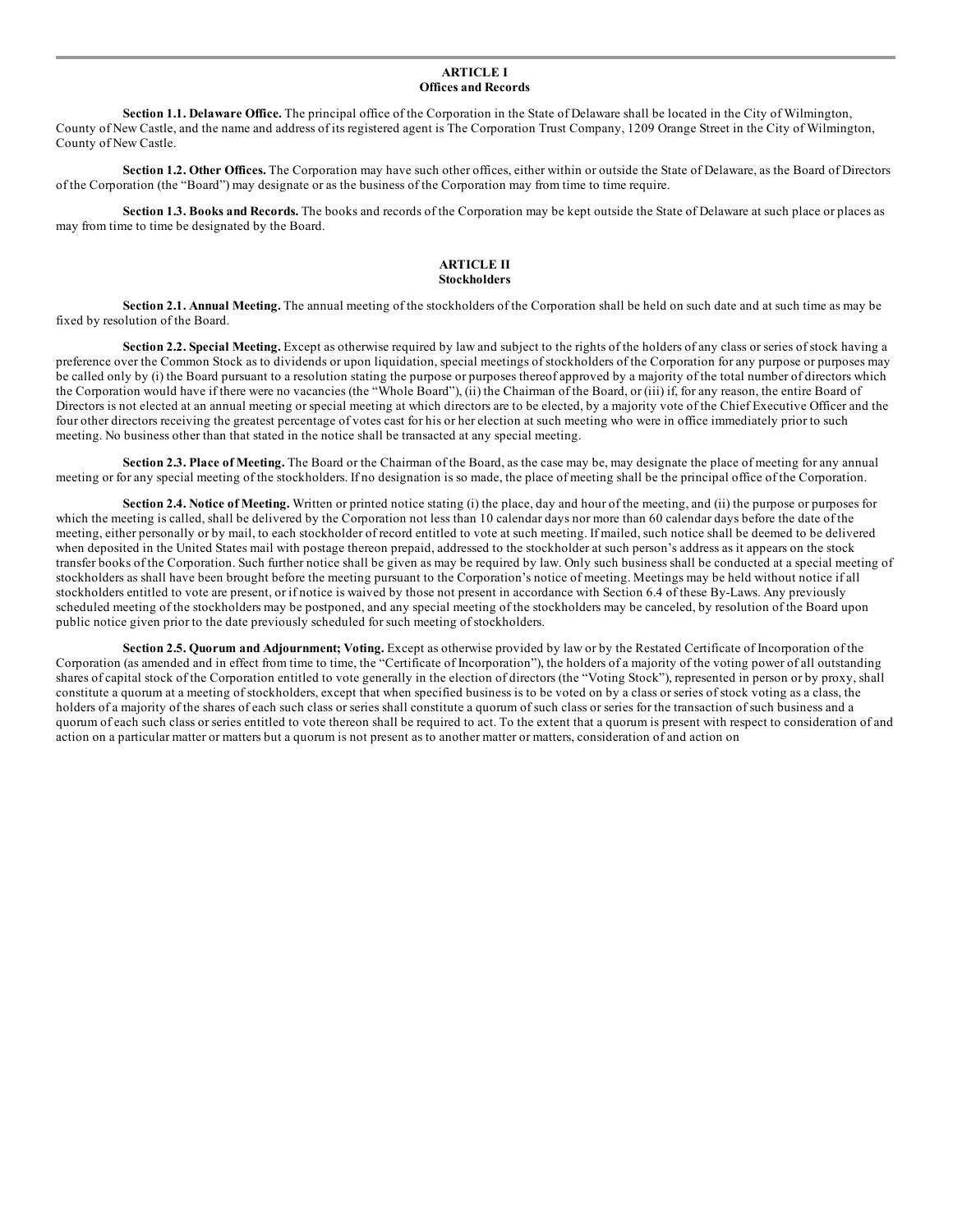the matter or matters for which a quorum is present may occur, and, after such consideration and action, the meeting may be adjourned for purposes of the [consideration](#page-1-0) of and action on the matter or matters for which a quorum is not present. The Chairman of the meeting may adjourn the meeting from time to time, whether or not there is such a quorum. No notice of the time and place of adjourned meetings need be given except as required by law. The stockholders present at a duly called meeting at which a quorum is present may continue to transact business until adjournment, notwithstanding the withdrawal of enough stockholders to leave less than a quorum.

**Section 2.6. Proxies.** At all meetings of stockholders, a stockholder may vote by proxy executed in writing (or in such manner prescribed by the General Corporation Law of the State of Delaware (the "DGCL")) by the stockholder, or by such person's duly authorized attorney in fact.

#### **Section 2.7. Notice of Stockholder Business and Nominations.**

#### *(A) Annual Meetings of Stockholders.*

(1) Nominations of persons for election to the Board and the proposal of **other** business to be considered by the stockholders may be made at an annual meeting of stockholders (a) pursuant to the Corporation's notice of meeting pursuant to Section 2.4 of these By-Laws, (b) by or at the direction of the Board, or (c) by any stockholder of the Corporation who was a stockholder of record at the time of giving of notice provided for in this By-Law, who is entitled to vote at the meeting and who complies with the notice procedures set forth in this By-Law**; this clause (c) being the exclusive means for a** stockholder to make a nomination or submit other business (other than matters properly brought under Rule 14a-8 under the Securities Exchange Act of 1934, as amended, and included in the Corporation's notice of meeting) before an annual meeting of stockholders.

(2) For nominations or other business to be properly brought before an annual meeting by a stockholder pursuant to clause (c) of paragraph (A)(l) of this By-Law, the stockholder must have given timely notice thereof in writing to the Secretary of the Corporation and such other business must otherwise be a proper matter for stockholder action. To be timely, a stockholder's notice shall be delivered to the Secretary at the principal executive offices of the Corporation not later than the close of business on the 90th calendar day nor earlier than the close of business on the 120th calendar day prior to the first anniversary of the preceding year's annual meeting; *provided, however,* that in the event that the date of the annual meeting is more than 30 calendar days before or more than 60 calendar days after such anniversary date, notice by the stockholder to be timely must be so delivered not earlier than the close of business on the 120th calendar day prior to such annual meeting and not later than the close of business on the later of the 90th calendar day prior to such annual meeting or the 10th calendar day following the calendar day on which public announcement of the date of such meeting is first made by the Corporation. In no event shall the public announcement of an adjournment of an annual meeting commence a new time period for the giving of a stockholder's notice as described above. Such stockholder's notice shall set forth (a) as to each person whom the stockholder proposes to nominate for election or re-election as a director all information relating to such person that is required to be disclosed in solicitations of proxies for election of directors in an election contest, or is otherwise required, in each case pursuant to Regulation 14A under the Securities Exchange Act of 1934, as amended (the "Exchange Act"), and Rule 14a-11 thereunder (including such person's written consent to being named in the proxy statement as a nominee and to serving as a director if elected); (b) as to any other business that the stockholder proposes to bring before the meeting, a brief description of the business desired to be brought before the meeting, the reasons for conducting such business at the meeting and any financial interest in such business of such stockholder and the beneficial owner, if any, on whose behalf the proposal is made; and (c) as to the stockholder giving the notice and the beneficial owner, if any, on whose behalf the nomination or proposal is made (i) the name and address of such stockholder, as they appear on the Corporation's books, and of such beneficial owner and (ii) the class and number of shares of the Corporation which are owned beneficially and of record by such stockholder and such beneficial owner.

(3) Notwithstanding anything in the second sentence of paragraph (A)(2) of this By-Law to the contrary, in the event that the number of directors to be elected to the Board is increased and there is no public announcement by the Corporation naming all of the nominees for director or specifying the size of the increased Board at least 100 calendar days prior to the first anniversary of the preceding year's annual meeting, a stockholder's notice required by this By-Law shall also be considered timely, but only with respect to nominees for any new positions created by such increase, if it shall be delivered to the Secretary at the principal executive offices of the Corporation not later than the close of business on the 10th calendar day following the day on which such public announcement is first made by the Corporation.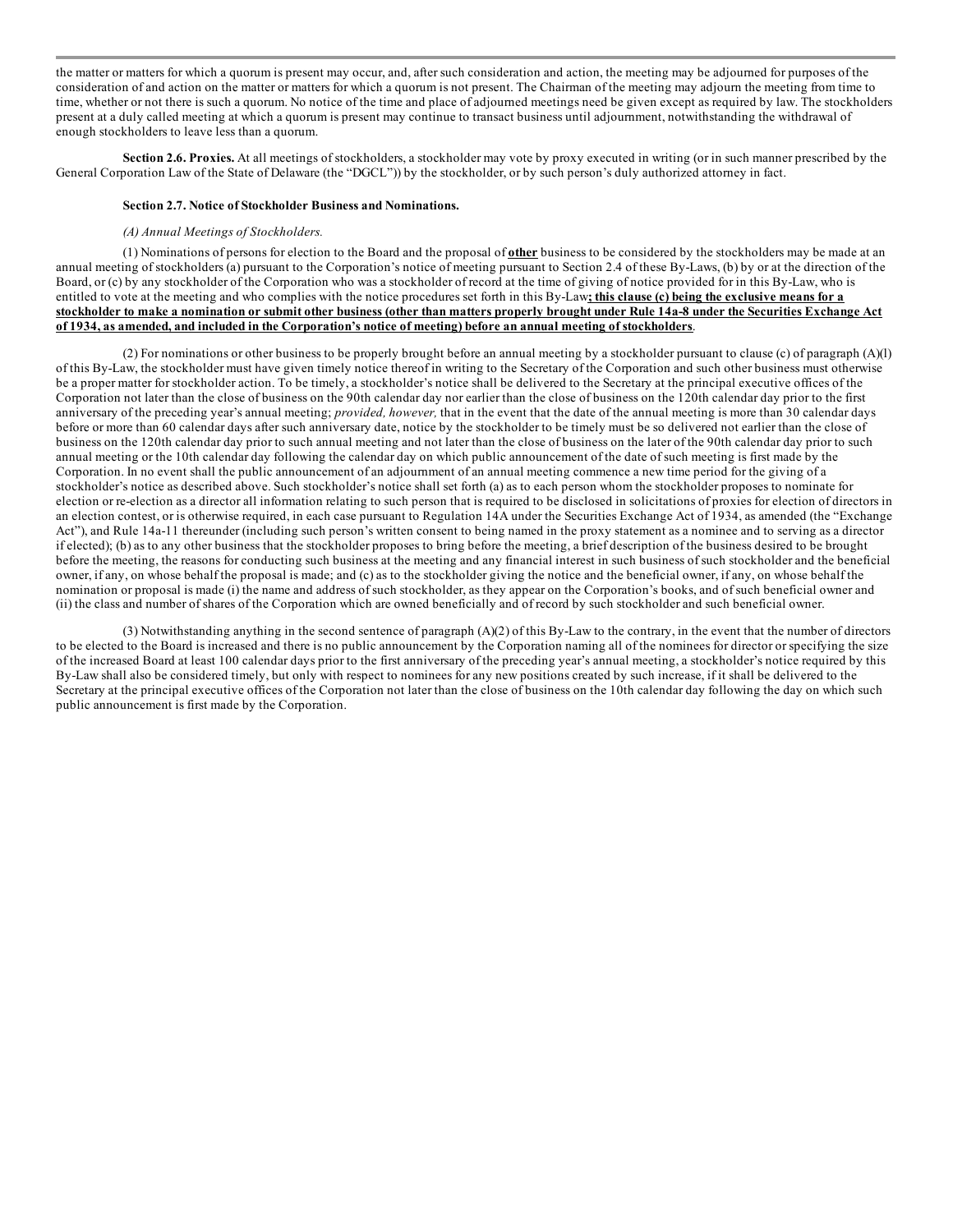#### *[\(B\)](#page-1-0) Special Meetings of Stockholders.*

Only such business shall be conducted at a special meeting of stockholders as shall have been brought before the meeting pursuant to the Corporation's notice of meeting under Section 2.4 of these By-Laws. Nominations of persons for election to the Board may be made at a special meeting of stockholders at which directors are to be elected pursuant to the Corporation's notice of meeting (a) by or at the direction of the Board, or (b) provided that the Board has determined that directors shall be elected at such meeting, by any stockholder of the Corporation who is a stockholder of record at the time of giving of notice provided for in this By-Law, who shall be entitled to vote at the meeting and who complies with the notice procedures set forth in this By-Law. In the event the Corporation calls a special meeting of stockholders for the purpose of electing one or more directors to the Board, any stockholder may nominate a person or persons (as the case may be), for election to such position(s) as specified in the Corporation's notice of meeting pursuant to such clause (b), if the stockholder's notice required by paragraph (A)(2) of this By-Law shall be delivered to the Secretary at the principal executive offices of the Corporation not earlier than the close of business on the 120th calendar day prior to such special meeting and not later than the close of business on the later of the 90th calendar day prior to such special meeting or the 10th calendar day following the day on which public announcement is first made of the date of the special meeting and of the nominees proposed by the Board to be elected at such meeting. In no event shall the public announcement of an adjournment of a special meeting commence a new time period for the giving of a stockholder's notice as described above.

#### *(C) General.*

(1) Only such persons who are nominated in accordance with the procedures set forth in this By-Law shall be eligible to serve as directors and only such business shall be conducted at a meeting of stockholders as shall have been brought before the meeting in accordance with the procedures set forth in this By-Law. Except as otherwise provided by law, the Certificate of Incorporation or these By-Laws, the Chairman of the meeting shall have the power and duty to determine whether a nomination or any business proposed to be brought before the meeting was made or proposed, as the case may be, in accordance with the procedures set forth in this By-Law and, if any proposed nomination or business is not in compliance with this By-Law, to declare that such defective proposal or nomination shall be disregarded.

(2) For purposes of this By-Law, "public announcement" shall mean disclosure in a press release reported by the Dow Jones News Service, Associated Press or comparable national news service or in a document publicly filed by the Corporation with the Securities and Exchange Commission pursuant to Section 13, 14 or 15(d) of the Exchange Act.

(3) Notwithstanding the foregoing provisions of this By-Law, a stockholder shall also comply with all applicable requirements of the Exchange Act and the rules and regulations thereunder with respect to the matters set forth in this By-Law. Nothing in this By-Law shall be deemed to affect any rights (i) of stockholders to request inclusion of proposals in the Corporation's proxy statement pursuant to Rule 14-8 under the Exchange Act or (ii) of the holders of any series of Preferred Stock to elect directors under an applicable Preferred Stock Designation (as defined in the Certificate of Incorporation).

**Section 2.8. Procedure for Election of Directors; Required Vote.** Except as provided in Section 3.10 of Article III or pursuant to the provisions of Article IV of the Certificate of Incorporation, each director shall be elected by a majority of the votes cast with respect to the director at any meeting for the election of directors at which a quorum is present, provided that if the number of nominees exceeds the number of directors to be elected, the directors shall be elected by the vote of a plurality of the votes cast. For purposes of this Section, a majority of the votes cast means that the number of votes cast "for" a director nominee must exceed the votes cast "against" that nominee. An abstention will not count as a vote cast with respect to a director.

**Section 2.9. Inspectors of Elections; Opening and Closing the Polls.** The Board by resolution shall appoint, or shall authorize an officer of the Corporation to appoint, one or more inspectors, which inspector or inspectors may include individuals who serve the Corporation in other capacities, including, without limitation, as officers, employees, agents or representatives, to act at the meetings of stockholders and make a written report thereof. One or more persons may be designated as alternate inspectors to replace any inspector who fails to act. If no inspector or alternate has been appointed to act or is able to act at a meeting of stockholders, the Chairman of the meeting shall appoint one or more inspectors to act at the meeting. Each inspector, before discharging such person's duties, shall take and sign an oath to execute faithfully the duties of inspector with strict impartiality and according to the best of such person's ability. The inspector(s) shall have the duties prescribed by law. The Chairman of the meeting shall fix and announce at the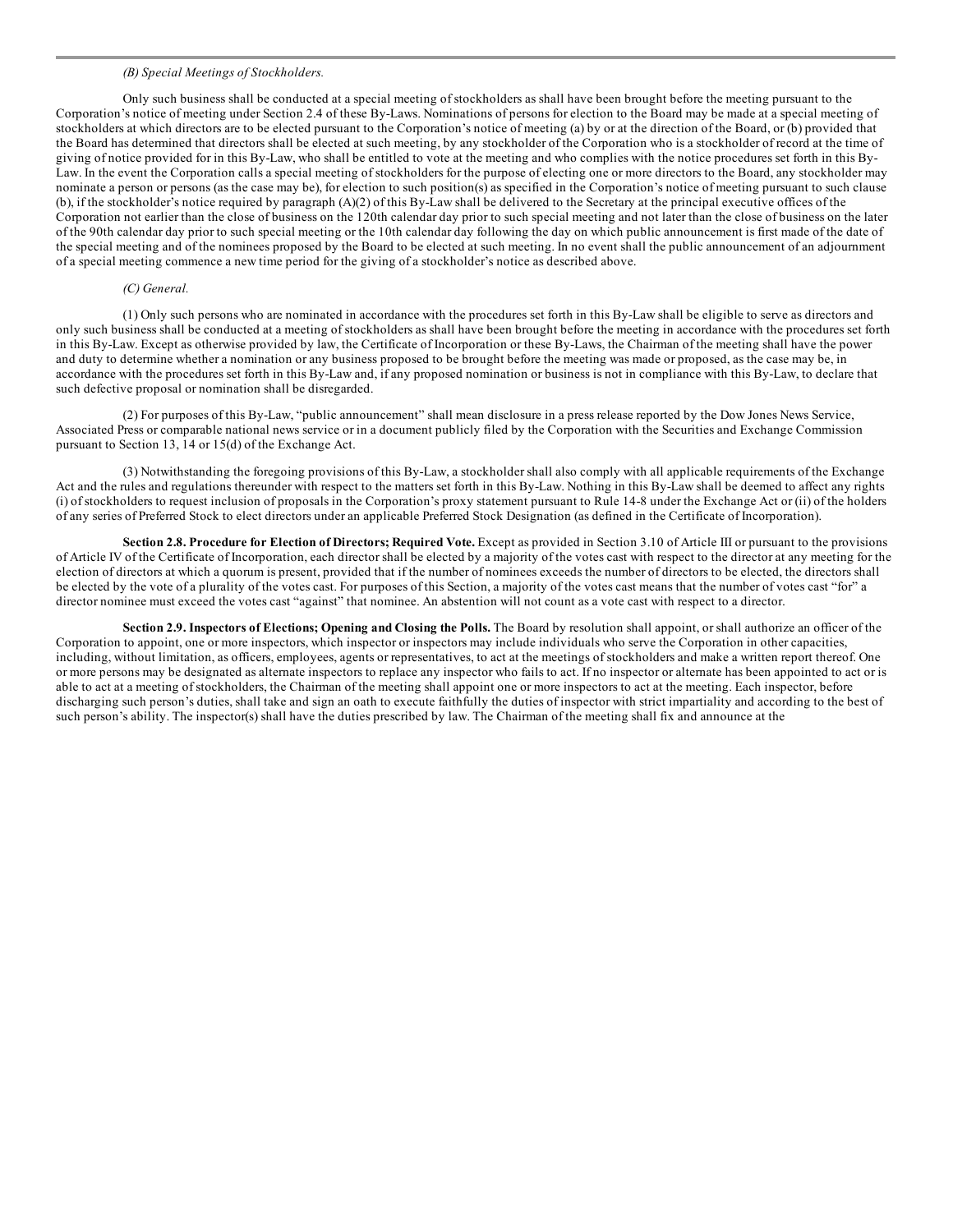[meeting](#page-1-0) the date and time of the opening and the closing of the polls for each matter upon which the stockholders will vote at a meeting.

**Section 2.10**. **No Stockholder Action by Written Consent.** Any action required or permitted to be taken by the stockholders of the Corporation must be effected at a duly called annual or special meeting of such holders and may not be effected by any consent in writing by such holders.

#### **ARTICLE III Board of Directors**

**Section 3.1. General Powers.** The business and affairs of the Corporation shall be managed under the direction of the Board. In addition to the powers and authorities by these By-Laws expressly conferred upon them, the Board may exercise all such powers of the Corporation and do all such lawful acts and things as are not by statute or by the Certificate of Incorporation or by these By-Laws required to be exercised or done by the stockholders.

**Section 3.2. Chairman of the Board**. The Chairman of the Board shall be chosen from among the directors. The Chairman of the Board shall preside at all meetings of the stockholders and of the Board and shall have such powers and perform such duties as the Board may from time to time determine. The Chairman of the Board may but need not be an officer of or employed in an executive or other capacity by the Corporation. The Board also may elect a Vice-Chairman to act in place of the Chairman upon his or her absence or inability to act.

**Section 3.3. Number and Tenure.** Except as otherwise fixed by or pursuant to the provisions of Article IV of the Certificate of Incorporation relating to the rights of the holders of any class or series of stock having a preference over the Common Stock as to dividends or upon liquidation to elect additional directors under specified circumstances, the number of the directors of the Corporation shall be as set forth in, and fixed from time to time exclusively in the manner set forth in, Article VI of the Certificate of Incorporation.

**Section 3.4. Regular Meetings.** A regular meeting of the Board shall be held without other notice than this By-Law immediately after, and at the same place as, the annual meeting of stockholders. The Board may, by resolution, provide the time and place for the holding of additional regular meetings without other notice than such resolution.

**Section 3.5. Special Meetings.** Special meetings of the Board shall be called at the request of the Chairman of the Board, the Chief Executive Officer, the President or a majority of the Board then in office. The person or persons authorized to call special meetings of the Board may fix the place and time of the meetings.

**Section 3.6. Notice.** Notice of any special meeting of directors shall be given to each director at such person's business or residence in writing by hand delivery, first-class or overnight mail, courier service or facsimile transmission, or orally by telephone. If mailed by first-class mail, such notice shall be deemed adequately delivered when deposited in the United States mails so addressed, with postage thereon prepaid, at least 5 calendar days before such meeting. If by overnight mail or courier service, such notice shall be deemed adequately delivered when the notice is delivered to the overnight mail or courier service company at least 24 hours before such meeting. If by facsimile transmission, such notice shall be deemed adequately delivered when the notice is transmitted at least 12 hours before such meeting. If by telephone or by hand delivery, the notice shall be given at least 12 hours prior to the time set for the meeting. Neither the business to be transacted at, nor the purpose of, any regular or special meeting of the Board need be specified in the notice of such meeting, except for amendments to these By-Laws, as provided under Section 8.1. A meeting may be held at any time without notice if all the directors are present or if those not present waive notice of the meeting either before or after such meeting.

**Section 3.7. Action by Consent of Board of Directors.** Any action required or permitted to be taken at any meeting of the Board or of any committee thereof may be taken without a meeting if all members of the Board or committee, as the case may be, consent thereto in writing, and the writing or writings are filed with the minutes of proceedings of the Board or committee.

**Section 3.8. Conference Telephone Meetings.** Members of the Board or any committee thereof may participate in a meeting of the Board or such committee by means of conference telephone or similar communications equipment by means of which all persons participating in the meeting can hear each other, and such participation in a meeting shall constitute presence in person at such meeting.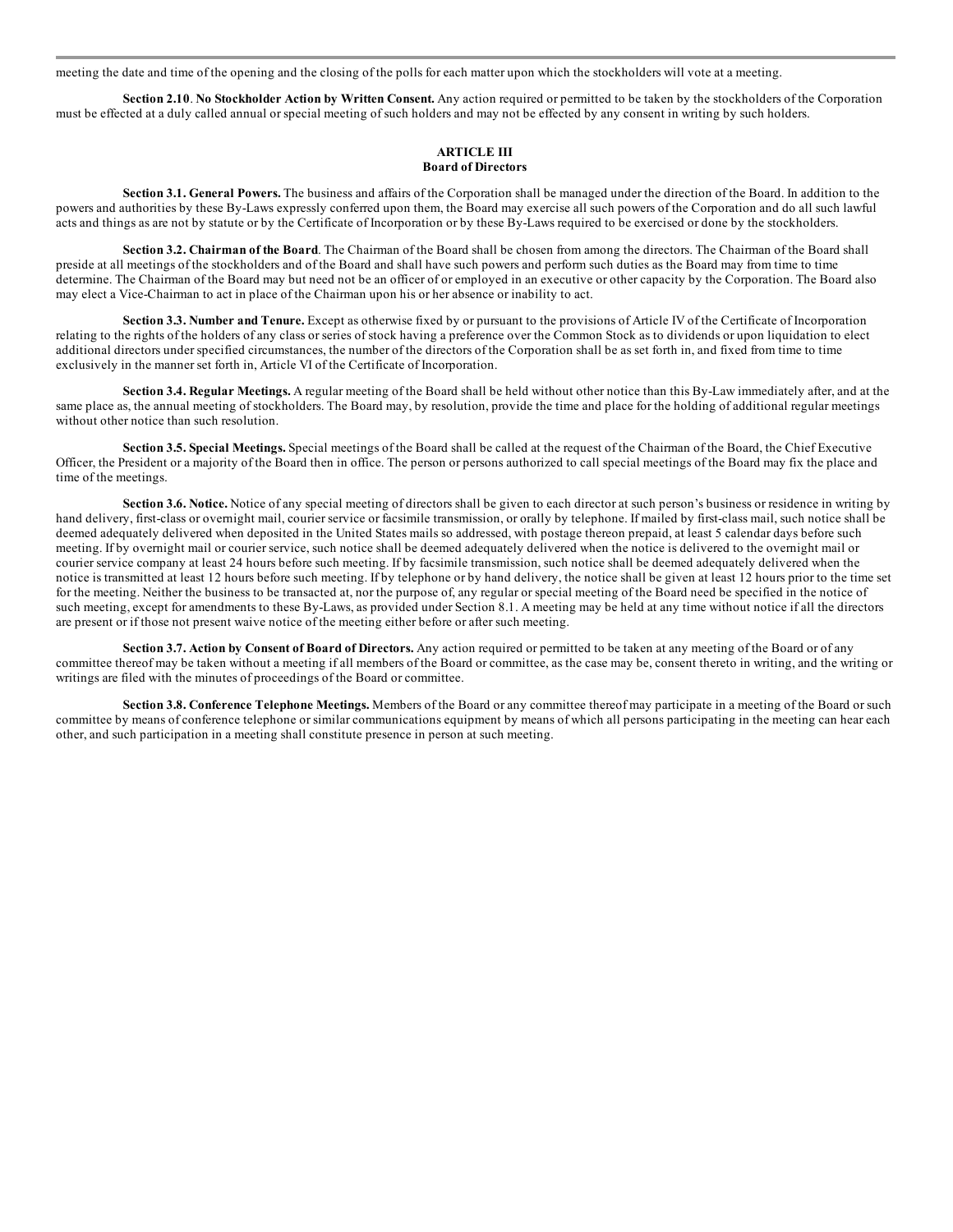**Section 3.9. Quorum.** Subject to Section 3.10, a whole number of directors equal to at least a majority of the Whole Board shall constitute a [quorum](#page-1-0) for the transaction of business, but if at any meeting of the Board there shall be less than a quorum present, a majority of the directors present may adjourn the meeting from time to time without further notice. The act of the majority of the directors present at a meeting at which a quorum is present shall be the act of the Board. The directors present at a duly organized meeting may continue to transact business until adjournment, notwithstanding the withdrawal of enough directors to leave less than a quorum.

**Section 3.10. Vacancies.** Except as otherwise provided for or fixed by or pursuant to the provisions of Article IV of the Certificate of Incorporation relating to the rights of the holders of any class or series of stock having a preference over the Common Stock as to dividends or upon liquidation to elect directors under specified circumstances, newly created directorships resulting from any increase in the number of Directors and any vacancies on the Board resulting from death, resignation, disqualification, removal or other cause shall be filled in accordance with, and any director elected to such newly created directorships shall hold office in accordance with, Article VI of the Certificate of Incorporation. No decrease in the number of directors constituting the Board shall shorten the term of any incumbent director.

**Section 3.11**. **Committees.** (a) The Board, by resolution adopted by a majority of the Whole Board, may designate one or more committees which, to the extent permitted by law, may exercise such powers and have such responsibilities as shall be specified in the designating resolution. Each committee shall consist of two or more directors of the Corporation. The Board may designate one or more directors as alternate members of any committee, who may replace any absent or disqualified member at any meeting of the committee. In the absence or disqualification of any member of such committee or committees, the member or members thereof present at any meeting and not disqualified from voting, whether or not constituting a quorum, may unanimously appoint another member of the Board to act at the meeting in the place of any such absent or disqualified member. Each committee shall keep written minutes of its proceedings and shall report such proceedings to the Board when required.

(b) A majority of any committee may determine its action and fix the time and place of its meetings, unless the Board shall otherwise provide. Notice of such meetings shall be given to each member of the committee in the manner provided for in Section 3.6 of these By-Laws. The Board shall have power at any time to fill vacancies in, to change the membership of, or to dissolve any such committee. Nothing herein shall be deemed to prevent the Board from appointing one or more committees consisting in whole or in part of persons who are not directors of the Corporation; *provided, however,* that no such committee shall have or may exercise any authority of the Board.

**Section 3.12**. **Removal.** Any director may be removed from office only in accordance with Article VI of the Certificate of Incorporation.

**Section 3.13**. **Records.** The Board shall cause to be kept a record containing the minutes of the proceedings of the meetings of the Board and of the stockholders, appropriate stock books and registers and such books of records and accounts as may be necessary for the proper conduct of the business of the Corporation.

#### **ARTICLE IV Officers**

**Section 4.1. Elected Officers.** The elected officers of the Corporation shall be a Chief Executive Officer, a Chief Financial Officer, a Secretary, a Treasurer, and such other officers (including, without limitation, a President, Senior Vice Presidents and Executive Vice Presidents and Vice Presidents) as the Board from time to time may deem proper. The Chief Executive Officer shall be a director. All officers elected by the Board shall each have such powers and duties as generally pertain to their respective offices, subject to the specific provisions of this Article IV. Such officers shall also have such powers and duties as from time to time may be conferred by the Board or by any committee thereof. The Board or any committee thereof may from time to time elect, or the Chief Executive Officer or President may appoint, such other officers (including one or more Vice Presidents, Controllers, Assistant Secretaries and Assistant Treasurers), as may be necessary or desirable for the conduct of the business of the Corporation. Such other officers and agents shall have such duties and shall hold their offices for such terms as shall be provided in these By-Laws or as may be prescribed by the Board or such committee or by the Chief Executive Officer or President, as the case may be. A person may hold any number of offices of the Corporation at any one time except as prohibited by law.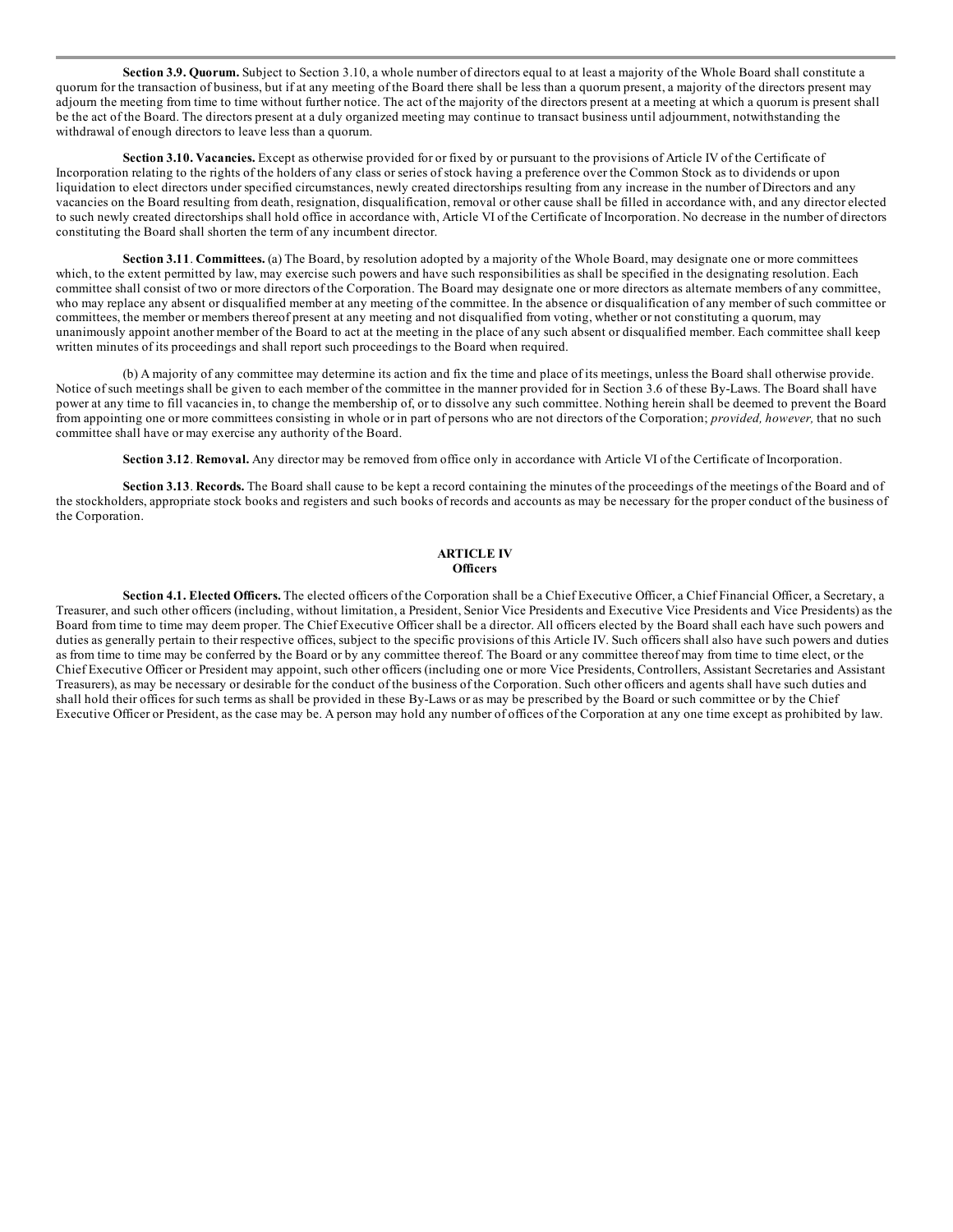**Section 4.2. Election and Term of Office.** The elected officers of the Corporation shall be elected annually by the Board at the regular meeting of the [Board](#page-1-0) held after the annual meeting of the stockholders. If the election of officers shall not be held at such meeting, such election shall be held as soon thereafter as convenient. Each officer shall hold office until such person's successor shall have been duly elected and shall have qualified or until such person's death or until such person shall resign or be removed pursuant to Section 4.9.

**Section 4.3. Chief Executive Officer.** The Chief Executive Officer shall be responsible for the general management of the affairs of the Corporation and shall have such powers and perform all duties incidental to such person's office which may be required by law and all such other duties as the Board may from time to time determine. The Chief Executive Officer shall make reports to the Board and the stockholders, and shall see that all orders and resolutions of the Board and of any committee thereof are carried into effect.

**Section 4.4. Chief Financial Officer.** The Chief Financial Officer shall be the principal financial officer of the Corporation and shall have such powers and shall perform such duties as may be assigned from time to time by the Board or the Chief Executive Officer.

**Section 4 5**. **President.** The President, if any, shall act in a general executive capacity and shall assist the Chief Executive Officer in the administration and operation of the Corporation's business and general supervision of its policies and affairs and shall have such powers and perform such other duties as the Board or the Chief Executive Officer may from time to time determine.

**Section 4.6. Vice Presidents.** Each Senior Vice President and Executive Vice President and any Vice President shall have such powers and shall perform such duties as may be assigned from time to time by the Board or the Chief Executive Officer.

**Section 4.7. Treasurer.** The Treasurer shall exercise general supervision over the receipt, custody and disbursement of corporate funds. The Treasurer shall cause the funds of the Corporation to be deposited in such banks as may be authorized by the Board, or in such banks as may be designated as depositories in the manner provided by resolution of the Board. The Treasurer shall have such further powers and duties and shall perform such other duties as may be assigned from time to time by the Board, the Chief Executive Officer, the President, if any, or the Chief Financial Officer.

**Section 4.8. Secretary.** (a) The Secretary shall keep or cause to be kept in one or more books provided for that purpose, the minutes of all meetings of the Board, the committees of the Board and the stockholders; the Secretary shall see that all notices are duly given in accordance with the provisions of these By-Laws and as required by law; shall be custodian of the records and the seal of the Corporation and affix and attest the seal to all stock certificates of the Corporation (unless the seal of the Corporation on such certificates shall be a facsimile, as hereinafter provided) and affix and attest the seal to all other documents to be executed on behalf of the Corporation under its seal; and shall see that the books, reports, statements, certificates and other documents and records required by law to be kept and filed are properly kept and filed; and shall have such powers and perform all the duties incident to the office of Secretary and such other duties as may be assigned from time to time by the Board, the Chief Executive Officer or the President.

(b) Assistant Secretaries shall have such of the authority and perform such of the duties of the Secretary as may be provided in these By-Laws or assigned to them by the Board, the Chief Executive Officer or the Secretary. During the Secretary's absence or inability, the Secretary's authority and duties shall be performed by such Assistant Secretary or Assistant Secretaries as the Board, the Chief Executive Officer, the President or the Secretary may designate.

**Section 4.9. Removal.** Any officer elected, or agent appointed, by the Board may be removed by the affirmative vote of a majority of the Whole Board whenever, in their judgment, the best interests of the Corporation would be served thereby. Any officer or agent appointed by the Chief Executive Officer or the President may be removed by such person or a majority of the Whole Board whenever, in such person's or the Whole Board's judgment, the best interests of the Corporation would be served thereby. No elected officer shall have any contractual rights against the Corporation for compensation by virtue of such election beyond the date of the election of such person's successor, such person's death, such person's resignation or such person's removal, whichever event shall first occur, except as otherwise provided in an employment contract or under an employee deferred compensation plan.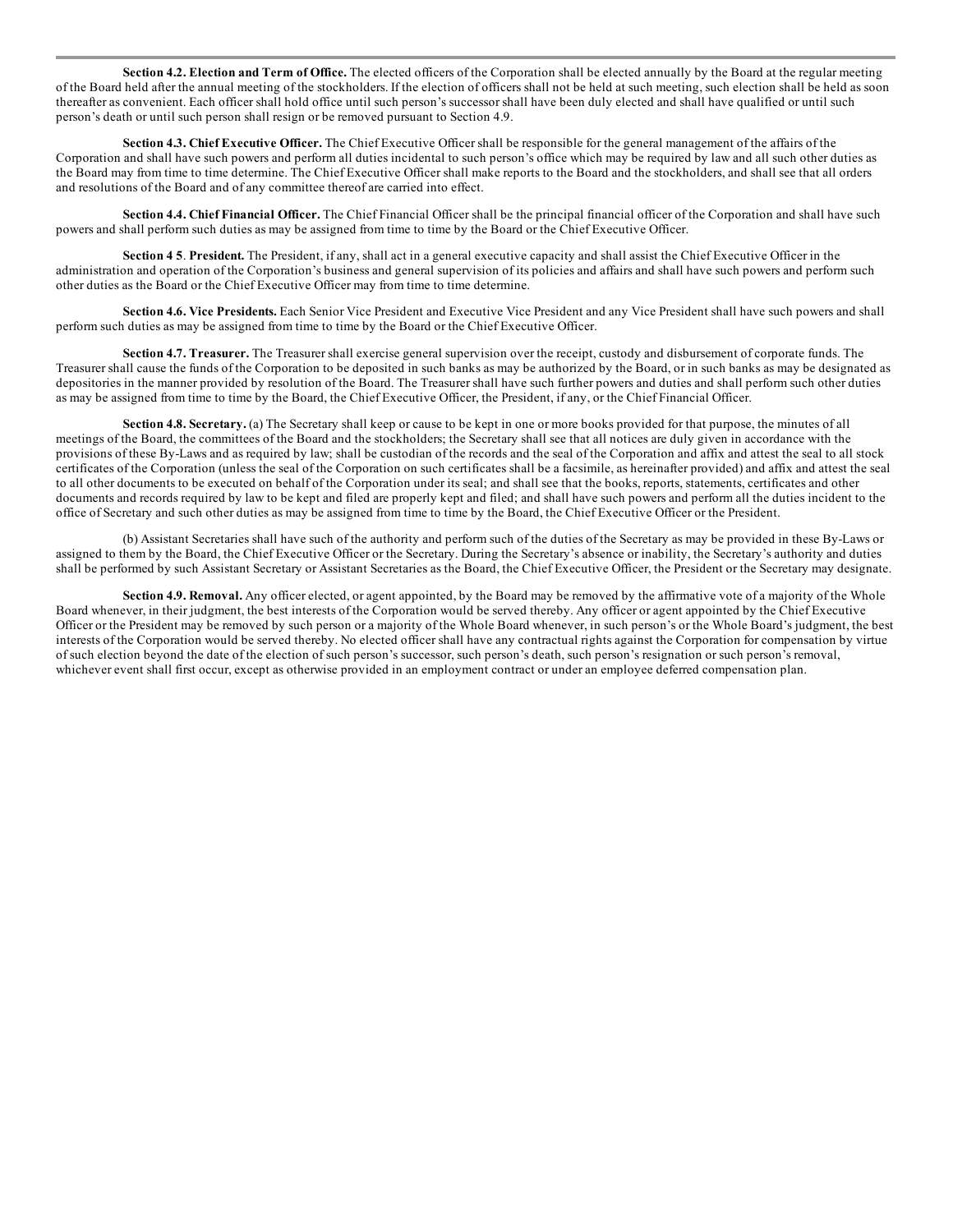**Section 4.10**. **Vacancies.** A newly created elected office and a vacancy in any elected office because of death, resignation, or removal may be [filled](#page-1-0) by the Board for the unexpired portion of the term at any meeting of the Board. Any vacancy in an office appointed by the Chief Executive Officer or the President because of death, resignation, or removal may be filled by the Chief Executive Officer or the President.

#### **ARTICLE V Stock Certificates and Transfers**

**Section 5.1. Stock Certificates and Transfers.** (a) The interest of each stockholder of the Corporation shall be evidenced by certificates for shares of stock in such form as the appropriate officers of the Corporation may from time to time prescribed unless the Board shall by resolution provide that some or all or any class or series of stock shall be uncertificated shares. Any such resolution shall not apply to shares represented by a certificate until the certificate is surrendered to the Corporation. Notwithstanding the adoption of any resolution providing for uncertificated shares, every holder of stock represented by certificates and upon request every holder of uncertificated shares shall be entitled to have a certificate signed by, or in the name of the Corporation by, the Chairman or Vice-Chairman, if any, of the Board, or the President or any Vice President, and by the Treasurer or an Assistant Treasurer, or the Secretary or an Assistant Secretary, representing the number of shares registered in certificated form.

(b) The shares of the stock of the Corporation shall be transferred on the books of the Corporation by the holder thereof in person or by such person's attorney, upon surrender for cancellation of certificates for at least the same number of shares, with an assignment and power of transfer endorsed thereon or attached thereto, duly executed, with such proof of the authenticity of the signature as the Corporation or its agents may reasonably require. The certificates of stock shall be signed, countersigned and registered in such manner as the Board may by resolution prescribe, which resolution may permit all or any of the signatures on such certificates to be in facsimile. In case any officer, transfer agent or registrar who has signed or whose facsimile signature has been placed upon a certificate has ceased to be such officer, transfer agent or registrar before such certificate is issued, it may be issued by the Corporation with the same effect as if he were such officer, transfer agent or registrar at the date of issue.

**Section 5.2. Lost, Stolen or Destroyed Certificates.** No certificate for shares of stock in the Corporation shall be issued in place of any certificate alleged to have been lost, destroyed or stolen, except on production of such evidence of such loss, destruction or theft and on delivery to the Corporation of a bond of indemnity in such amount, upon such terms and secured by such surety, as the Board or any financial officer may in its or such person's discretion require.

#### **ARTICLE VI Miscellaneous Provisions**

**Section 6.1. Fiscal Year.** The fiscal year of the Corporation shall begin on the first day of January and end on the thirty-first day of December of each year.

**Section 6.2. Dividends.** The Board may from time to time declare, and the Corporation may pay, dividends on its outstanding shares in the manner and upon the terms and conditions provided by law and the Certificate of Incorporation.

**Section 6.3. Seal.** The corporate seal shall have inscribed thereon the words "Corporate Seal," the year of incorporation and around the margin thereof the words "Delaware."

**Section 6.4. Waiver of Notice.** Whenever any notice is required to be given to any stockholder or director of the Corporation under the provisions of the DGCL or these By-Laws, a waiver thereof in writing, signed by the person or persons entitled to such notice, whether before or after the time stated therein, shall be deemed equivalent to the giving of such notice. Neither the business to be transacted at, nor the purpose of, any annual or special meeting of the stockholders or the Board or committee thereof need be specified in any waiver of notice of such meeting.

**Section 6.5. Audits.** The accounts, books and records of the Corporation shall be audited upon the conclusion of each fiscal year by an independent certified public accountant selected by the Board, and it shall be the duty of the Board to cause such audit to be done annually.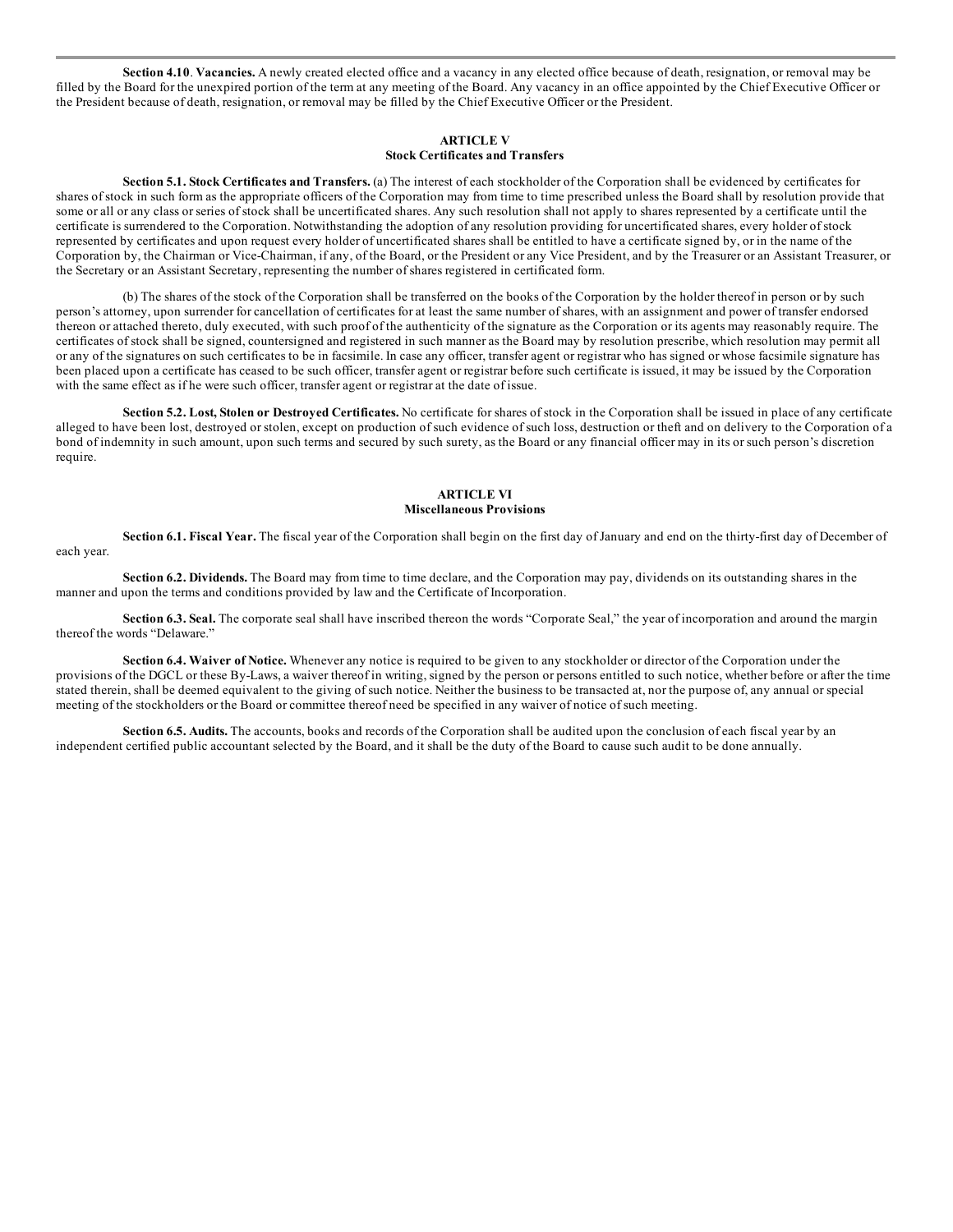**Section 6.6. Resignations.** Any director or any officer, whether elected or appointed, may resign at any time by giving written notice of such [resignation](#page-1-0) to the Chairman of the Board, the Chief Executive Officer, the President, or the Secretary. Any such resignation shall be deemed to be effective as of the close of business on the date said notice is received by the Chairman of the Board, the Chief Executive Officer, the President, or the Secretary, or at such later time as is specified therein. No formal action shall be required of the Board, any officer or the stockholders to make any such resignation effective.

#### **ARTICLE VII Contracts, Proxies, Etc.**

**Section 7.1. Contracts.** Except as otherwise required by law, the Certificate of Incorporation, a Preferred Stock Designation, or these By-Laws, any contracts or other instruments may be executed and delivered in the name and on the behalf of the Corporation by such officer or officers of the Corporation as the Board may from time to time direct. Such authority may be general or confined to specific instances as the Board may determine. The Chief Executive Officer, the President or any Senior Vice President, Executive Vice President or Vice President may execute bonds, contracts, deeds, leases and other instruments to be made or executed for or on behalf of the Corporation. Subject to any restrictions imposed by the Board or the Chief Executive Officer, the President or any Senior Vice President, Executive Vice President or Vice President of the Corporation may delegate contractual powers to others under such person's jurisdiction, it being understood, however, that any such delegation of power shall not relieve such officer of responsibility with respect to the exercise of such delegated power.

**Section 7.2. Proxies.** Unless otherwise provided by resolution adopted by the Board, the Chief Executive Officer, the President, the Chief Financial Officer or any Senior Vice President, Executive Vice President or Vice President may from time to time appoint an attorney or attorneys or agent or agents of the Corporation, in the name and on behalf of the Corporation, to cast the votes which the Corporation may be entitled to cast as the holder of stock or other securities in any other corporation, any of whose stock or other securities may be held by the Corporation, at meetings of the holders of the stock or other securities of such other corporation, or to consent in writing, in the name of the Corporation as such holder, to any action by such other corporation, and may instruct the person or persons so appointed as to the manner of casting such votes or giving such consent, and may execute or cause to be executed in the name and on behalf of the Corporation and under its corporate seal or otherwise, all such written proxies or other instruments as he may deem necessary or proper in the premises.

#### **ARTICLE VIII Amendments**

**Section 8.1. Amendments.** The By-Laws may be altered or repealed and new By-Laws may be adopted (1) at any annual or special meeting of stockholders by the affirmative vote of the holders of shares of Common Stock in accordance with Articles IV and VII of the Certificate of Incorporation; *provided, however,* that, in the case of any such stockholder action at a special meeting of stockholders, notice of the proposed alteration, repeal or adoption of the new By-Law or By-Laws must be contained in the notice of such special meeting, or (2) by the affirmative vote of a majority of the Whole Board.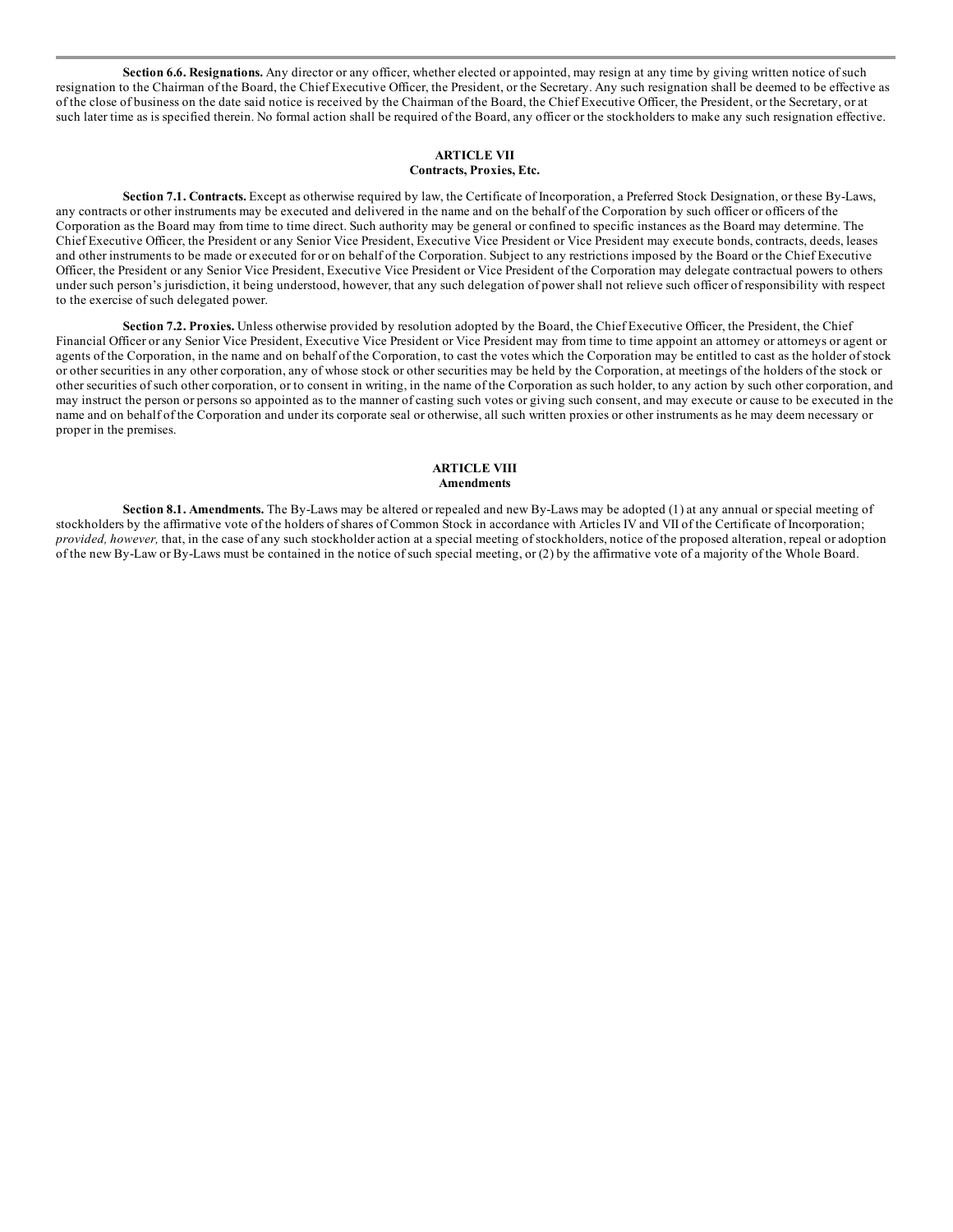Securities and Exchange Commission 100 F Street, N.E. Washington, DC 20549

#### Commissioners:

We are aware that our report dated October 23, 2008, on our review of interim financial information of Raytheon Company and its subsidiaries (the Company) for the three and nine month periods ended September 28, 2008 and September 23, 2007, and included in the Company's Quarterly Report on Form 10-Q for the quarter ended September 28, 2008, is incorporated by reference in its Registration Statements on Form S-3 (File Nos. 333-71974; 333- 58474; 333-82529; and 333-154677) and Form S-8 (File Nos. 333-124690; 333-56117; 333-52536; 333-64168; and 333-45629).

Very truly yours,

/s/ PricewaterhouseCoopers LLP PricewaterhouseCoopers LLP

Boston, Massachusetts October 23, 2008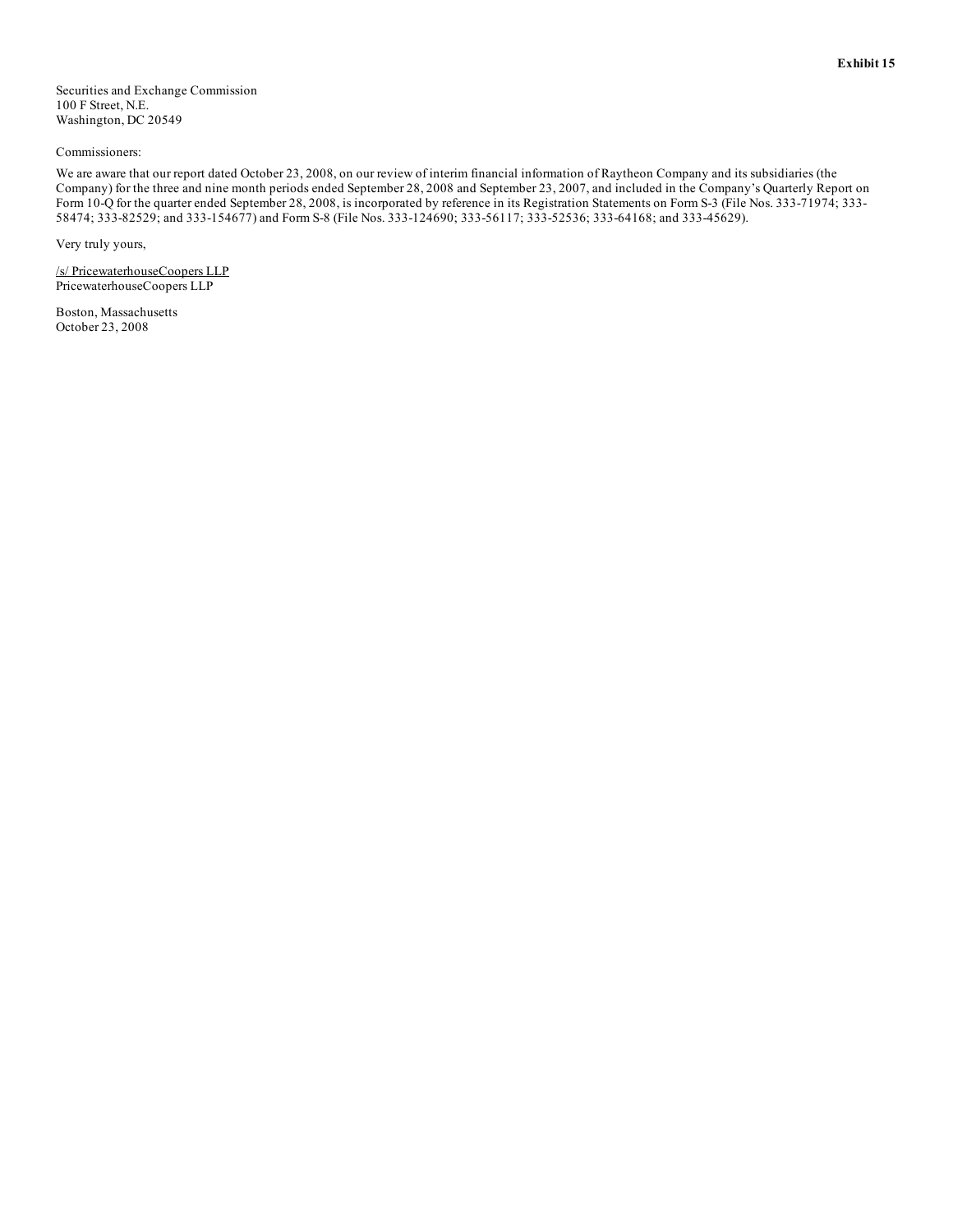#### **Exhibit 31.1**

#### **CERTIFICATION OF CHIEF EXECUTIVE OFFICER PURSUANT TO SECTION 302 OF THE SARBANES-OXLEY ACT OF 2002**

I, William H. Swanson, certify that:

- 1. I have reviewed this quarterly report on Form 10-Q of Raytheon Company;
- 2. Based on my knowledge, this report does not contain any untrue statement of a material fact or omit to state a material fact necessary in order to make the statements made, in light of the circumstances under which such statements were made, not misleading with respect to the periods covered by this report;
- 3. Based on my knowledge, the financial statements, and other financial information included in this report, fairly present in all material respects the financial condition, results of operations and cash flows of the registrant as of, and for, the periods presented in this report;
- 4. The registrant's other certifying officer and I are responsible for establishing and maintaining disclosure controls and procedures (as defined in Exchange Act Rules 13a-15(e) and 15d-15(e)) and internal control over financial reporting (as defined in Exchange Act Rules 13a-15(f) and 15d-15(f)) for the registrant and have:
	- a) Designed such disclosure controls and procedures, or caused such disclosure controls and procedures to be designed under our supervision, to ensure that material information relating to the registrant, including its consolidated subsidiaries, is made known to us by others within those entities, particularly during the period in which this report is being prepared;
	- b) Designed such internal control over financial reporting, or caused such internal control over financial reporting to be designed under our supervision, to provide reasonable assurance regarding the reliability of financial reporting and the preparation of financial statements for external purposes in accordance with generally accepted accounting principles;
	- c) Evaluated the effectiveness of the registrant's disclosure controls and procedures and presented in this report our conclusions about the effectiveness of the disclosure controls and procedures, as of the end of the period covered by this report based on such evaluation; and
	- d) Disclosed in this report any change in the registrant's internal control over financial reporting that occurred during the registrants' most recent fiscal quarter (the registrant's fourth fiscal quarter in the case of an annual report) that has materially affected, or is reasonably likely to materially affect, the registrant's internal control over financial reporting; and
- 5. The registrant's other certifying officer and I have disclosed, based on our most recent evaluation of internal control over financial reporting, to the registrant's auditors and the audit committee of the registrant's board of directors (or persons fulfilling the equivalent function):
	- a) All significant deficiencies and material weaknesses in the design or operation of internal control over financial reporting which are reasonably likely to adversely affect the registrant's ability to record, process, summarize and report financial information; and
	- b) Any fraud, whether or not material, that involves management or other employees who have a significant role in the registrant's internal control over financial reporting.

Date: October 23, 2008

/s/ William H. Swanson William H. Swanson Chairman and Chief Executive Officer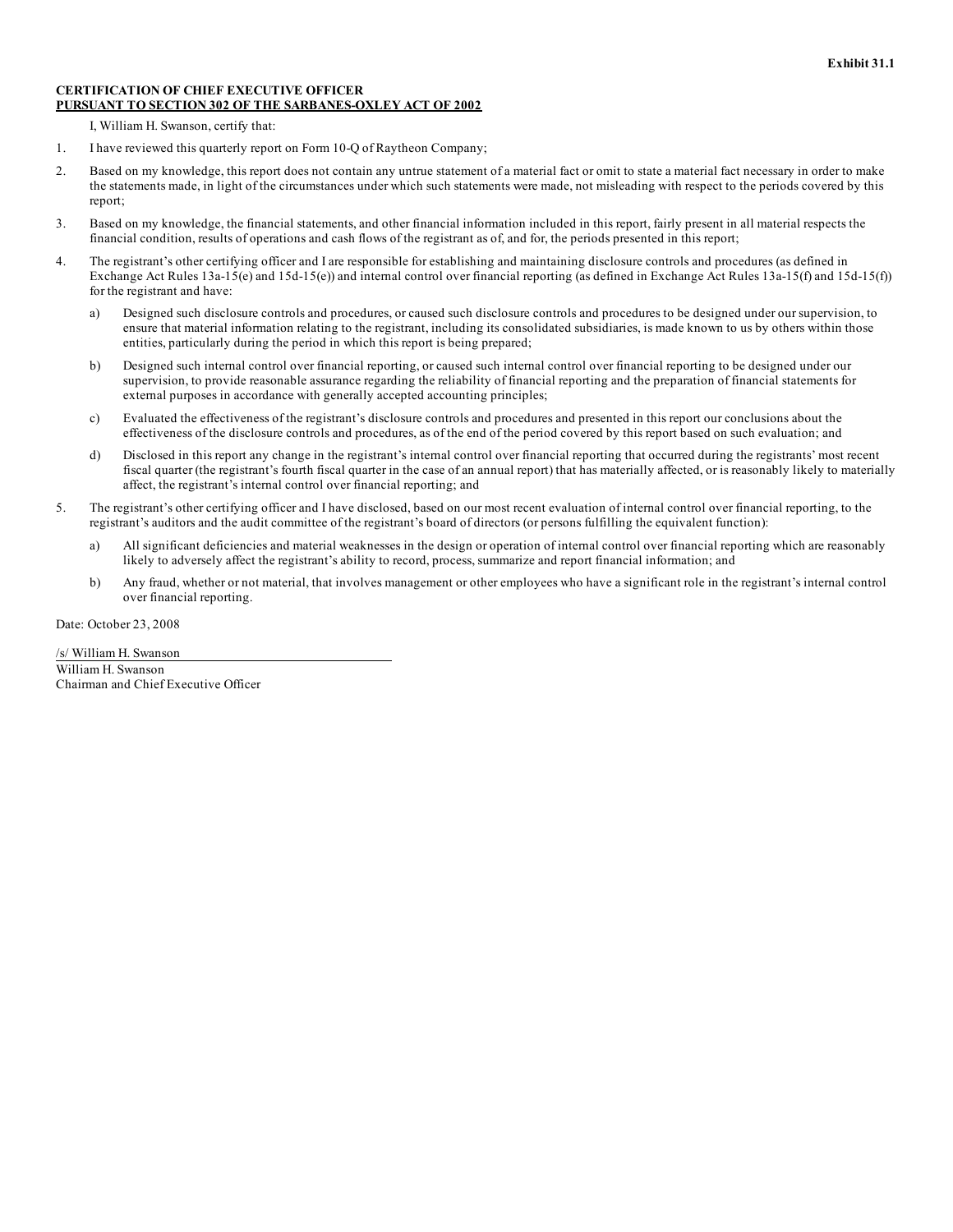#### **Exhibit 31.2**

#### **CERTIFICATION OF CHIEF FINANCIAL OFFICER PURSUANT TO SECTION 302 OF THE SARBANES-OXLEY ACT OF 2002**

I, David C. Wajsgras, certify that:

- 1. I have reviewed this quarterly report on Form 10-Q of Raytheon Company;
- 2. Based on my knowledge, this report does not contain any untrue statement of a material fact or omit to state a material fact necessary in order to make the statements made, in light of the circumstances under which such statements were made, not misleading with respect to the periods covered by this report;
- 3. Based on my knowledge, the financial statements, and other financial information included in this report, fairly present in all material respects the financial condition, results of operations and cash flows of the registrant as of, and for, the periods presented in this report;
- 4. The registrant's other certifying officer and I are responsible for establishing and maintaining disclosure controls and procedures (as defined in Exchange Act Rules 13a-15(e) and 15d-15(e)) and internal control over financial reporting (as defined in Exchange Act Rules 13a-15(f) and 15d-15(f)) for the registrant and have:
	- a) Designed such disclosure controls and procedures, or caused such disclosure controls and procedures to be designed under our supervision, to ensure that material information relating to the registrant, including its consolidated subsidiaries, is made known to us by others within those entities, particularly during the period in which this report is being prepared;
	- b) Designed such internal control over financial reporting, or caused such internal control over financial reporting to be designed under our supervision, to provide reasonable assurance regarding the reliability of financial reporting and the preparation of financial statements for external purposes in accordance with generally accepted accounting principles;
	- c) Evaluated the effectiveness of the registrant's disclosure controls and procedures and presented in this report our conclusions about the effectiveness of the disclosure controls and procedures, as of the end of the period covered by this report based on such evaluation; and
	- d) Disclosed in this report any change in the registrant's internal control over financial reporting that occurred during the registrants' most recent fiscal quarter (the registrant's fourth fiscal quarter in the case of an annual report) that has materially affected, or is reasonably likely to materially affect, the registrant's internal control over financial reporting; and
- 5. The registrant's other certifying officer and I have disclosed, based on our most recent evaluation of internal control over financial reporting, to the registrant's auditors and the audit committee of the registrant's board of directors (or persons fulfilling the equivalent function):
	- a) All significant deficiencies and material weaknesses in the design or operation of internal control over financial reporting which are reasonably likely to adversely affect the registrant's ability to record, process, summarize and report financial information; and
	- b) Any fraud, whether or not material, that involves management or other employees who have a significant role in the registrant's internal control over financial reporting.

Date: October 23, 2008

/s/ David C. Wajsgras David C. Wajsgras Senior Vice President and Chief Financial Officer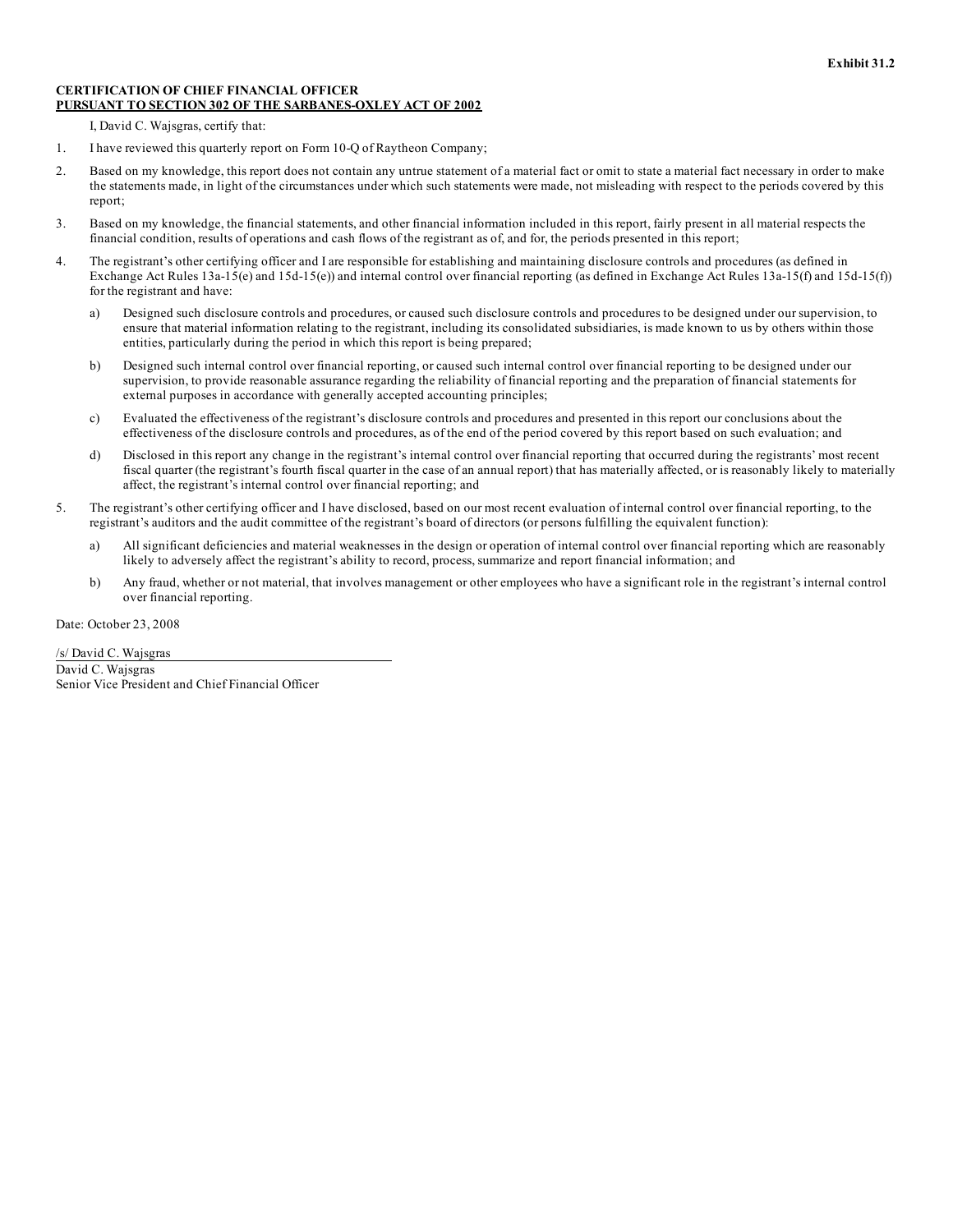#### **CERTIFICATION PURSUANT TO 18 U.S.C. SECTION 1350, AS ADOPTED PURSUANT TO SECTION 906 OF THE SARBANES-OXLEY ACT OF 2002**

In connection with the Quarterly Report of Raytheon Company (the "Company") on Form 10-Q for the period ending September 28, 2008 as filed with the Securities and Exchange Commission on the date hereof (the "Report"), I, William H. Swanson, Chairman and Chief Executive Officer of the Company, certify, pursuant to 18 U.S.C. § 1350, as adopted pursuant to §906 of the Sarbanes-Oxley Act of 2002, that to my knowledge:

- (1) The Report fully complies with the requirements of section 13(a) or 15(d) of the Securities Exchange Act of 1934: and
- (2) The information contained in the Report fairly presents, in all material respects, the financial condition and results of operations of the Company.

/s/ William H. Swanson William H. Swanson Chairman and Chief Executive Officer October 23, 2008

A signed original of this written statement required by Section 906 has been provided to the Company and will be retained by the Company and furnished to the Securities and Exchange Commission or its staff upon request.